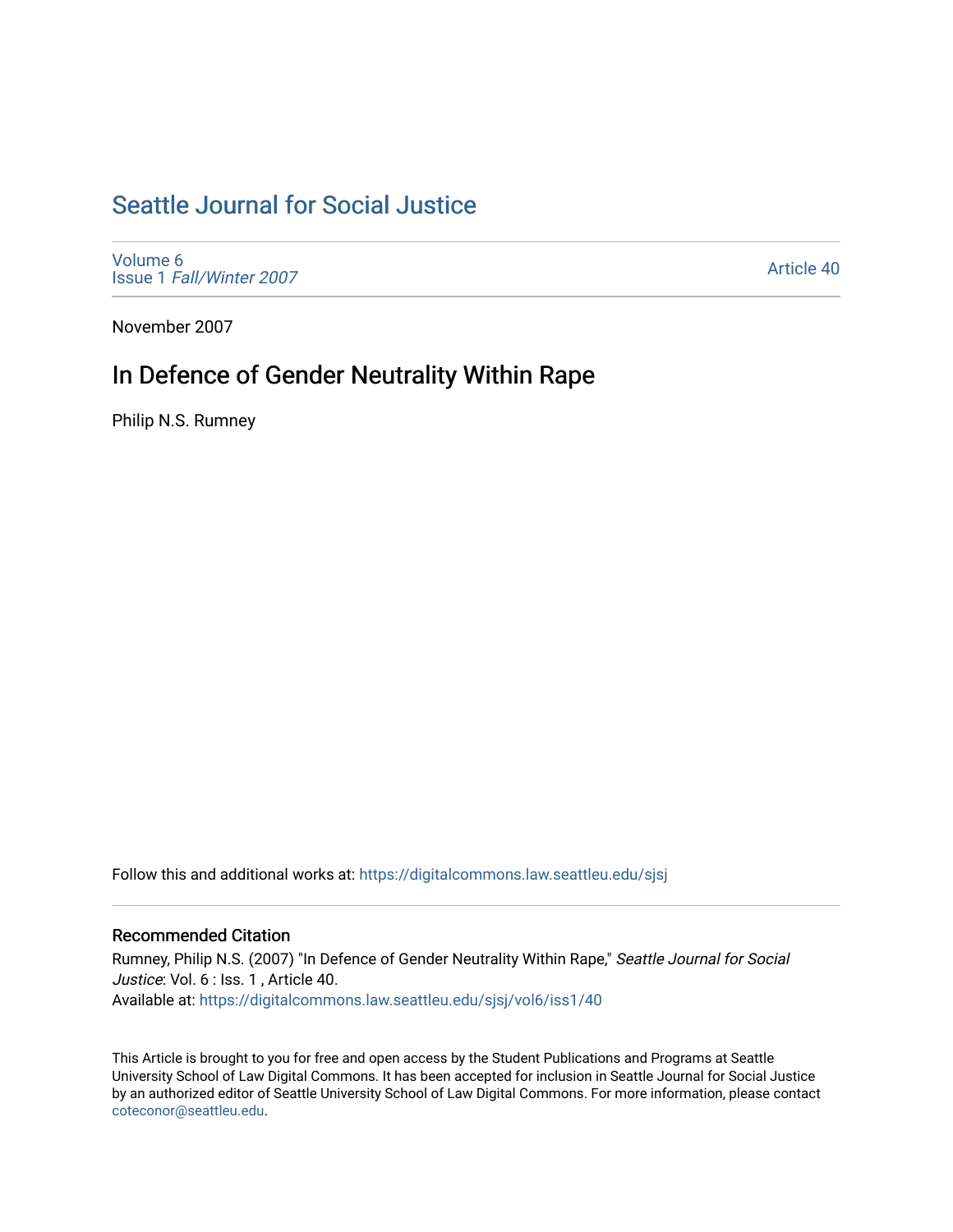## **In Defence of Gender Neutrality Within Rape**

Philip N.S. Rumney<sup>1</sup>

### **INTRODUCTION**

In a previous issue of the *Seattle Journal for Social Justice*, Patricia Novotny discussed the issue of gender neutrality within rape statutes and its implications for women, men, and the relations between the two sexes.<sup>2</sup> Gender neutrality within rape statutes is the concept that the criminal law should recognize that both men and women can be rape victims as well as perpetrators. Gender neutrality within rape reflects modern understandings of the nature, effects, and dynamics of nonconsensual penetrative sex acts, and is an evidence-led means of appropriately labeling criminal conduct. By contrast, Novotny argues that gender-neutral reforms raise a number of concerns and may have a number of negative consequences for female victims of rape. Novotny takes issue with the growing recognition of male victimization<sup>3</sup> and suggests that gender neutrality within rape might form part of a backlash against feminism:<sup>4</sup> that it is a form of "gender disguise";<sup>5</sup> that gender neutrality suggests men and women are equally victimized;<sup>6</sup> that gender-neutral rape statutes may have undermined rape law reform; $^7$  and that men and women "experience sexual assault differently."8 Novotny's article is underpinned by what appear to be theoretical objections to genderneutral rape statutes that are not grounded in the wider legal and social science literature. This carries with it the attendant danger that theoretical objections to gender neutrality in rape will override the reality of male sexual victimization and its appropriate labeling by the criminal law.

While I consider Novotny's concerns over the "growing insistence that men can be victims [of rape and sexual assault]<sup>39</sup> as a starting point, I also address the arguments and criticisms used by other critics of the so-called "sexual democratisation of rape."<sup>10</sup> I draw upon the growing research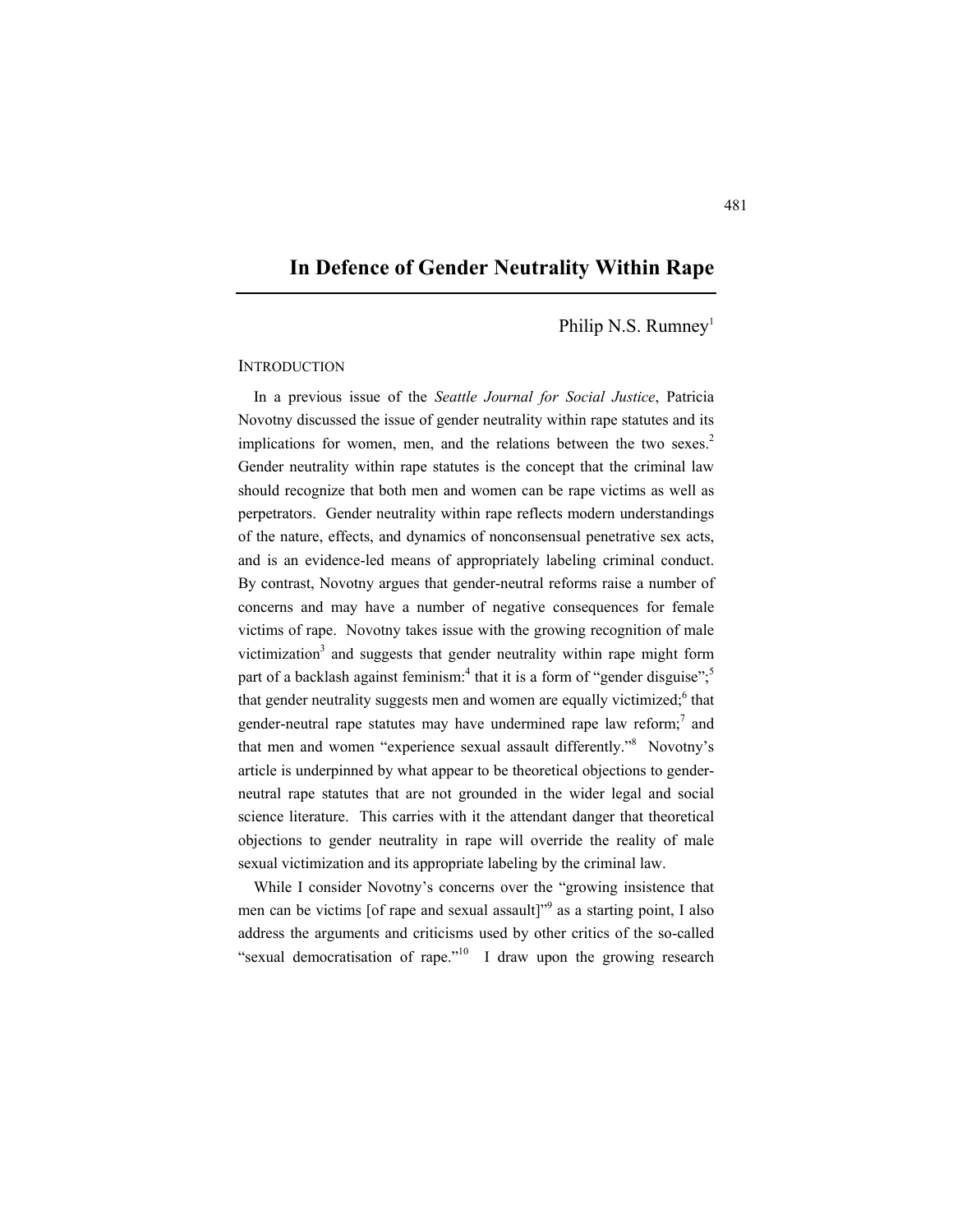literature on male sexual victimization, $11$  as well as the experience of jurisdictions that have adopted gender-neutral definitions of rape as part of an analysis of the claims and concerns raised by the critics.

In Section I, I define gender neutrality within the context of rape and examine the nature of gender-neutral rape statutes, including the reasons for their enactment. In Section II, I analyze the wide range of concerns articulated by critics of gender neutrality. In Section III, I present the argument that the criticisms directed toward general-neutral rape statutes are largely unwarranted and lack evidential support. In addition, I highlight one of the weaknesses of theory-driven analysis in this area—that it does not take account of our growing understanding of male sexual victimization. Finally, I conclude by pointing out that the critics of gender-neutral rape statutes have misunderstood these reforms. The critics argue that gender neutrality consists of ignoring issues of gender in rape when, in reality, this reform has been concerned with the appropriate labeling of criminal conduct and does not prevent the gendered analysis of rape.

#### I. THE CONTOURS OF GENDER NEUTRALITY WITHIN RAPE

 The concept of gender neutrality within rape has been influential over the last four decades in those jurisdictions that have engaged in significant reform of their rape and sexual assault laws. The fundamental characteristic of gender-neutral reforms is that they expand the definition of rape to recognize male victims and female perpetrators. Hence, they are "neutral," but only in the sense of including both males and females as potential rapists and victims. Gender-neutral reforms vary across the many different jurisdictions in which they have been introduced; in this section, I explain some of the various ways in which gender-neutral reforms define rape and sexual assault. I will also consider the reasons that law reform bodies, legislators, and scholars have used to justify the introduction of gender-neutral rape statutes.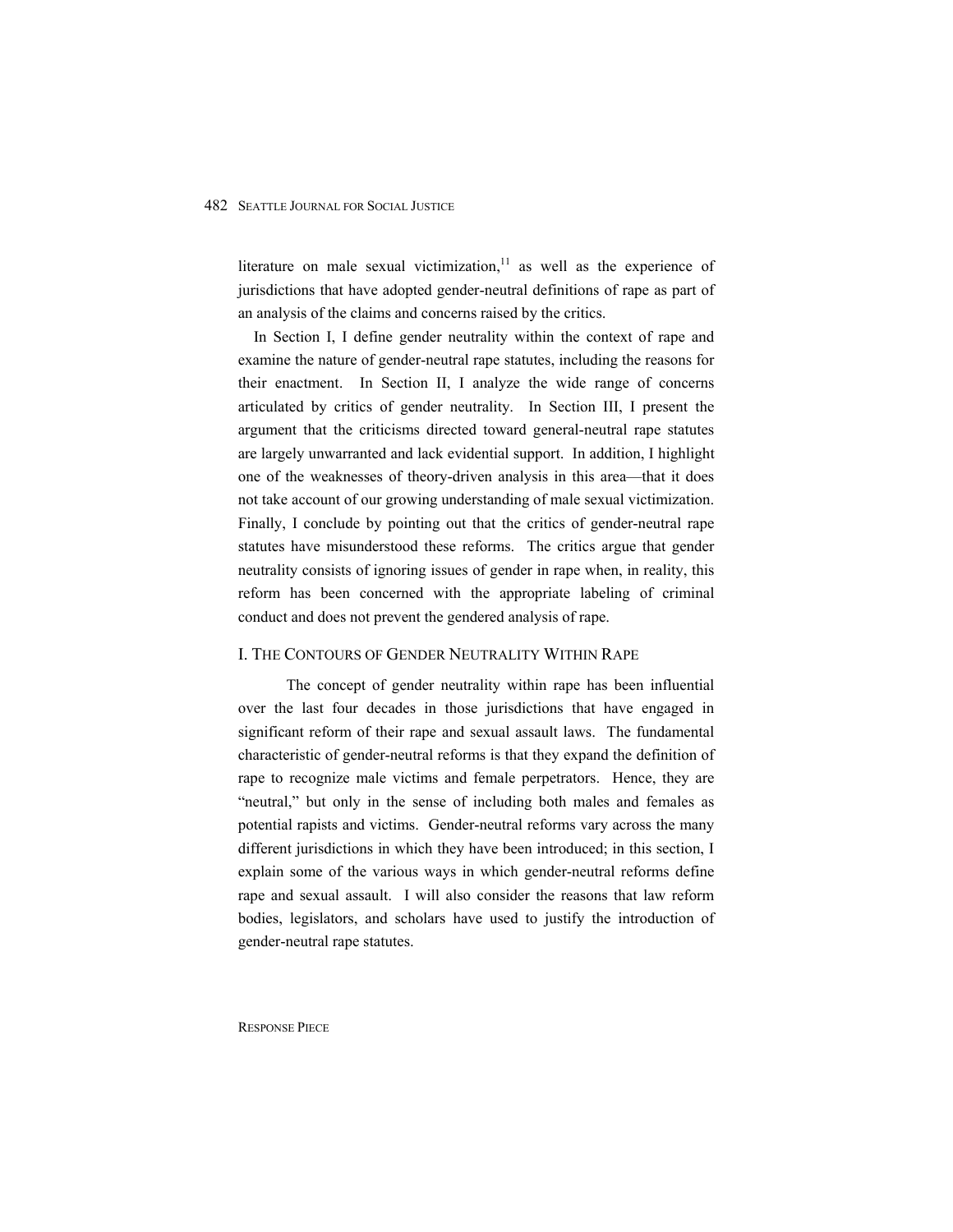Across dozens of jurisdictions, gender-neutral reforms have been adopted as part of a wider law reform agenda in an attempt to reflect a more modern understanding of the purpose of rape law—the protection of sexual autonomy from the harm of non-consensual penetrative sex acts.<sup>12</sup> Scholars have criticized traditional rape laws that only proscribe penile-vaginal intercourse, arguing that these laws exclude "a great deal of behaviour which is remarkably similar to the act legally designated as rape and…such exclusion appears to rest on no logical or justifiable grounds."<sup>13</sup> This critique emphasizes the similarity in the physical or psychological trauma caused by non-consensual penetration of the vagina, anus, and mouth by the penis or other objects.<sup>14</sup> Such criticism has been bolstered by the fact that traditional justifications for a narrowly defined *actus reus* in rape appear to have lost their persuasiveness.

In 1984, the Criminal Law Revision Committee (CLRC) argued that the English definition of rape, proscribing only non-consensual penile-vaginal intercourse, should be retained on the grounds that vaginal rape was "unique and grave."<sup>15</sup> In its previous working paper, the CLRC sought to distinguish penile-vaginal intercourse from other forms of penetration on the ground, inter alia, that penile-vaginal rape risks pregnancy.<sup>16</sup> In response to such arguments, Jennifer Temkin has noted "[t]he fact that prepubertal, menopausal, sterilized, and infertile women as well as those who practice contraception are all covered by the law of rape suggests that [the risk of pregnancy] is not of overriding significance [in the definition of rape]."<sup>17</sup> Therefore, the move away from a narrow definition of rape reflects a realization that the historical justifications for its existence do not survive critical analysis.

Male rape was first recognized under English law in 1994 when the definition of rape was revised so as to include non-consensual, penile-anal intercourse of a woman or a man. A further extension to the definition resulted from a report of the Home Office Review of Sex Offences (hereinafter "the Review"). In its report, the Review proposed that the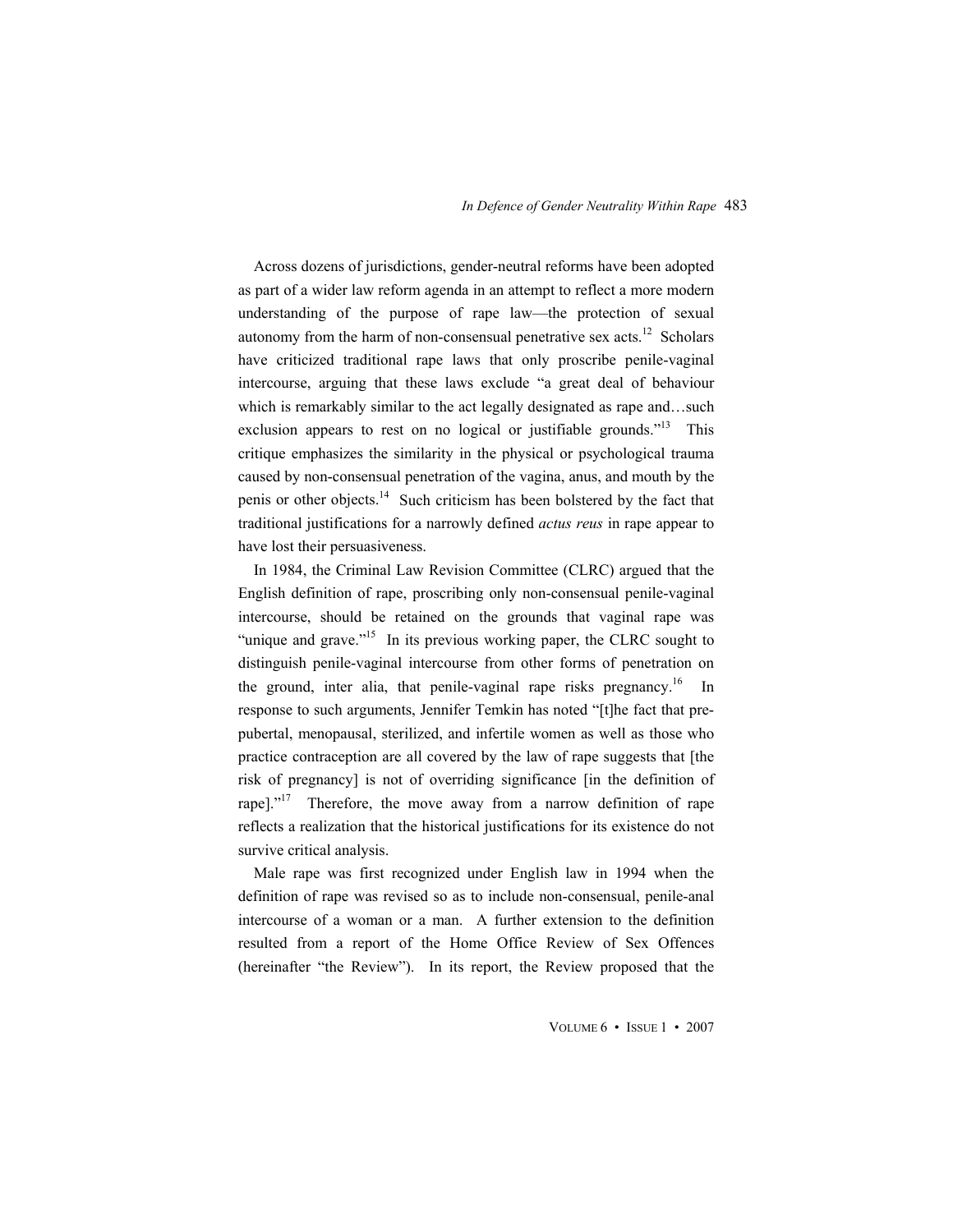definition of rape be extended to include penile penetration of the mouth, a recommendation implemented into law by the Sexual Offences Act 2003.<sup>18</sup> The Review recommended this change based on the trauma that can be caused by such assaults.<sup>19</sup> Additionally, the Review adopted an expanded definition of penetration that emphasized similarities among different forms of penile penetration of the body;<sup>20</sup> notably, such emphasis has been a longstanding justification for legal reform in this area. In 1976, Jocelynne Scutt, writing about rape law reform in Michigan, argued that:

A principle of criminal law is, surely, that all persons should be protected equally from harm of like degree. . . . The case for treating crimes of like heinousness similarly appears to be stronger than that calling for a distinction to be made between penetration of the female body and penetration of the male body, whatever the sex of the actor. $21$ 

Thus, gender-neutral reforms have been viewed as a means of appropriately labeling conduct that is similar in nature and effect.

The importance of appropriate labeling should not be underestimated. Feminist scholars have long recognized that it is important that female rape survivors be able to put an appropriate name or label to their experiences of abuse so as to undermine "the isolation of feeling that you are the only one."22 In her analysis of findings from interviews with female victims of rape and sexual assault, Liz Kelly has stressed the significance of such naming in challenging the invisibility of male violence: "Lack of care in the terms we use to name forms of male violence can result in limited definitions which reinforce the public invisibility of much [of] the range of abusive behaviour men engage in  $\ldots$   $\cdot$   $\cdot$  Recently, Stephanie Allen applied the concept of naming to male victims and noted that the lack of public acknowledgement of male rape has impacted the ability of victims to recognize their own victimization. Allen quotes one male victim who was raped in the 1960s: "I knew it wasn't right, because I felt so awful afterwards, but I didn't know what it was because nobody had heard of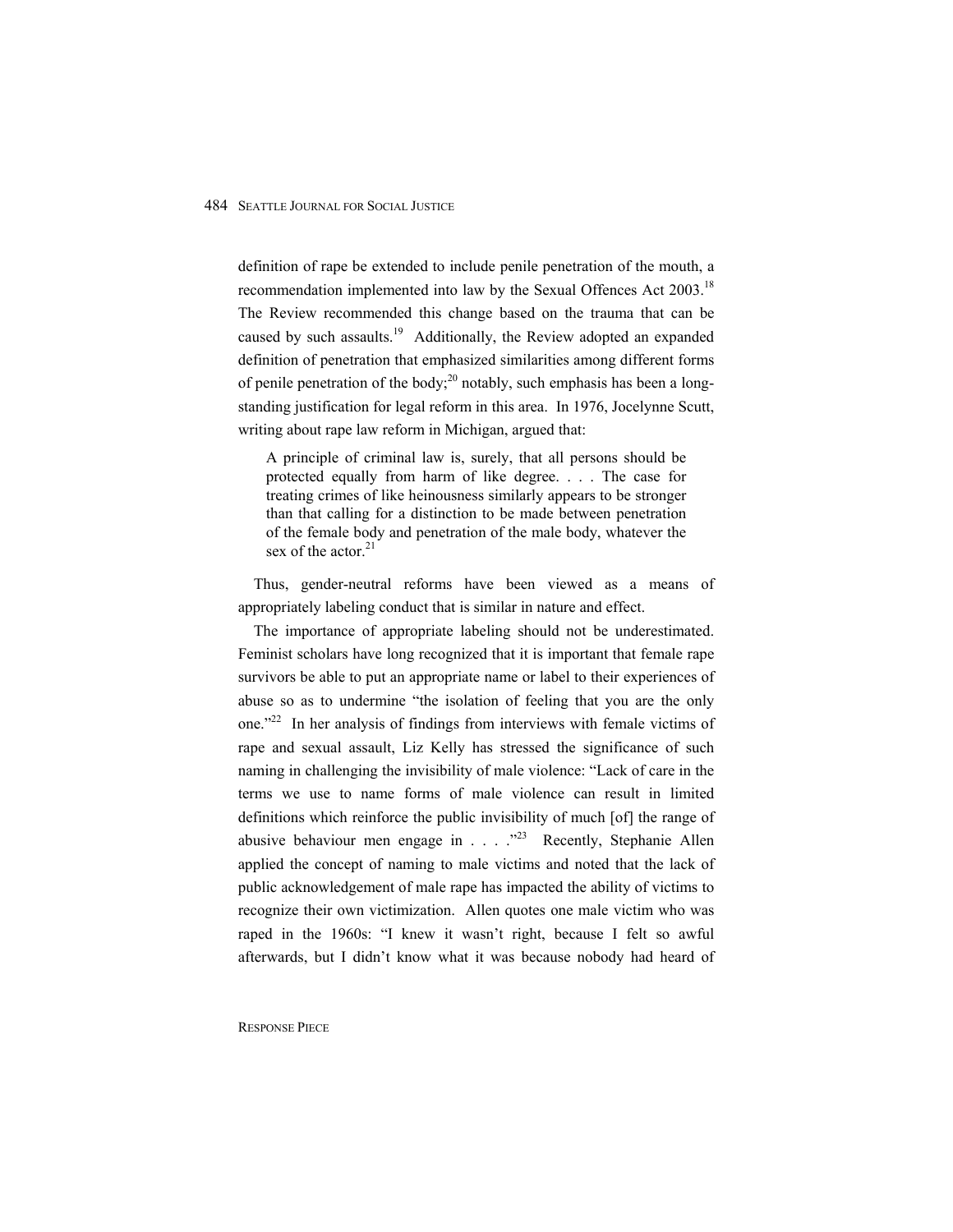male rape in those days."<sup>24</sup> In recommending the adoption of an expanded gender-neutral definition of rape, the Republic of Ireland Law Reform Commission acknowledged a "consensus" that favored an expanded definition amongst groups working with victims:

We attach considerable significance to the fact that these views are held by persons who are in daily contact with the victims of assaults and who are in a position to observe their use of language. We were also told by them that appropriate labeling of offences contributes to the victim's sense of being vindicated and protected by the State and that any description which seems to understate the gravity of an offence or put it in a lesser category will be resented by the victim. $25$ 

The idea of labeling or naming abusive acts as rape leads to another issue—the relationship between the lack of societal recognition of male rape and institutional neglect of the problem. The historic failure of the legal process in most jurisdictions to recognize rape outside the male-onfemale paradigm may have also contributed to the failure of society to acknowledge male sexual victimization. In the context of male rape, it has been argued that "[t]he general belief persists that either men cannot be raped, or if they are, so few men are raped that it becomes a freak occurrence."26 This lack of acknowledgement can also lead to isolation amongst victims and contribute to a view that little needs to be realized in order to address the problem of rape outside the male-on-female paradigm. Similar problems exist in cases of sexual violence and abuse within the gay community; for example, Lori Girshick notes that:

 The lesbian, bisexual, and gay communities have generally denied abuse, silenced victims, and protected abusers. This loyalty to the community has made it difficult to expose the negative aspects of abusive same-sex relationships. In fact, lesbians or bisexual women may blame survivors for their abuse rather than hold an abuser accountable, since this would require community acknowledgment of the abuse. $27$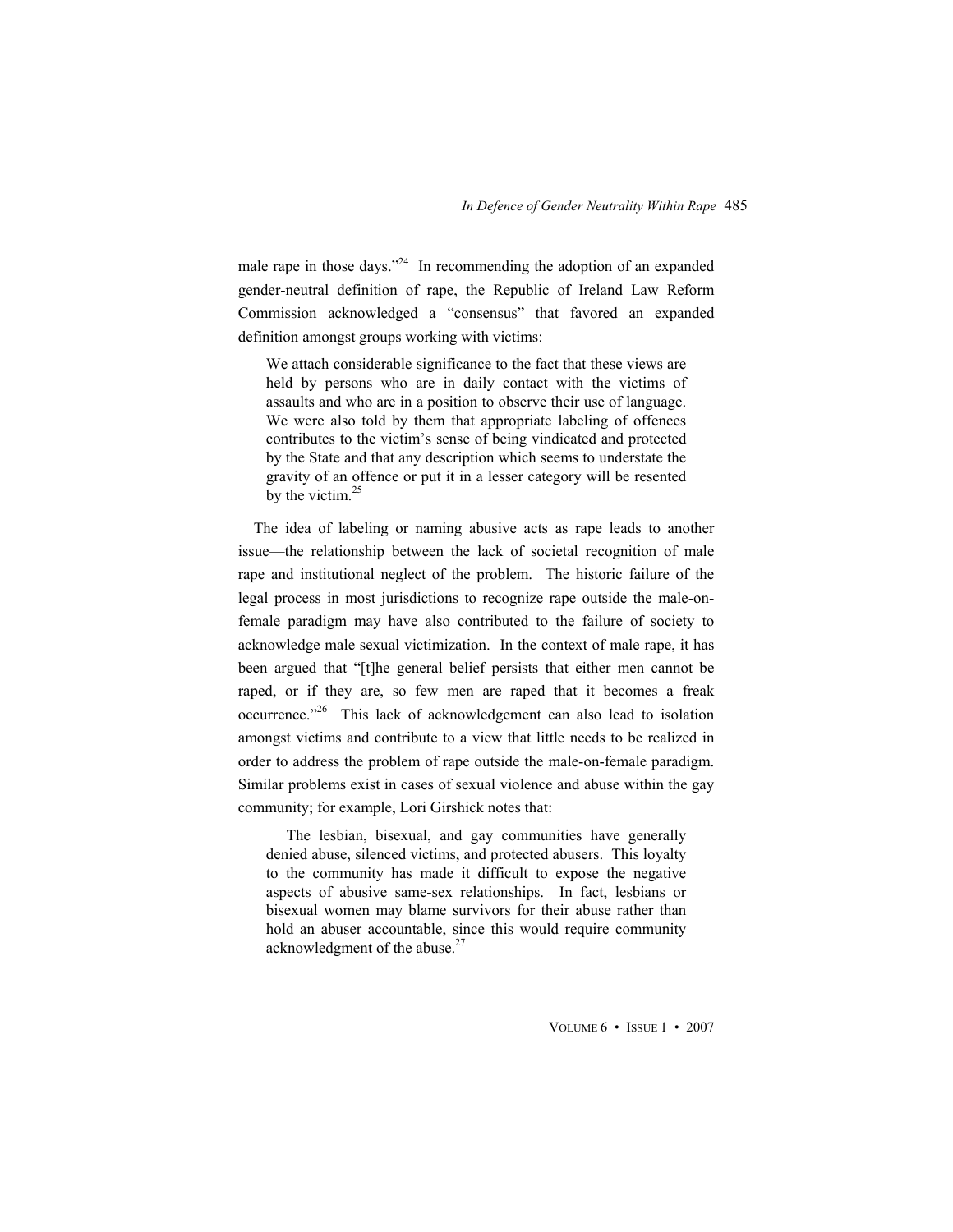Legal acknowledgement of such abuse may help to break down societal notions of denial and assist male and female victims in seeking support and legal redress. $28$ 

Jurisdictions that have adopted gender-neutral laws include: Canada, all Australian states,<sup>29</sup> the Republic of Ireland,<sup>30</sup> Finland,<sup>31</sup> England and Wales, $32$  and the vast majority of states within the United States. $33$  Genderneutral reforms, however, are not uniform in nature. Some jurisdictions have adopted laws that are fully gender-neutral—these laws recognize male victims of rape and acknowledge that women can physically commit the act of rape.<sup>34</sup> In order to achieve gender neutrality, jurisdictions have adopted an expansive definition of sexual intercourse that includes penetration of the vagina, anus, or mouth with a penis, hand, tongue, or inanimate object. $35$ These definitions also cover assaults where a woman coerces a man, woman, or child to penetrate her in one or more of the ways stipulated.<sup>36</sup> Other jurisdictions, such as England and Wales, have extended the definition of rape to include male victims,  $37$  but do not recognize females as principal offenders (although women can be convicted as accessories).  $38$ While most reform jurisdictions do recognize same-sex rape, Indiana is unusual in that it has a gender-neutral law that only recognizes rape between heterosexuals.<sup>39</sup>

Given the significant level of rape law reform that has taken place across many jurisdictions, it is interesting to note Novotny's claim that genderspecific definitions of rape (involving a male perpetrator and female victim) represent, in the United States, the "classic definition."40 This definition has undergone significant revision over the last four decades. In addition, documented awareness of male sexual victimization in the United States can be traced back to the early nineteenth century.<sup>41</sup> Outside of the United States, gender neutrality within rape appears to have a longer history. For example, in China, there was explicit regulation of male rape dating back to  $1740<sup>42</sup>$  Novotny also appears to suggest that the recognition of male victimization was not a goal of rape law reform; $43$  however, she cites no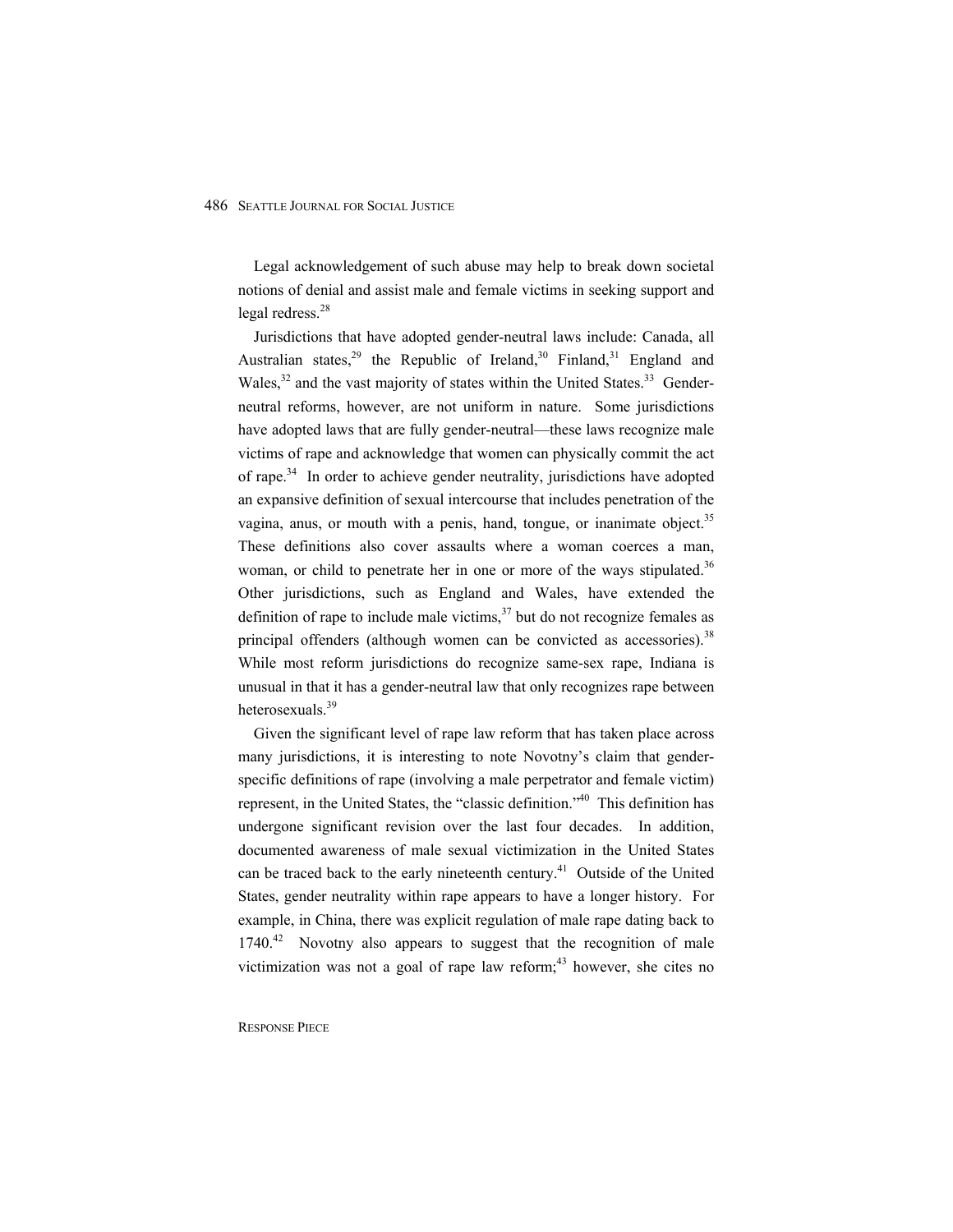authority for this claim and, while it might be true in some jurisdictions, this description most certainly does not describe the motives behind reform in others<sup>44</sup>

The issue of male victimization has also been the subject of discussion in the context of the U.S. Model Penal Code (hereinafter "the Code"). The Code's focus on a gender-specific definition of rape has been justified on the following grounds:

[Although] the male who is forced to engage in intercourse is denied freedom of choice in much the same way as the female victim of rape . . . [the] . . . potential consequences of coercive intimacy [for males] does not seem so grave. For one thing there is no prospect of unwanted pregnancy. And however devalued virginity has become for the modern woman, it would be difficult to believe that its loss constitutes comparable injury to the male.<sup>45</sup>

The Code's commentators, according to Susan Estrich, regarded the issue of gender neutrality as a "close question."<sup>46</sup> Further, Estrich notes that if the Code was being rewritten today it might well be drafted in genderneutral language.<sup>47</sup> In a recent article, Deborah Denno argues that the Code should be updated, stating that: "The male-perpetrator, female-victim requirement dates the Code in light of modern attitudes and knowledge about the comparable severity of rape involving other gender combinations. Given the Commentaries' own recognition of this inequity, a change to gender neutrality is long overdue.<sup>348</sup> Indeed, the Code has been overtaken by societal events as well—particularly court decisions that have recognized the incidence of rape outside the male-on-female paradigm.<sup>49</sup>

### II. ANALYZING THE CASE AGAINST GENDER NEUTRALITY IN RAPE

What is readily apparent when reading the critical literature on gender neutrality within rape is the wide range of concerns and negative effects reportedly identified by its critics. In this section, I critically examine six specific concerns and negative effects that are to be found in Novotny's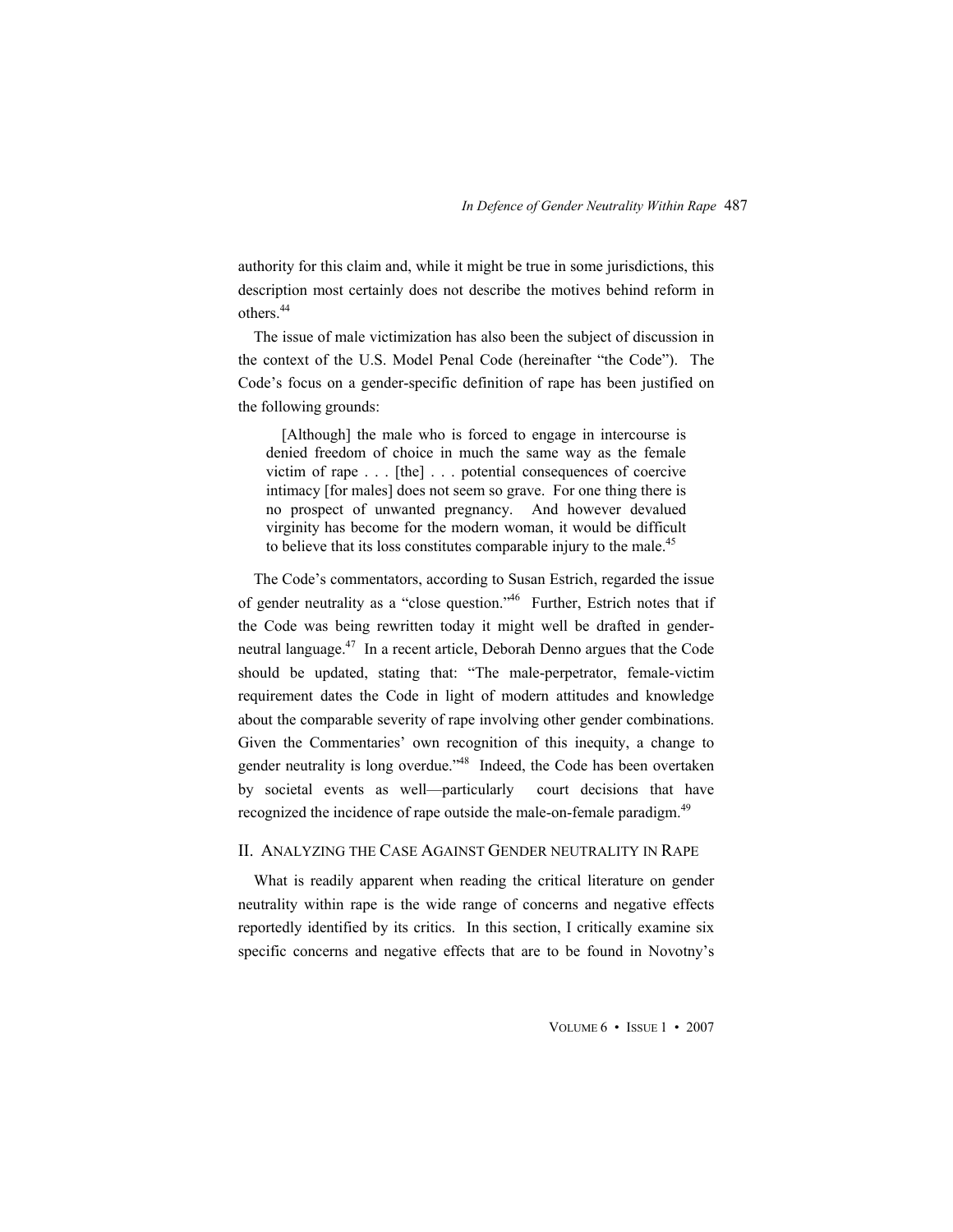article and the work of other critics. I compare the arguments put forward by the critics with the current scholarly literature on male sexual victimization in order to judge their persuasiveness. Given that these arguments are at the core of the case against gender-neutral rape statutes, this analysis will allow us to judge whether the critics have made a convincing case.

#### *A. The Growing Recognition of Male Victimization*

A fundamental issue to any discussion of male sexual victimization is the seeming unease exhibited by some critics of gender-neutral rape statutes at the increasing societal recognition of, and response to, male sexual victimization. Novotny's discussion of male rape and sexual assault illustrates this unease. At the core of her article is what she sees as the "potential consequences—good or ill" of "unsettled" cultural expectations regarding sexual violence, including the idea of gender neutrality.<sup>50</sup> Novotny states that "[a] number of recent events, suggesting male cooptation of the victim category, prompt this inquiry."51 Included in Novotny's list of events is the increased willingness of males to complain of sexual abuse by members of the Catholic Church;<sup>52</sup> the "mini-industry" of therapists who work with male survivors;<sup>53</sup> the increasing number of men complaining of sexual harassment;<sup>54</sup> and a recent study that found nearly as many men reporting unwanted sexual activity as women.<sup>55</sup>

Novotny seems to have difficulty with the notion that male victimization is something worthy of attention and she appears to take exception to the coverage that sexual abuse of boys by Catholic priests has received in the media. While describing the scandal as "interesting," she states: "[e]xploitation of the vulnerable by authority figures is hardly newsworthy. Exploitation by Catholic priests, in particular, is an old story to many former Catholic schoolgirls."<sup>56</sup> It is regrettable that, given her concern about rape and sexual assault, Novotny would argue the sexual abuse of boys<sup>57</sup> at the hands of Catholic priests, the ongoing slowness of the Church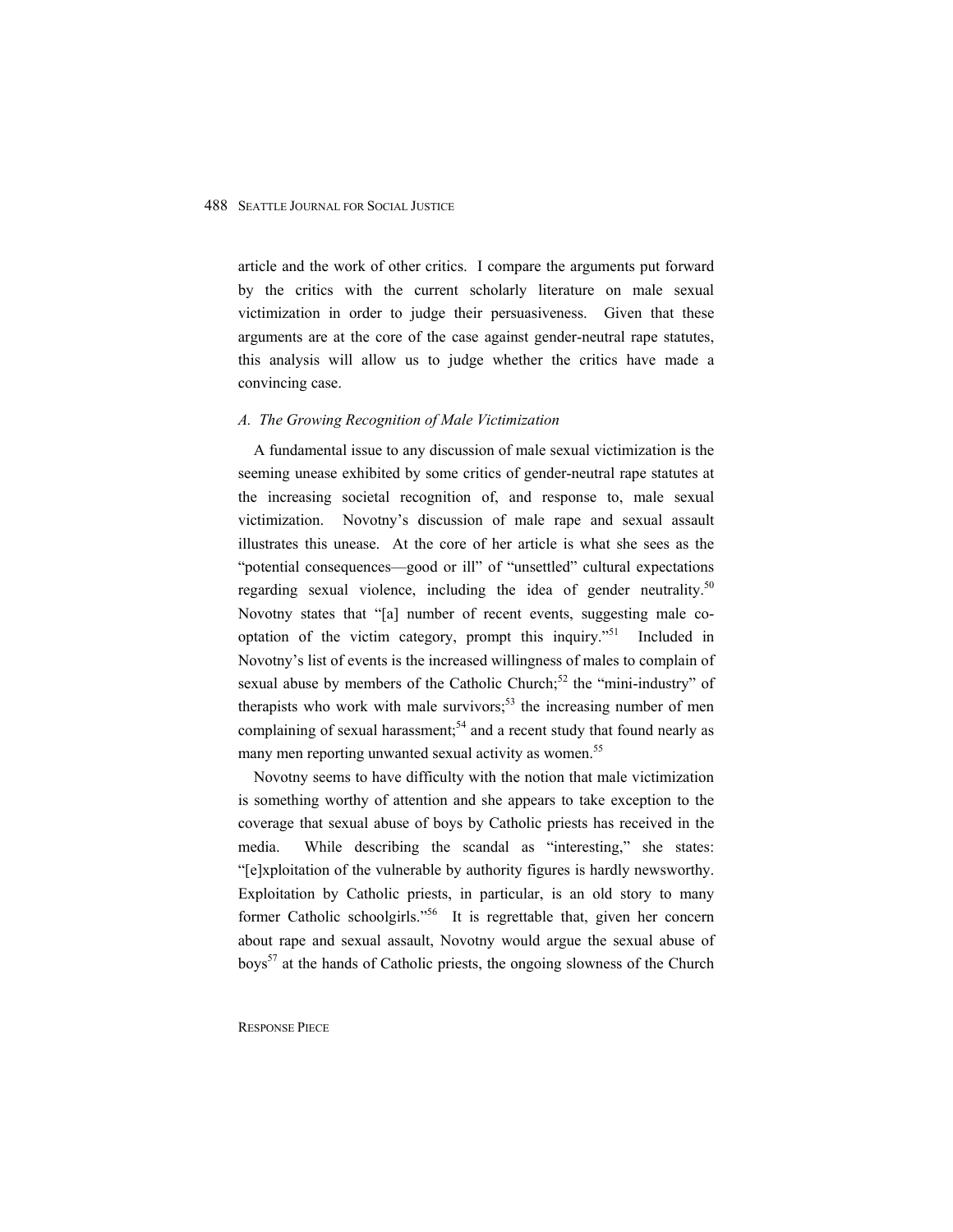to take effective action, and the subsequent payment of millions of dollars in compensation are issues that are "hardly newsworthy."<sup>58</sup> Novotny's stance appears to be that when males are victims, their victimization is not worthy of attention, a view occasionally shared by some other legal scholars.<sup>59</sup>

One might wonder what the reaction would be if Novotny's analysis were to be applied specifically to female victims. In a recent news story concerning the Catholic Church in Northern Ireland, a woman claimed that her marriage had fallen apart due to trauma caused by abuse she had suffered as a child at the hands of a priest. Referring to this sexual abuse, the priest who refused the woman's marriage annulment application told her "[t]here is undoubtedly a tendency to exaggerate its effects on individuals."<sup>60</sup> The comment was defended by the Church that stated: "[The priest is] playing devil's advocate. He's not representing the church's attitude. He's not going to please everybody."<sup>61</sup> Applying Novotny's apparent view on male victims to a similar circumstance as the instant case, one could imagine the justifiable outrage if it were to be suggested that such a story was "hardly newsworthy." These stories, whether they feature male or female victims, signify ongoing institutional failures and are a sign that the press is performing a crucial societal function by highlighting the abuse of power. This particular story also indicates a further problem—the institutional failure to understand the harm and impact of rape and sexual abuse.<sup>62</sup>

The recognition of male sexual victimization in the contexts identified by Novotny surely suggests, to use her word, a "gain"<sup>63</sup> in the struggle against sexual assault and harassment. $64$  As will become apparent, however, the tone and content of her article conveys unease at the trend towards gender neutrality within rape. Novotny, like other critics, appears to pit one group of victims against another while placing them in a hierarchy of importance. Such an approach is particularly unfortunate because it is quite possible to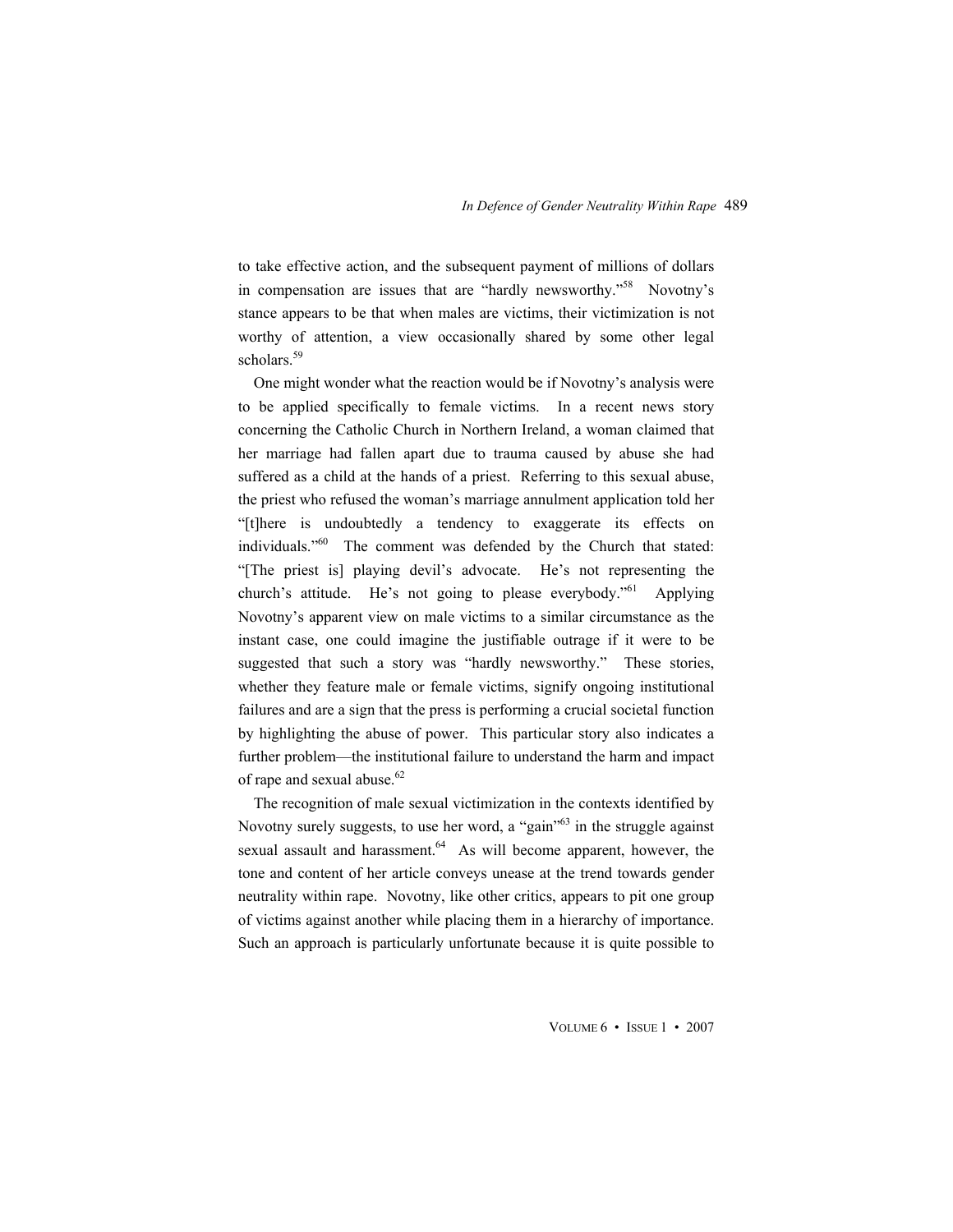share Novotny's concern about the plight of female rape victims without questioning the recognition of male rape and sexual assault.

#### *B. Gender Neutrality as a "Backlash" Against Feminism*

Novotny asks whether gender neutrality is "just another 'backlash' story?"<sup>65</sup> In other words, is the "insistence" that men can be victims too, a means of attacking feminist perspectives on rape and sexual assault? Novotny is not the first commentator to raise this concern. Florence Rush, writing about the backlash against feminism, recounts being informed about a committee created to raise awareness of male rape and campaign for a gender-neutral rape law in New York;<sup>66</sup> she asks: "Was this group simply looking for equal protection under the law or was it telling us that male rape is not an issue of sexism because women also rape men?"<sup>67</sup> She does not explain whether she actually put these questions to the committee or its response.

The backlash argument appears to suggest that gender neutrality in rape is inconsistent with feminist principles and, indeed, is an attack on feminist analysis of rape. However, the backlash argument is, in reality, an attempt at historic revisionism that shows an ignorance of the history of the feminist movement. Since the 1970s, many feminists have favored the legal recognition of male rape, while at the same time being unambiguously committed to the needs of female rape victims.<sup>68</sup> Further, some prominent male commentators who are concerned with male sexual violence and victimization have located themselves within a feminist perspective. $69$ Another aspect of the backlash argument is the suggestion that gender neutrality undermines feminist conceptions of patriarchy. Novotny asks the following questions: "If men are victims of rape, then rape is not a tool of patriarchy? Indeed, is patriarchy itself a figment of feminist imagination? $2^{570}$  I will endeavor to provide an answer to these questions.

If male power were to be viewed as monolithic, then the recognition of male victims might have the implications for feminist analysis that Novotny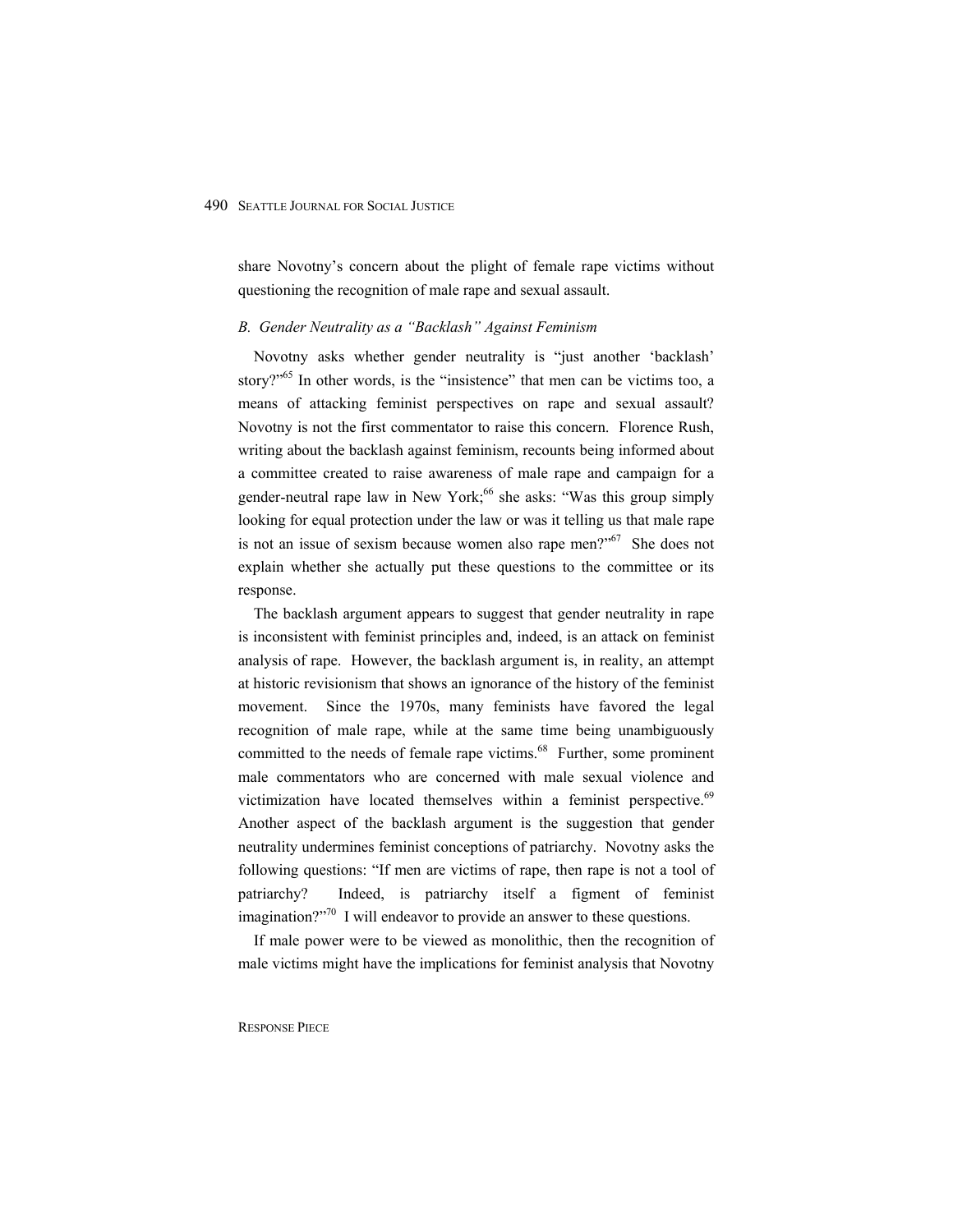suggests. Yet, few commentators see male power (or female victimization) in such absolute terms. The answer to Novotny's questions is that the recognition of male rape and sexual assault does not undermine feminist explanations or analysis of sexual violence. The recognition of male victimization, in fact, supports feminist arguments concerning male power. Jeanne Gregory and Sue Lees have noted that male and female rape "can both be seen as forms of promoting dominant hegemonic heterosexuality."<sup>71</sup> In earlier work, Lees argued that "to embrace non-consensual buggery of men under the same legislation [as women] is not, in my view, to deny the relation between rape whether of men or women and male domination, and in particular, domination of the particular hegemonic form of macho masculinity characteristic of western cultures."<sup>72</sup>

In reality, feminists have long recognized male victimization; however, this simple reflection of reality has not prevented them from engaging in an analysis of power relations between men and women that highlight issues of inequality, victim-blaming, or the extent of female victimization, and nor should it. For example, in her groundbreaking study of female rape, *Against Our Will: Men, Women and Rape*, 73 Susan Brownmiller was also able to recognize the reality of male victimization:

While the penis may remain the rapist's favorite weapon, his prime instrument of vengeance, his triumphant display of power, it is not in fact his only tool. Sticks, bottles and even fingers are often substituted for the "natural" thing. And as men may invade women through their orifices, so, too, do they invade other men. Who is to say that the sexual humiliation suffered through forced oral sex or rectal penetration is a lesser violation of the personal, private inner space, a lesser injury to mind, spirit and sense of self? . . . All the acts of sex forced on unwilling victims deserve to be treated in concept as equally grave offenses in the eyes of the law, for the avenue of penetration is less significant than the intent to degrade. Similarly, the gravity of the offence ought not to be bound by the victim's gender. That the law must move in this direction seems clear.<sup>74</sup>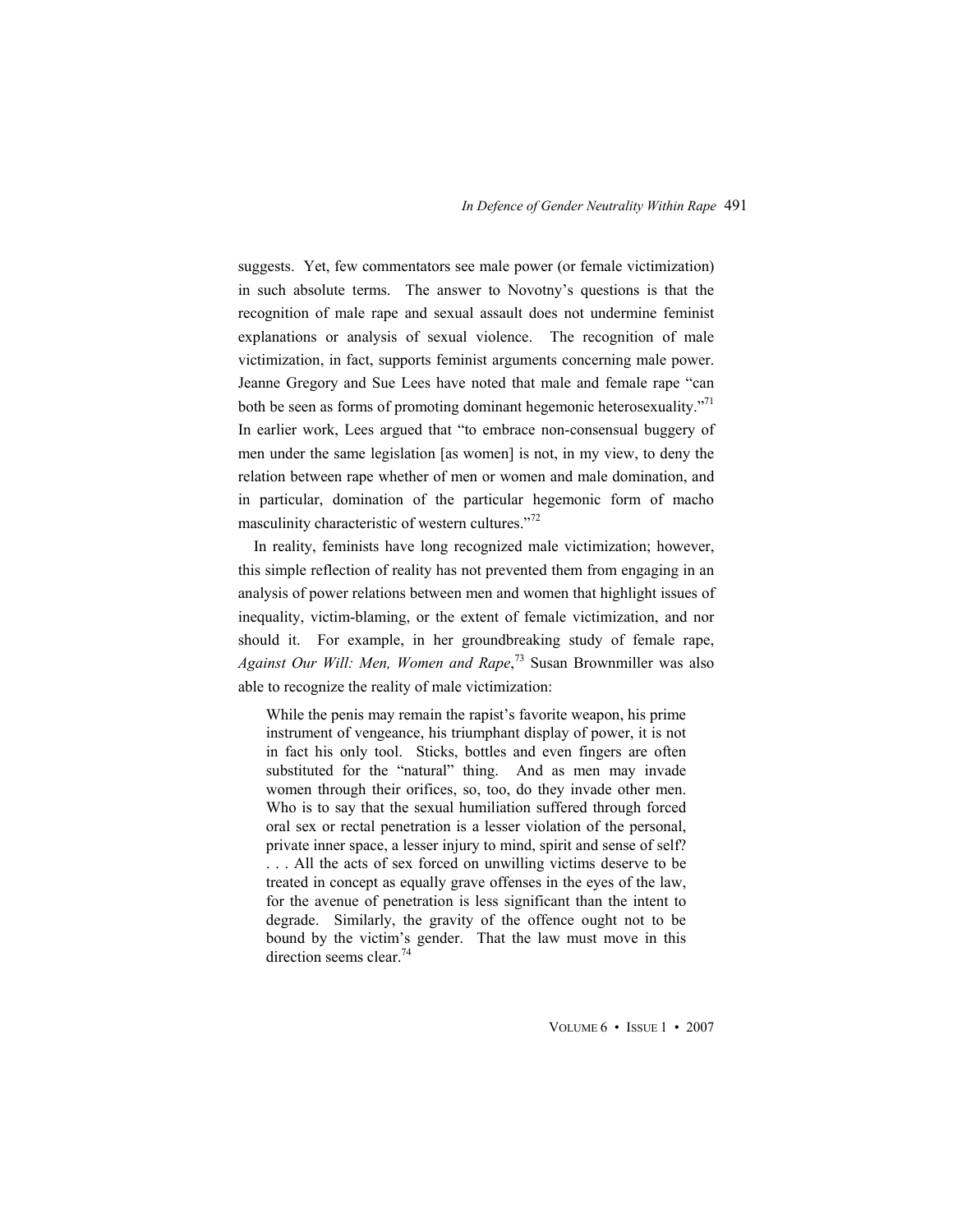Novotny's reference to patriarchy represents an unsophisticated view of male dominance and men's relative power to that of women. In raising her concerns, Novotny does not acknowledge, as others have, that men can exercise power over other males as well as they can over women. It might also be asked why it is not possible to recognize the reality of male power, yet at the same time recognize that it is not a singular all-embracing force that shapes the lives of all men and women in identical ways, in all circumstances. Indeed, Ngaire Naffine, in a different context, notes that: "There are always gaps and dissonances between the dominant view of heterosexuality (as pleasurable coercion) and women's encounters with it (which of course are multiplicitous, not singular). $175$  If that were not the case, it would beg the question as to how it is possible for the work of Novotny to even exist?<sup>76</sup> The answer, of course, is that no system of domination, whether political, economic, or gendered, is absolute. Similarly, it becomes very difficult to accept that there is a single reality in rape; that is, men rape women and men can never be victimized, or if they are, this act has a meaning so different for men that it cannot be labeled as rape. As such, it is submitted that the recognition of male victimization does not undermine the notion of patriarchy; it merely acknowledges that sexual coercion can also, in a minority of cases, exist in other contexts. To deny this reality creates the danger of theoretical objections to gender neutrality in rape, overriding the reality of rape and sexual assault outside the male-on-female paradigm.

#### *C. Gender Neutrality as "Gender Disguise"*

At the center of Novotny's argument is a clear concern that gender neutrality challenges this "gendered paradigm" of rape.<sup>77</sup> In her article, she appears particularly concerned that gender neutrality will mean that the victimization of women will no longer be of central importance when considering the problem of rape. This is a commonly cited theoretical argument used by critics, and this section considers its merit. I will further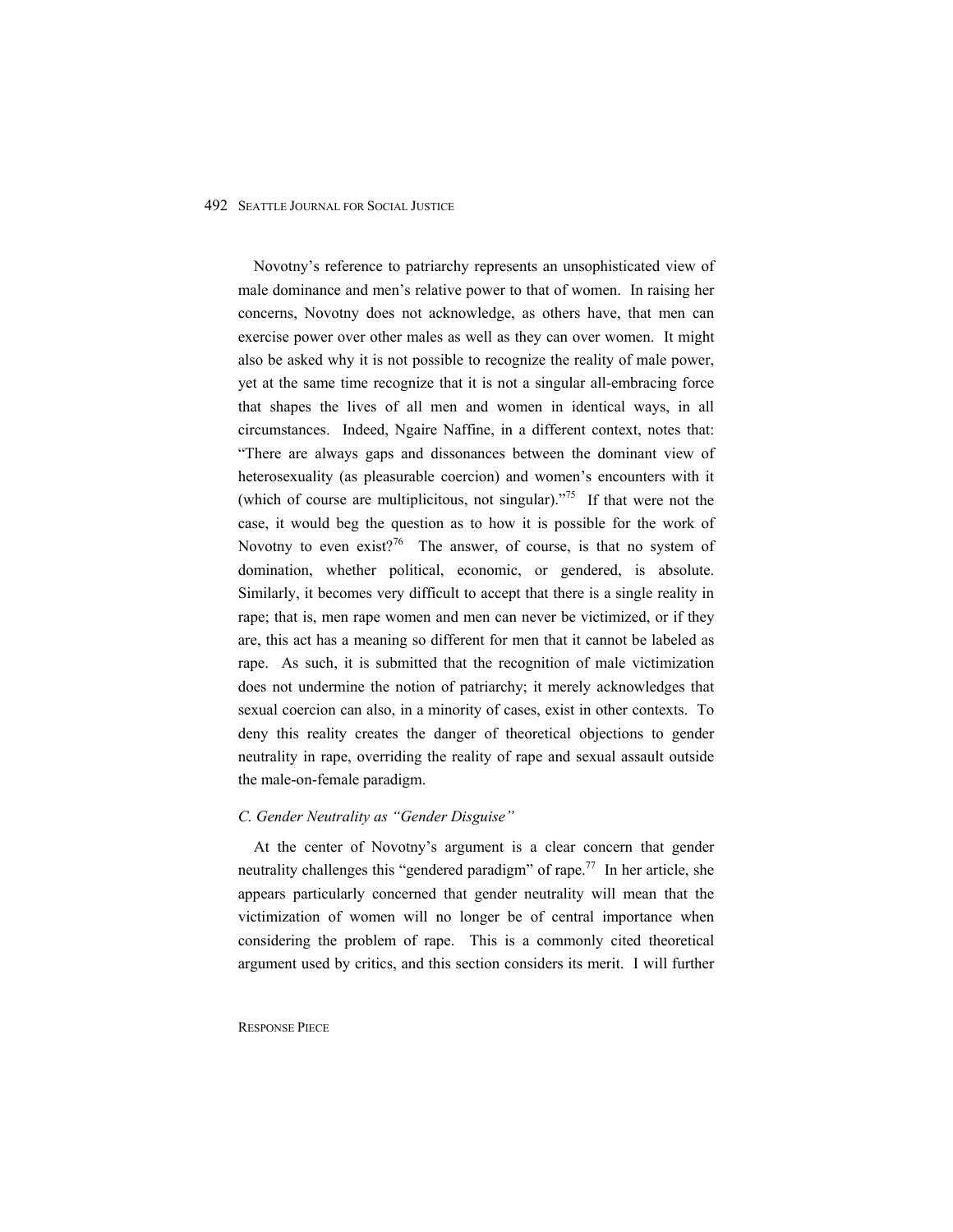explore the extent to which the theoretical arguments against gender neutrality have support within the wider literature on rape law and male victimization.

Novotny claims: "[G]ender neutrality in rape reform, as is often the case, means gender disguise. Without altering the gendered reality of rape itself, gender neutrality permitted an understanding of rape different from the classic male versus female paradigm."78 Likewise, Naffine has argued that gender neutrality "mystifies" the crime of rape, $7<sup>9</sup>$  and Catharine MacKinnon claims that it is a "cover-up for the gendered reality that . . . [is] . . . really going on."80 In reflecting upon changes in views within the feminist movement since the 1970s, MacKinnon has also argued that "[w]hen the movement criticized rape, it meant rapists and the point of view that saw rape as sex."<sup>81</sup> She argues that gender neutrality shifts the focus away from female victimization: "[S]o-called gender neutrality—ignoring what is distinctively done to women and ignoring who is doing it—became termed the feminist position . . . Gender neutrality means that you cannot take gender into account, you cannot recognize, as we once knew we had to, that neutrality enforces a non-neutral status quo."82

Interestingly, MacKinnon does not apply her analysis of gender neutrality to the anti-pornography ordinance drafted by herself and Andrea Dworkin. This ordinance explicitly protects women and also states: "In this definition, the use of 'men, children, or transsexuals in the place of women' is also pornography."<sup>83</sup> Indeed, it is a further irony that while MacKinnon criticizes post-modernism and its failure to acknowledge the harms caused to women as a result of sexual violence, she does exactly this in her discussions of gender neutrality as a means of acknowledging male victimization.<sup>84</sup>

Further, some critics appear to view gender neutrality as a coercive mechanism, whereby scholars and others are prevented from focusing their attention on the specific needs of female victims of rape. For example, Christine Boyle states: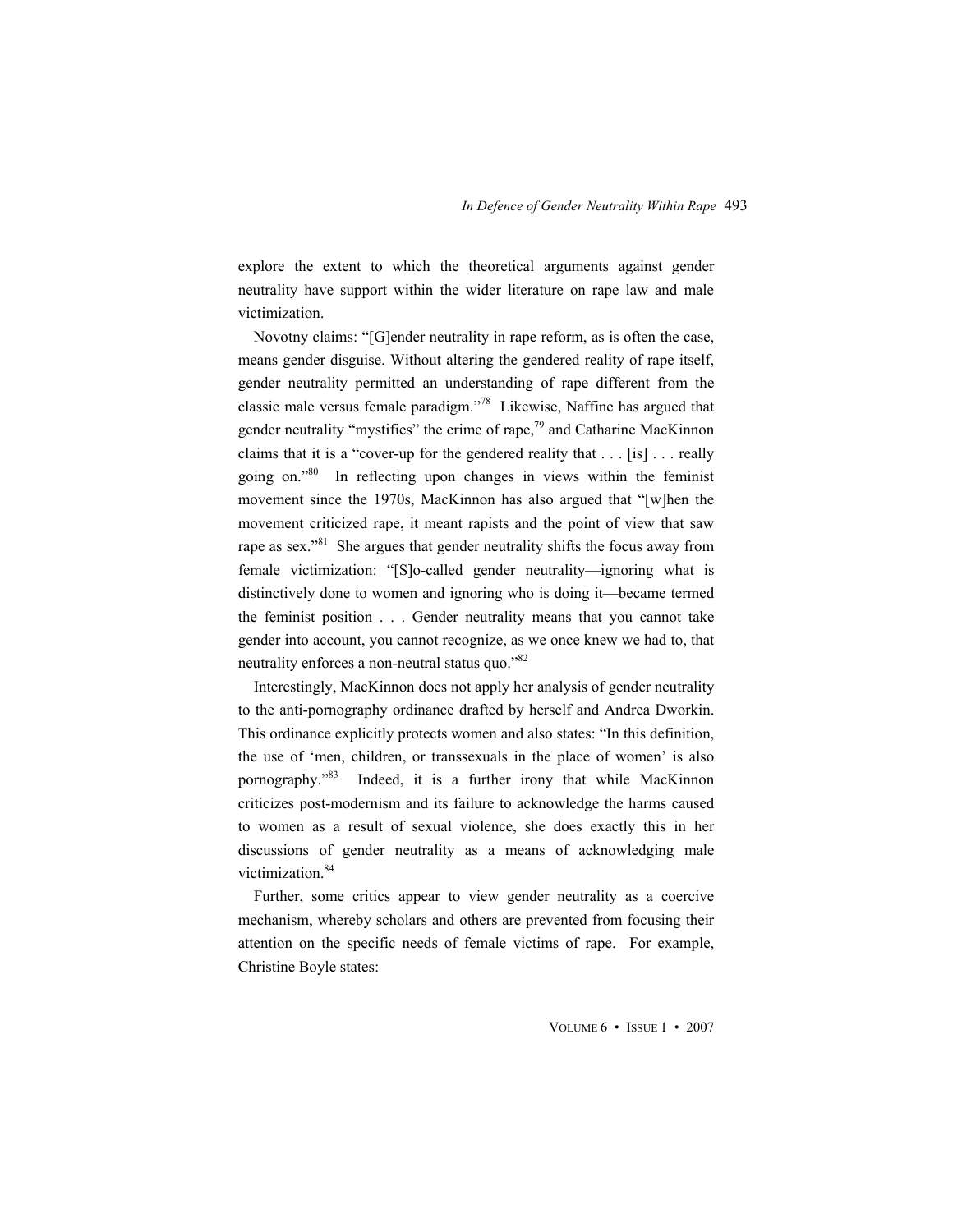The change to a gender-neutral sexual assault law discourages analysis of the law in gender specific terms. The change was a legislative order . . . to stop thinking of sexual assault as something men do to women (or to other men, thus putting those other men into the degrading position of being treated like a woman).<sup>85</sup>

Such objections to gender neutrality are primarily ideologically driven, rather than rooted in the experience of rape victims or the scholarly literature, which continues to focus overwhelmingly on female victimization. In her evaluation of various rape law reform measures, Rosemary Tong has questioned the negative characterization of gender neutrality by radical feminists. She has argued that, to radical feminists, the recognition of male rape "deflates the notion that rape is a crime perpetrated by men against women," which could "lead people to believe either that rape is no more a problem for women than it is for men or that rape is 'no big thing."<sup>86</sup> While Tong acknowledges the possibility of this, she argues "feminists outside the radical community observe that if rape is understood as a crime of the powerful against the less powerful or powerless, then the public need not adopt such mistaken beliefs."87

The gender disguise argument espoused by scholars such as MacKinnon, Novotny, Naffine, and others can be responded to on several grounds. One might ask what precisely is being disguised and from whom? How does gender neutrality do this? Where is the evidence of this? Furthermore, if such laws are so powerful as to be a form of "legislative order," how are these scholars able to analyze rape in the way in which they do? Why, if these laws "mystify" reality to the extent suggested, do researchers continue to focus their efforts overwhelmingly on the rape of females?<sup>88</sup> Is there any evidence from anywhere that suggests that gender-neutral rape laws mask the fact that most rape victims are female and that most of the perpetrators are male? Similarly, is there any evidence that gender-neutral rape laws mask the dynamics of female sexual victimization? Such claims appear to give gender-neutral laws an inflated prominence and influence. Worse, the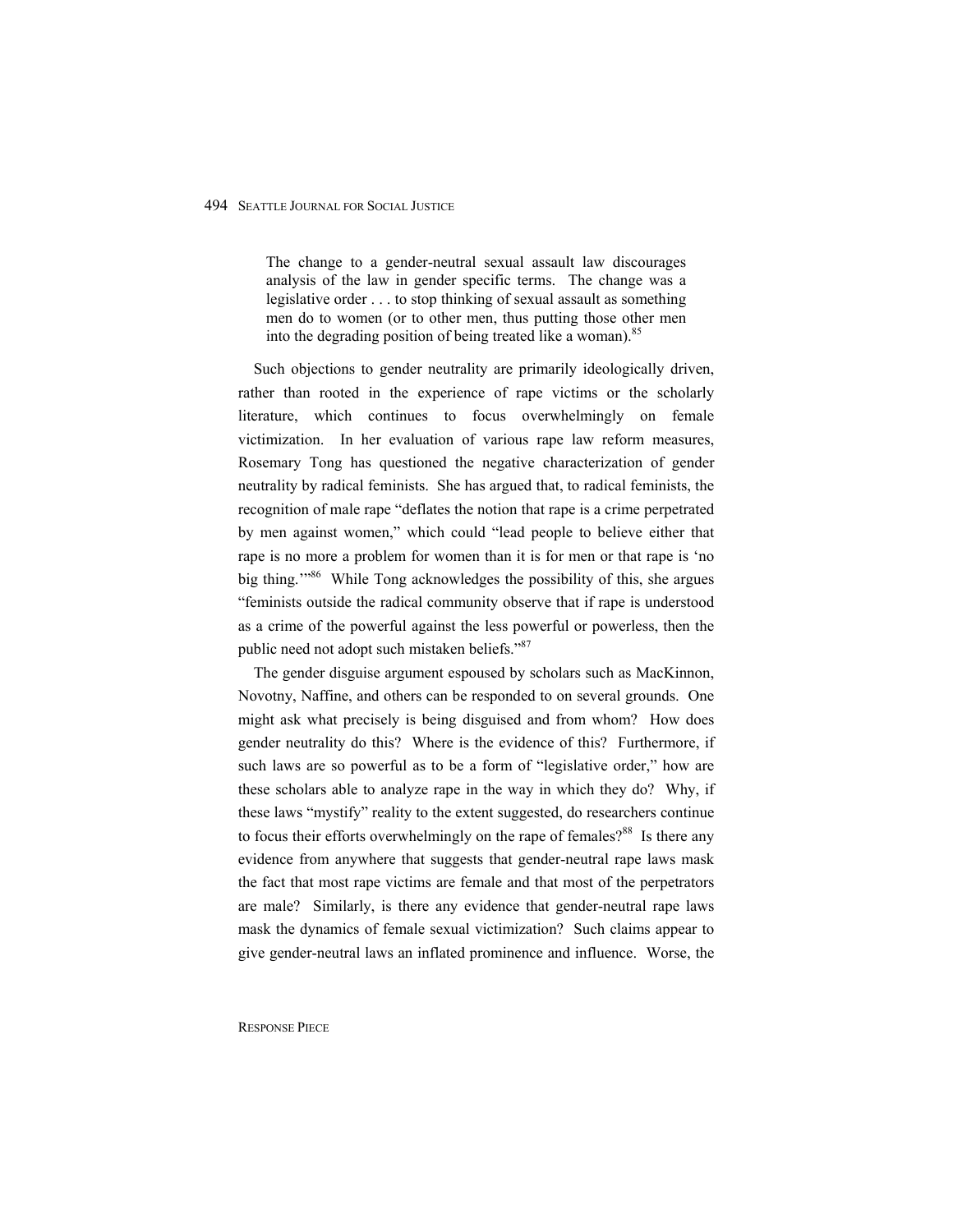gender disguise criticisms of gender neutrality appear, for the most part, to be largely speculative in nature. Even where specific claims are made, they are not based on any empirically sound basis. For example, Joan McGregor assumes that gender-neutral rape laws must mean that we ignore all the knowledge we have acquired of the ways in which men and women react to sexual victimization:

Because women do not necessarily react in the same way as men, if gender-neutral statutes mean retaining male norms and reactions to rape scenarios, then women will continue to be disadvantaged. So, for example, physical resistance might be a typical male reaction to attack, but not necessarily a typical female reaction. Men are socialized to fight, to respond physically, women are not and may respond by, for example, crying or "freezing." Subjecting women to the resistance requirement therefore disadvantages them<sup>89</sup>

In response to this objection, it is worth noting that it is not a typical reaction of men to physically resist rape. As noted by Gillian Mezey and Michael King, "[a]lthough it is often assumed that men are able to defend themselves, our findings demonstrate that, like women, men react to extreme personal threat with frozen helplessness."<sup>90</sup> However, the fundamental point here is that even if McGregor's description were accurate, there is no reason why adopting gender-neutral rape definitions should require us to ignore gender differences in reactions to rape. As with other critics, McGregor simply misunderstands the nature of gender neutrality within rape. Ultimately, with one exception that will be discussed next, these critics are unable to identify any substantive evidence of rape being mystified or disguised in any way by gender neutrality.

There is limited evidence, only cited by two critics, that the gender disguise view of gender neutrality may have influenced a court decision that could be said to have obscured important issues of gender in judicial decision-making. In *R. v. Chase*, 91 the Court of Appeal for New Brunswick held that a Canadian sexual assault law could not be defined to include the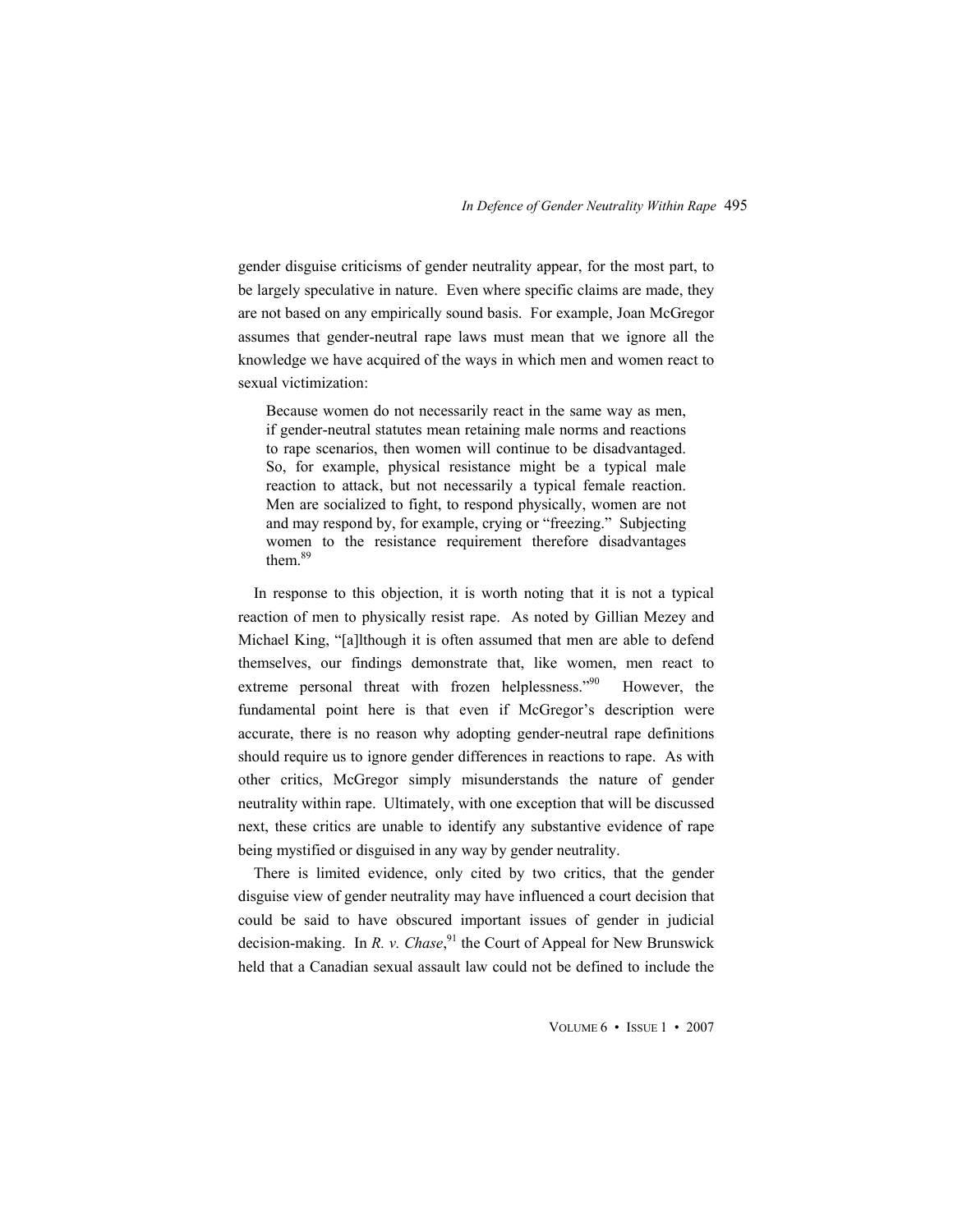touching of a fifteen-year-old girl's breasts by an intruder. The court so held, inter alia, on the basis that the term "sexual" should primarily be limited to the genitals, reasoning that "to include as sexual an assault to the parts of the body considered as having secondary sexual characteristics may lead to absurd results if one considers a man's beard."<sup>92</sup> The Canadian Supreme Court rejected the reasoning of the New Brunswick court, finding that the assault in question was clearly sexual in nature when looking at its circumstances and context.<sup>93</sup>

The interpretation of the sexual assault provision by the New Brunswick court clearly ignored the differing sexual meanings that attach to a man's beard and a woman's breasts. As such, it might be argued that this decision "disguised" issues of gender. But does this case actually add support to those who oppose gender neutrality in rape?<sup>94</sup> Arguably, it does not.

First, as already noted, the decision was overturned on appeal. When considering judicial decision-making in the context of sexual offences, one can identify many decisions that have been subsequently held in error. However, this, in itself, is generally not seen to form a solid basis upon which to abandon the entire law that is the subject of an overruled judicial interpretation.

Second, the law subject to interpretation in *Chase* was not a rape law, nor was it the most serious sexual assault provision under Canadian law.<sup>95</sup> Indeed, most sexual offence laws are defined in gender-neutral language. The logic of the critics' position, however, is that rather than just undermining gender neutrality in rape, the overturned reasoning in *Chase* should support a view that all sexual offences be gender specific. Undoubtedly, there are other sexual offences that are primarily committed by males against females, and one might speculate that the power relations that are linked to rape are also linked to these other offences; for example, those involving children. The critics have yet to explain why gender specificity is only desirable in cases of rape.<sup>96</sup>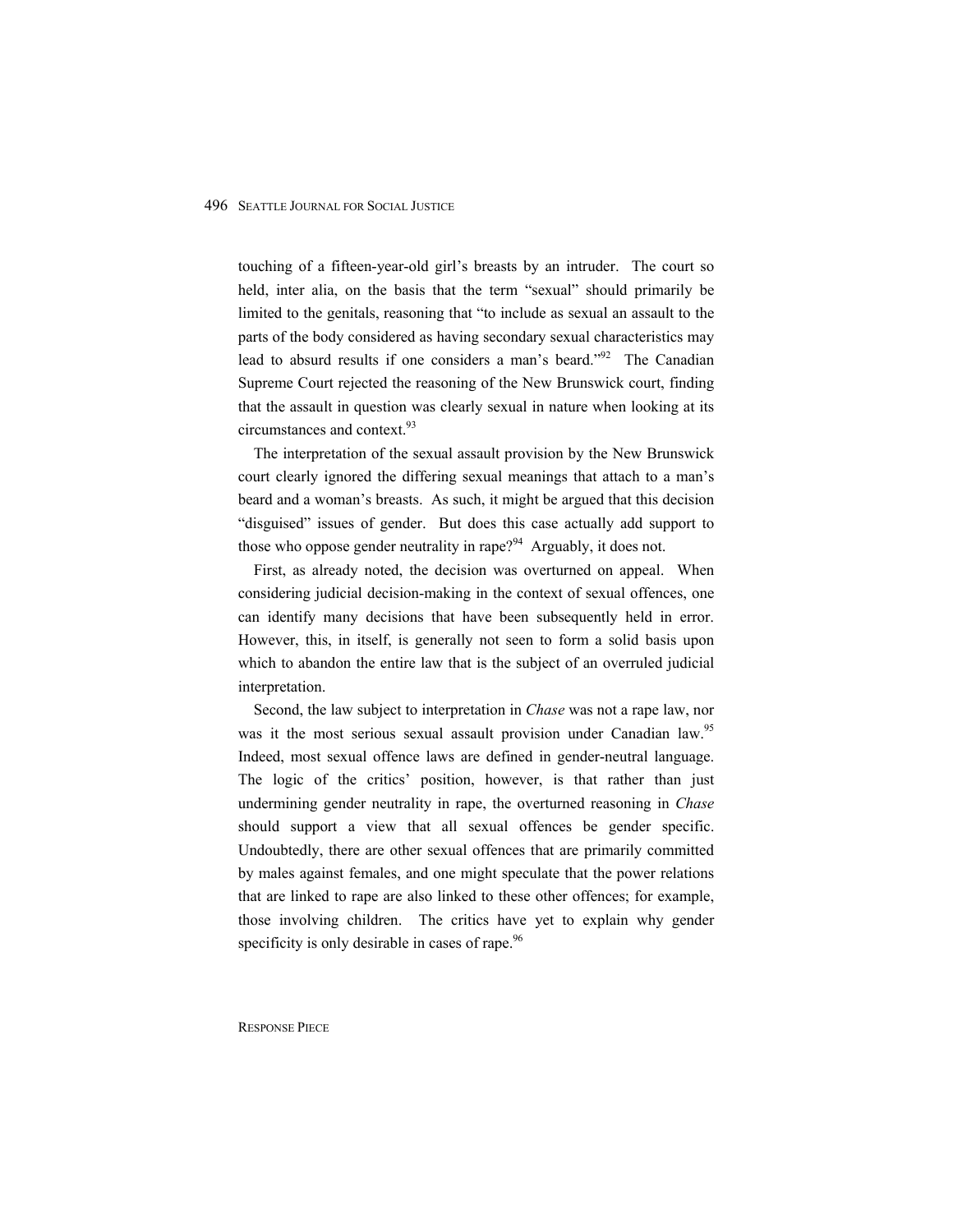The critics also fail to acknowledge that gender-neutral reforms are not designed to make gender irrelevant in our understanding of sexual violence; in fact, gender is central to any understanding of how and why sexual violence occurs. What is clear, however, is that while females are the main victims of sexual violence and males the main perpetrators, one still has to consider how sexual assaults beyond the male-on-female paradigm are to be labeled by the criminal law.

Gender neutrality within rape is an evidence-led means of appropriately labeling criminal conduct. It is also the case that an acknowledgement that men can be victims of rape, and that women can physically commit the act of rape, is consistent with a tradition of analysis used by feminists that examines issues of context and victim experience. These are perspectives excluded from traditional legal method. Thus, Naffine argues that "traditional legal thinking about the nature of rape and how the law should best deal with it depends on outmoded and contested images of women and their relations with men." $97$  She also argues that legal perceptions of women and rape "are both clearly pronounced and poorly informed. They take little account of the considerable empirical and theoretical literature . . . on the meaning of the crime to women."98

One can equally argue that in the last two decades, our understanding of male rape and sexual assault has grown so "contested and outmoded" that images of male victims can no longer go unchallenged. Thus, drawing on wider perspectives not only assists our understanding of female rape, it is also essential in our understanding of how the legal process deals and should deal with male victims of rape and sexual assault.<sup>99</sup> It is somewhat ironic that feminist critics of gender neutrality (rightly) criticize the legal process for failing to properly address and understand the experiences of female victims, yet they make the same mistake in their analysis of legal responses to male victimization.

Another variation on the gender disguise argument is the suggestion that gender-neutral rape statutes ignore the differing power relations between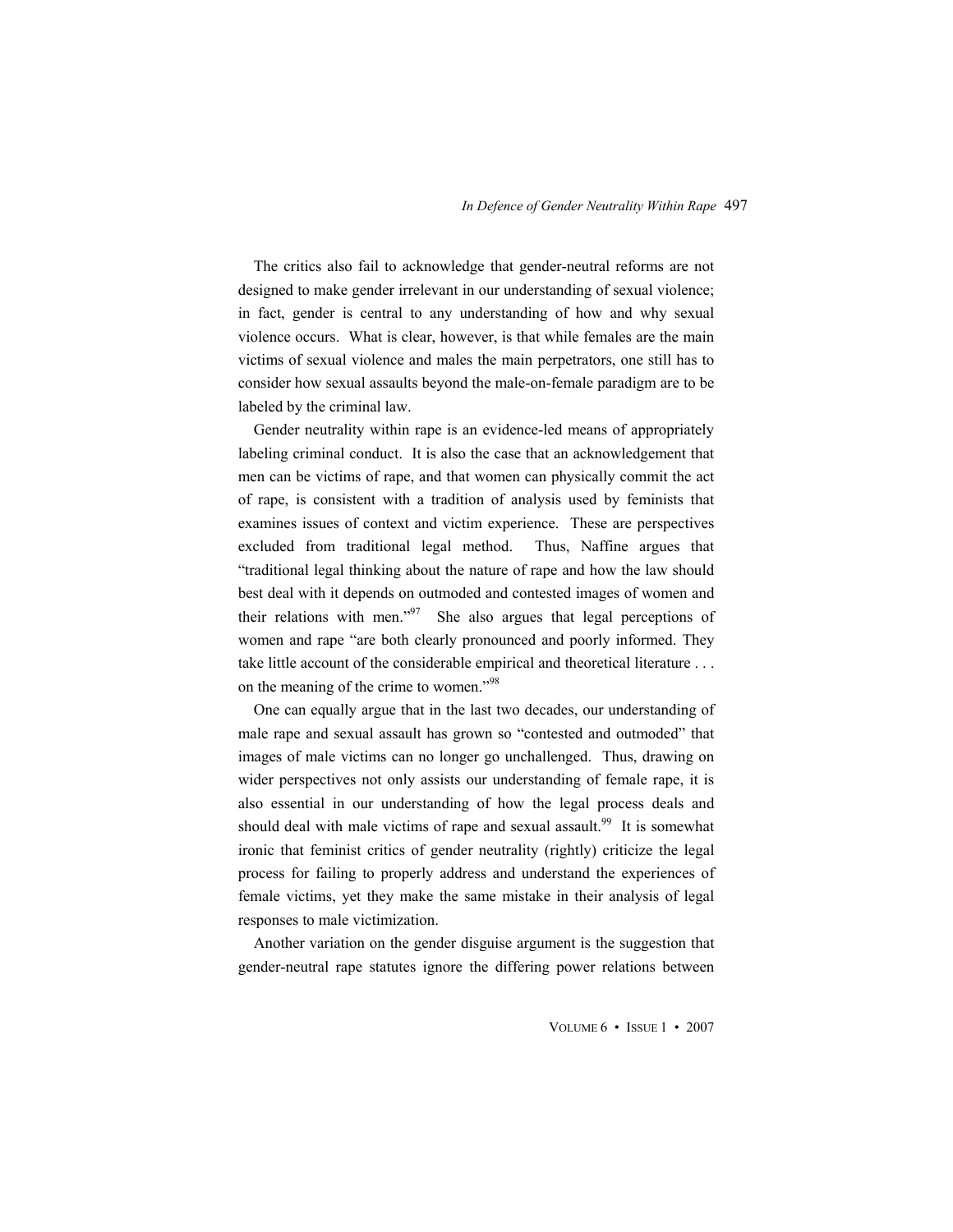men and women. In the context of English law, Terri Gillespie argued that "to refer to 'non-consensual buggery' as the same as female rape (i.e., that the crime is gender neutral), is to render invisible the gendered power relations between men and women expressed through men's sexual violence to women."<sup>100</sup> As is customary amongst critics, Gillespie does not explain how gender neutrality renders gendered power relations "invisible," nor does she give any examples of this happening in jurisdictions with genderneutral rape laws. In any case, the issue of "gendered power relations," where the victim is female, may be relevant when considering men as the perpetrators of sexual violence, and it may help to explain why and how rape occurs. However, in terms of labeling male *victimization*, it is a stretch to link "men's sexual violence to women" and the exclusion of male *victims*  from the remit of rape. It is evident that males, like females, experience a wide range of pressures and coercion that may operate to vitiate consent for the purposes of rape.<sup>101</sup> Gillespie, however, does not explain why her notion of "gendered power relations" cannot be relevant to the analysis of male sexual violence against other males.

On the basis of what we know of men's experiences of rape and sexual assault, along with the evidence that exists on how male sexual consent is constructed within the legal process, there appear to be similarities between male and female rape.<sup>102</sup> In fact, there appears to be no current evidence to suggest that "gendered power relations" differ so greatly in male and female rape to justify the different legal labelling of those experiences by the criminal law. In the legal sphere, it would, of course, be naïve to assume that notions of consent, submission, acquiescence, or agreement will be constructed in identical ways in all cases of male and female rape. There are likely to be differences, for example, because facts and defence tactics vary between cases, just as there are likely to be differences between cases where the victims are of the same gender. In addition, there may also be societal attitudes that attribute blame or responsibility for sexual violence to victims because of their gender and sexual orientation. Such beliefs are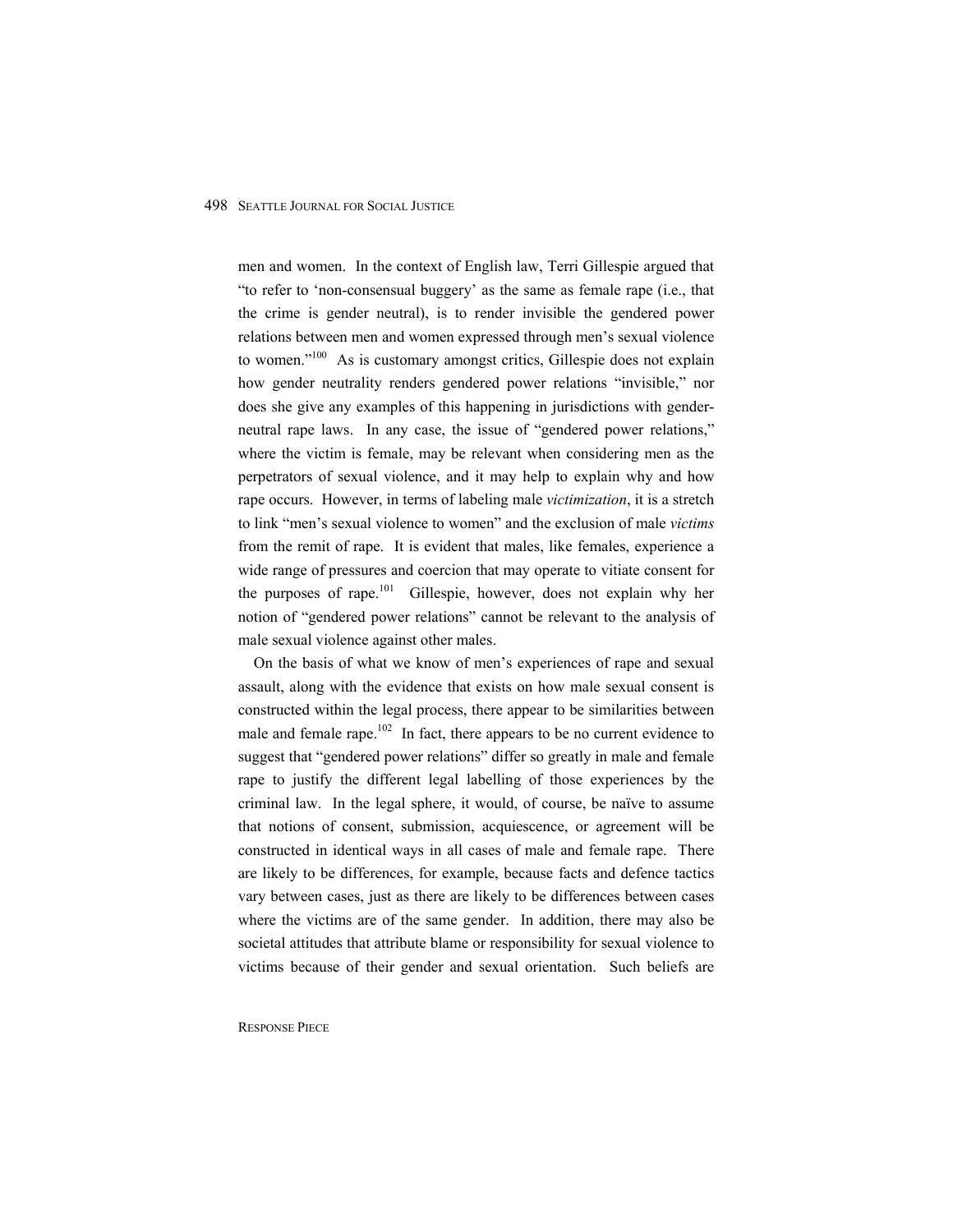potentially important in the construction of notions of consent within the legal process.<sup>103</sup> However, while some societal perceptions of male and female rape differ, the current literature suggests that many people's beliefs around male and female rape tend to be poorly informed. In addition, people often blame victims, male or female, for their experiences of rape.<sup>104</sup> Consequently, given many of the similarities in male and female sexual victimization, $105$  it appears that any differences in "gendered power relations" do not justify labelling the crimes differently under the law.

It would appear that those opposed to gender neutrality within rape incorrectly assume that the concept means ignoring gender in rape and that the incidence and context of female rape cannot be considered relevant under gender neutrality. Significantly, the critics can provide no sources to support their claim. Rather, their views appear linked to a debate that has occurred between feminists who believe in formal equality—that is, gender neutrality—and those feminists who are critical of formal equality because it fails, they argue, to effectively address issues of social and gender inequality<sup>106</sup> and, indeed, is positively harmful to women.<sup>107</sup>

It is apparent that feminists opposed to formal equality do not distinguish its use in differing areas of law. There are legitimate concerns about the impact of formal equality in some areas of law because "facially sex-neutral rules often contribute significantly to the maintenance of the existing system of sex differentiation."<sup>108</sup> Clearly, it is possible that gender-neutral laws may fail to acknowledge and address inequalities that may impact, for example, some fields of law. However, in the context of rape, gender neutrality is neither undermining the substantive equality of women nor are women being harmed by it. Instead, it is a simple recognition of reality men sometimes fall victim to the same or at least very similar acts to those suffered by women. Thus, it is dangerous to take a critical broad brush to formal equality in the form of gender neutrality and simply assume it has a negative impact in all contexts.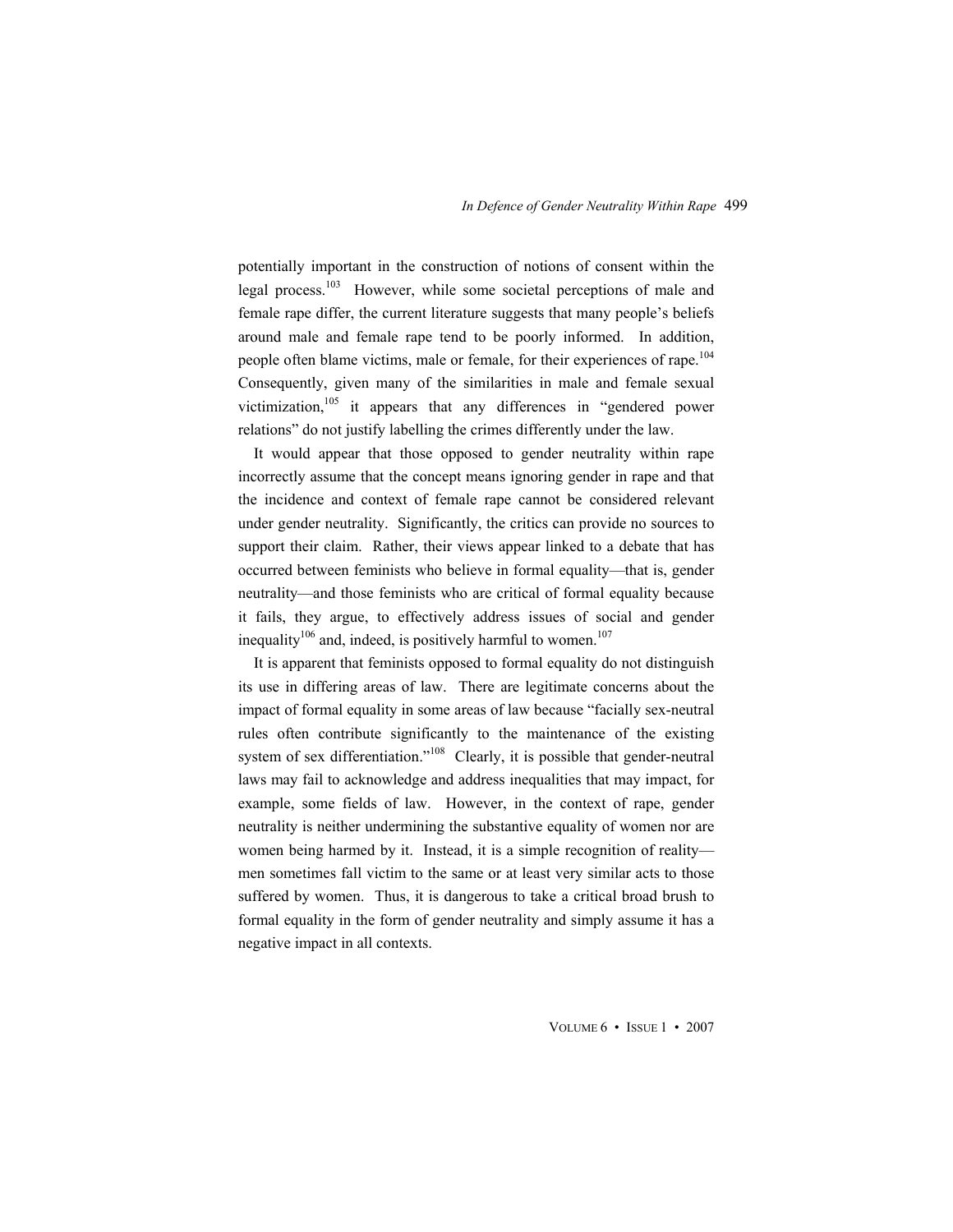#### *D. Gender Neutrality as Equal Victimization*

A further argument against gender neutrality in rape rests upon the claim that it implies men and women are equally victimized, or are equally likely to commit rape. As with many of their other assertions, critics are unable to offer evidence to support this claim. This section considers how gender neutrality critics construct this particular argument and also draws on the experience of England in adopting a gender-neutral rape statute to find out whether the equal victimization claim is in evidence.

Novotny notes that in "Washington, as in many states, the crime of rape may be committed if the victim is rendered mentally incapable of consent, whether through the abuse of alcohol or drugs, or for some other reason."<sup>109</sup> After setting out Washington's law on incapacity of consent, Novotny refers to the response of some of her students during classroom discussions to the notion of gender neutrality, stating: "Some of my students argue that if both parties are intoxicated, either both are guilty or not guilty of the crime . . . . More remarkable . . . is that my students posit a gender blind 'date-rape' landscape, one inhabited by as many potential male as female victims."<sup>110</sup>

The problem with this analysis, however, is that from what Novotny recounts of her students' comments, they do not appear to be arguing that there may be as many male as female victims of rape. Her students' scenario is limited to discussing one incident involving two people. Novotny's students appear to say nothing about the wider incidence of rape and sexual assault. In any case, the problem inherent within her students' hypothetical is not so much in the issue of gender neutrality, but in the fact, as Novotny points out, that there is no *mens rea* requirement for rape in Washington that makes the hypothetical more likely to occur.<sup>111</sup> Though, of course, it would still require both parties to claim non-consent and if that were ever the case, then presumably both parties would be criminally liable. Either way, exactly the same problem could arise in the context of nonsexual assaults or a multitude of other offences.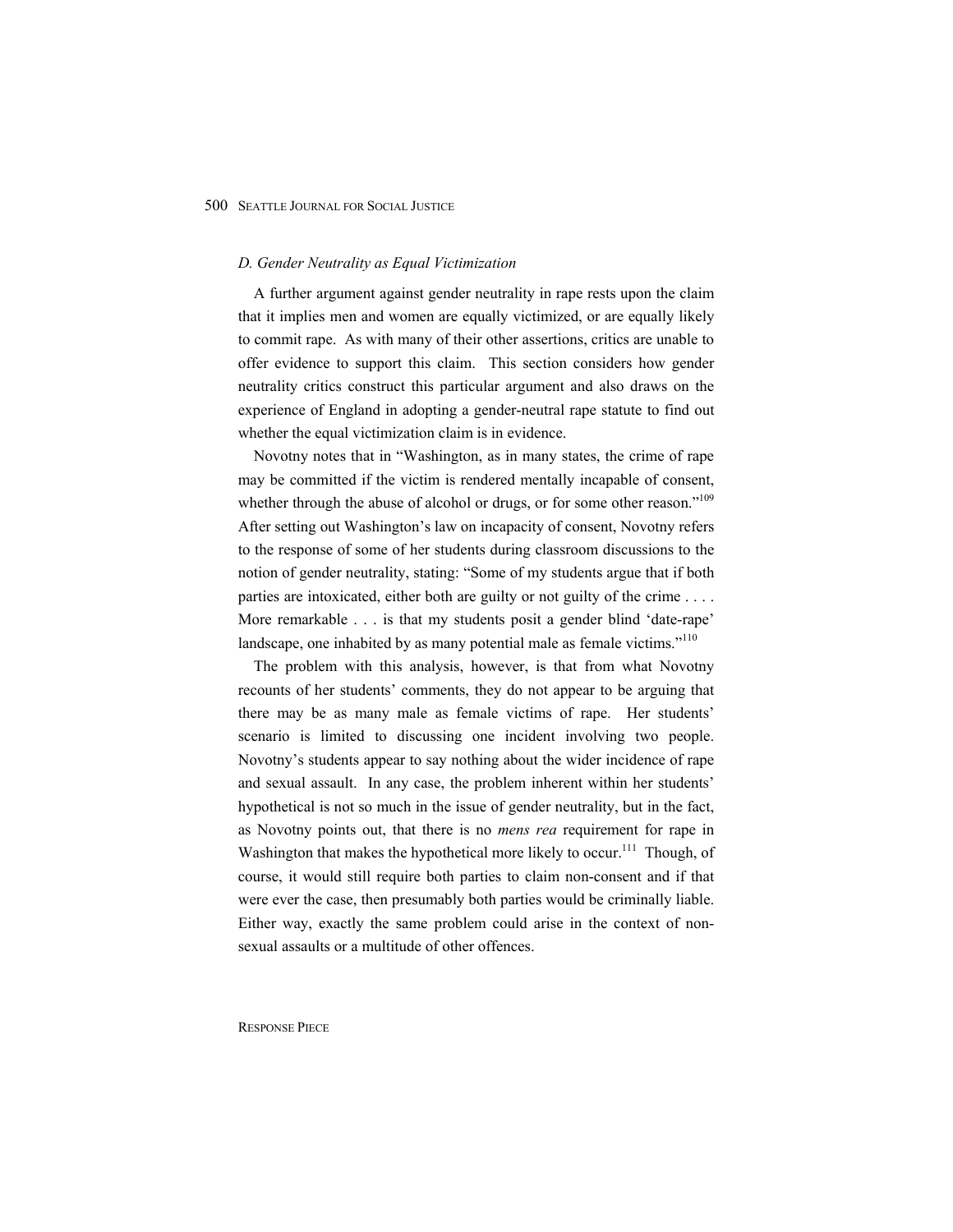In a variation on the equal victimization argument put forward by Novotny, Rush has also claimed that gender neutrality is "a useful tool in an attempt to establish that women are as guilty as men for the offences attributed to them."<sup>112</sup> Similarly, Regina Graycar and Jenny Morgan claim to have identified law commission reports and judicial opinions that "give the impression that rape is as likely to be committed by women as men . . .  $\cdot$ <sup>113</sup> It has to be said that this is a strained interpretation of the sources to which they refer and it is perhaps unsurprising that they do not cite any passages from law commission reports and judicial opinions to support such an interpretation. Indeed, one could equally argue that these sources did not explicitly recognize the classic male-on-female paradigm because this paradigm is assumed. When one examines the reasons why gender-neutral reforms have been introduced, it is impossible to find any suggestion by a court, legal scholar, or reform body that men and women are equally victimized or that they are equally likely to victimize. Indeed, the reality that most victims are female has been explicitly recognized.<sup>114</sup> In fact, the only place where the equal victimization/victimizer claims can be found is in the work of critics such as Novotny, Graycar, Morgan, and Rush.

Novotny goes on to refer to the "surprising results"<sup>115</sup> of a study by Mary Larimer et al. $^{116}$  in which men and women were asked about their experiences of non-consensual sex. The study found that 20.7 percent of men and 27.5 percent of women "reported being the recipients of one or more of  $\ldots$  five types of unwanted sexual contact."<sup>117</sup> Some other studies have also found roughly equal reporting rates of unwanted sexual contact for men and women. $118$  These studies do suggest that non-consensual sexual contact is widespread and that clearly men, as well as women, can be victims. However, this does not mean that men and women's experiences represent, in Novotny's words, a "gender-symmetrical view of rape";<sup>119</sup> this is only possible if one is prepared to decontextualize research findings. In order to judge the prevalence of rape from such research, one would have to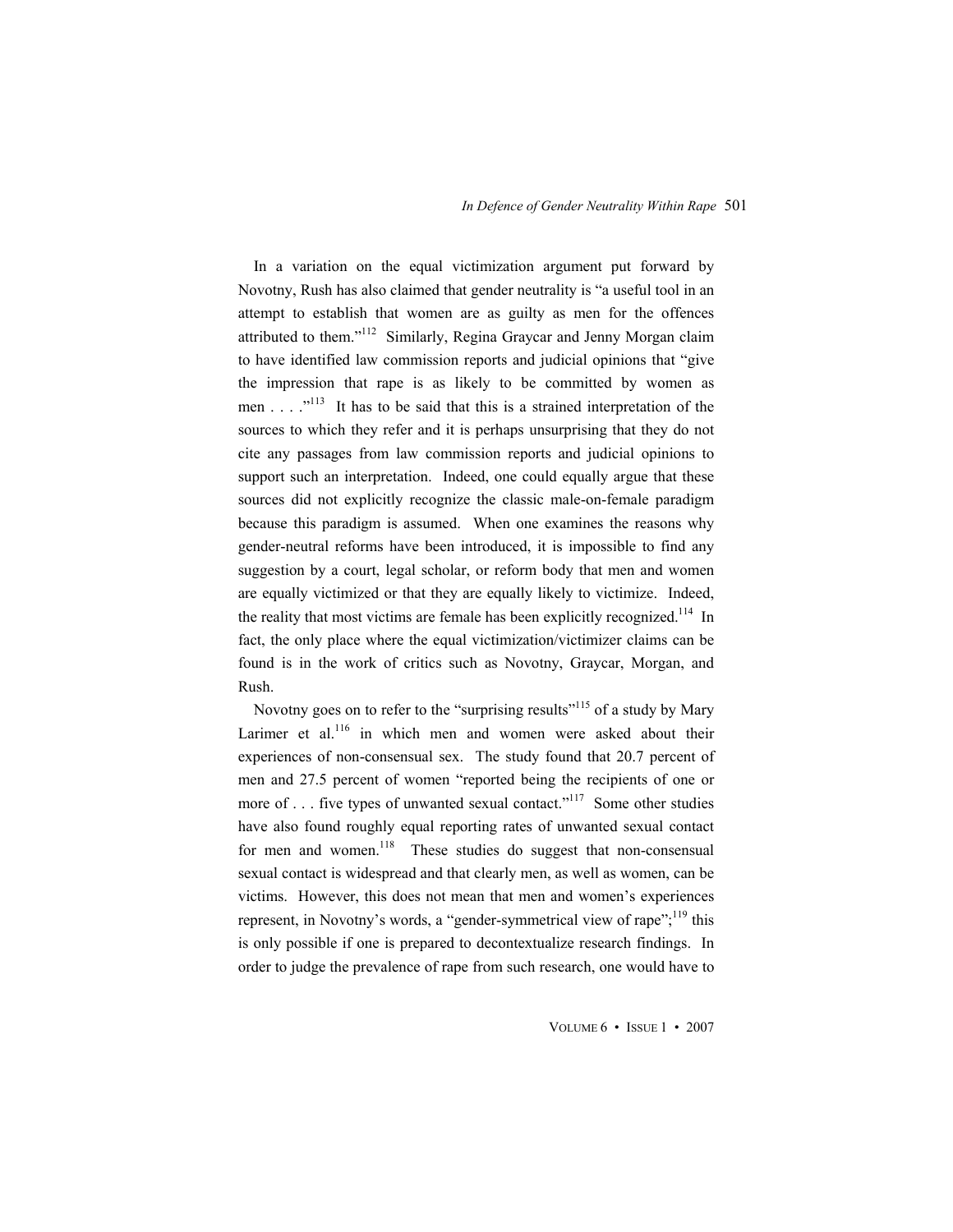examine the meaning of such experiences to the participants, the nature of the sexual contact, and the circumstances in which the unwanted contact took place. Given the seriousness of the crime of rape, such an analysis is crucial in terms of how "unwanted sexual contact" is labeled by the criminal law.

In the midst of the various claims made by the critics of gender neutrality, it is worth comparing these criticisms with the experiences of jurisdictions that have adopted gender-neutral reforms. In this respect, reforms to English rape law that led to the recognition of male victimization are instructive. Prior to 1994, cases of non-consensual, penile-anal sex between adult males were labeled as non-consensual buggery with a maximum penalty of ten years of imprisonment, in contrast to the offence of rape, which attracts a maximum sentence of life imprisonment.<sup>120</sup> Indeed, it was argued that English criminal law had traditionally been primarily concerned with the regulation of consensual male homosexual behavior rather than recognizing men as victims of serious sexual assaults. $121$ 

In 1994, the offence of rape was extended to cover cases involving nonconsensual, penile-anal intercourse with either a male or female victim.<sup>122</sup> Those who supported this change did so on several grounds. It was argued that the function of rape law was to protect people from serious violations of their sexual autonomy and that there were clear similarities in victim trauma between non-consensual vaginal and anal intercourse.<sup>123</sup> The proponents also argued that a change in the law would mean that anal rape would be treated with appropriate seriousness in terms of sentencing and labeling, as well as providing recognition of the problem.<sup>124</sup> Recently, similar arguments have been made in favor of the recognition of male rape under Scottish law.<sup>125</sup> Neither of the equal victimizer/victimization claims made by the critics of gender neutrality are supported by the experience of law reform in England.

Interestingly, this amendment to English law has recently attracted criticism from a novel perspective. Ruth Graham claims that "the discourse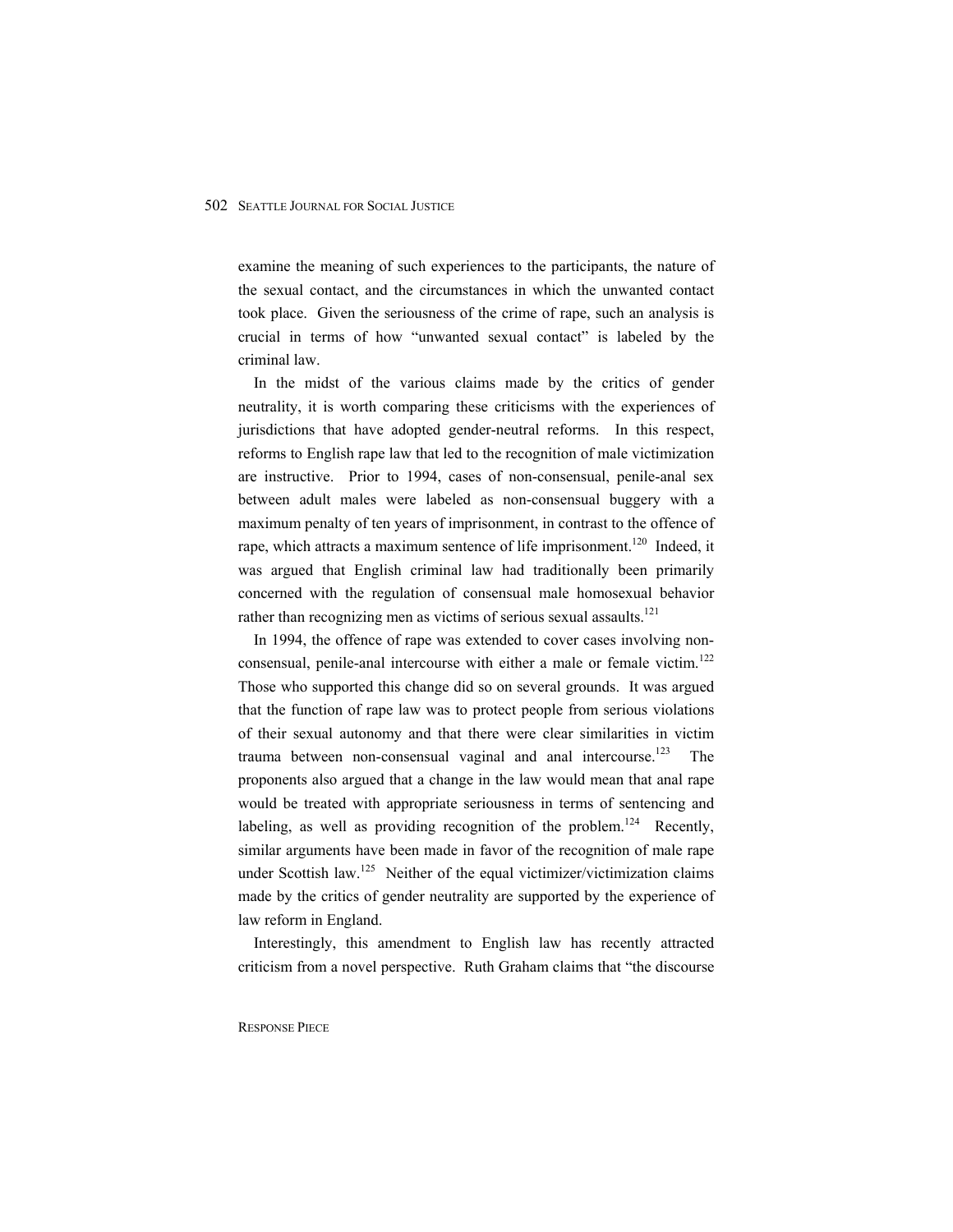that led up to the 1994 amendment suggests that the penetration of the male body is the important violation, rather than the violation of the anus (male or female) . . . how is it that the penetration of the male anus is privileged?"<sup>126</sup> She also objects to a characterization of this amendment made during the Parliamentary debates in the House of Lords by Lord Ponsonby of Shulbrede, who stated that the amendment was "related to male rape."<sup>127</sup> Graham also makes reference to the "almost exclusive focus on anal rape of men, rather than on anal rape in general" in discussions prior to the 1994 amendment,  $128$  and explains this focus by using the work of Judith Butler, noting that "[p]enetration of the female body remains less 'shocking' than that of the male body . . . In this context, the focus on the anal rape of men becomes more understandable, though not excusable."<sup>129</sup> This would appear to be another criticism driven by theory that attempts to portray gender-neutral reforms as problematic; however, the reality is quite different because Graham inaccurately characterizes the discourse that gave rise to the amendment. In the context of the Parliamentary debates, there are repeated references to the anal rape of women, particularly in the House of Lords, where most of the discussions on the amendment took place.<sup>130</sup> In addition, Graham's criticism of Lord Ponsonby is inaccurate and taken out of context. He did, indeed, make brief reference to male rape because, as he explained, "[t]he idea of male rape may well be unthinkable to many of your Lordships, as it is to me."131 In these debates, he also made reference to female victims of anal rape, $132$  as did other Lords.<sup>133</sup> There was even a suggestion that anal rape may be more traumatic for women than for men.<sup>134</sup> Graham does not acknowledge these points; by misconstruing key debates that gave rise to the 1994 amendment, Graham appears, like other critics, to be guided more by theory than by evidence.

#### *E. Has Gender Neutrality Damaged the Legal Response to Rape?*

Some scholars have argued that gender neutrality has undermined the impact of rape law reform. Novotny shares this concern and poses two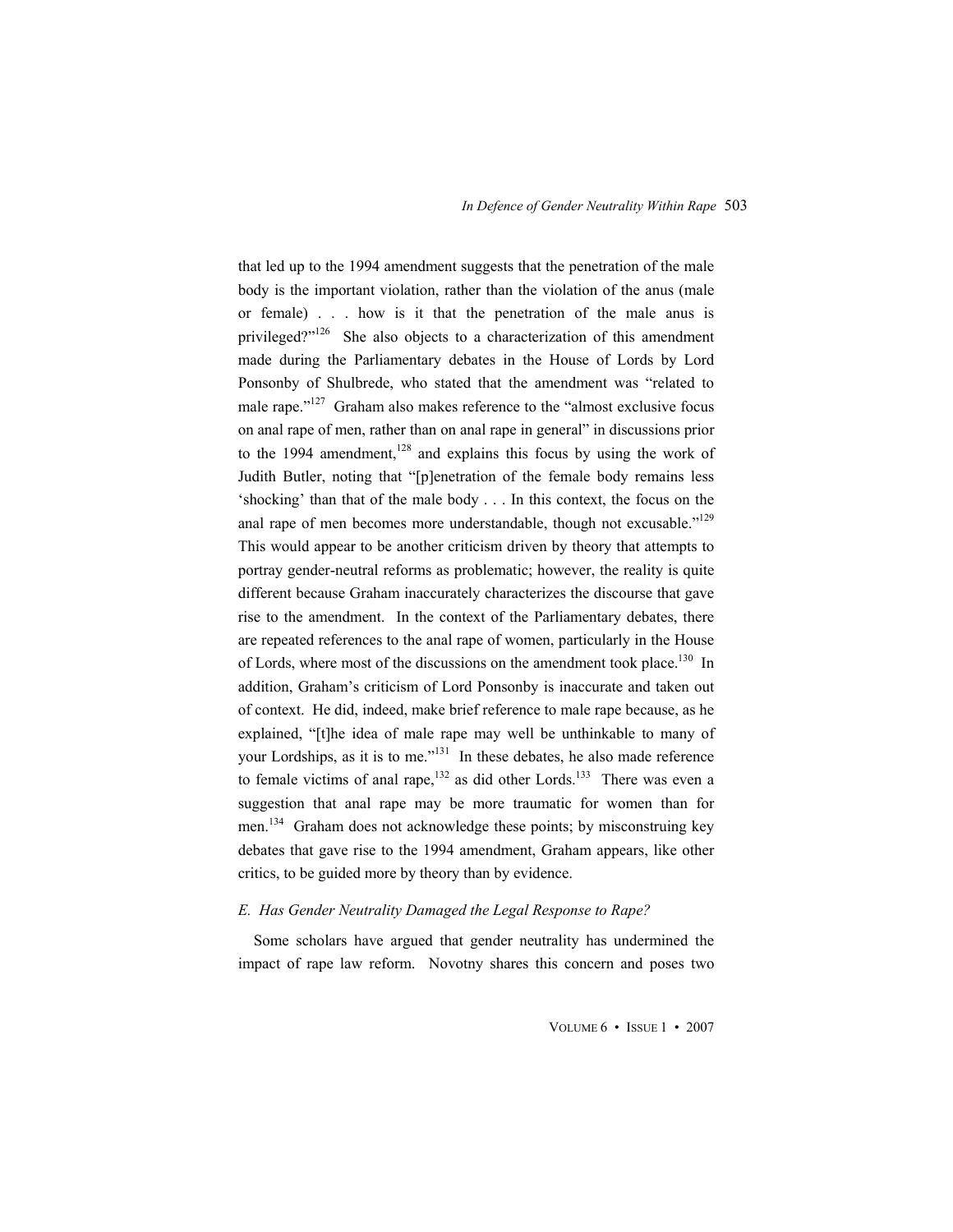related questions: "[T]o the extent the feminist challenge rightly and necessarily intended its beneficiaries to be female, has it been undermined by a rising tide of male victims? By gender neutralizing the victim position, have we gained or lost ground in the struggle against sexual assault and harassment?"<sup>135</sup> Novotny does not explain how the societal and legal response to rape could be undermined by the "rising tide of male victims," but it is worth examining some of the evidence that explains why the effects of rape law reform have been "disappointing."<sup>136</sup>

There is a growing literature that details the limited impact reforms have had on improving the conviction rate in cases of rape and the treatment of rape complainants by the criminal justice process. Unfortunately, Novotny does not engage in any detailed discussion of such findings, though she does briefly refer to two studies on the impact of reform. If she had examined these studies in detail, along with a vast range of other research, she would find that there are a multitude of reasons for the failure of rape law reform, none of which have anything to do with gender neutrality.<sup>137</sup> For example, many studies have found that the attitudes and practices of criminal justice professionals have undermined reform measures. In the context of the Michigan reforms, Marsh et al., in the book *Rape and the Limits of Law Reform*, noted that "there are junctures in the investigation at which the rape victim confronts a unique scepticism in the form of institutionalized policies and practices the law did not address. These reflect both enduring myths about the crime and unchallenged bureaucratic routines."<sup>138</sup>

In their detailed study of rape within the U.S. criminal justice system, David Bryden and Sonja Lengnick identify several factors that lead to rape case attrition and note that "although official bias has played an important role, most rape-case attrition appears to be due to a combination of the victim's unwillingness to seek legal redress, the prosecution's burden of proof in criminal cases, and jurors' attitudes."139 In a study of the effects of reform in several U.S. states, Spohn and Horney found that "in most of the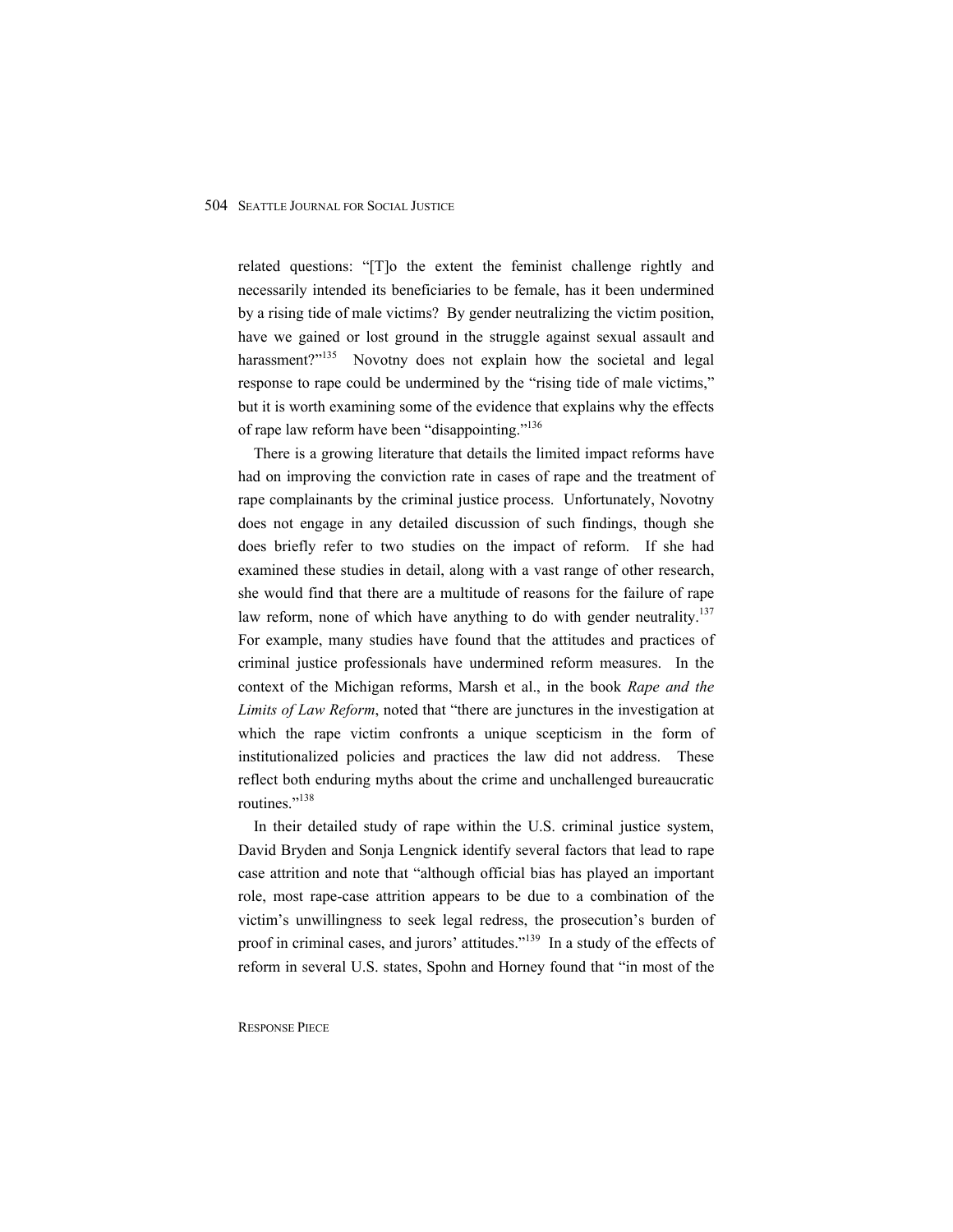jurisdictions we studied, the reforms had no impact. . . . We found, like many others who have studied reforms aimed at the court system, that the rape law reforms placed few constraints on the tremendous discretion exercised by the decision makers in the criminal justice system."<sup>140</sup>

Some scholars have engaged in misrepresentation of sources in an attempt to blame gender neutrality for the failure of rape law reform. For example, Kwong–Leung Tang, in her article on rape law reform in Canada, has claimed that Canadian gender-neutral laws are "superficial and that they work to the detriment of women by minimizing the harm of rape."<sup>141</sup> Tang cites to Leah Cohen and Connie Backhouse as authority for this assertion;<sup>142</sup> however, upon consulting this source we find that the authors do make the point Tang claims, but *not* in the context of gender neutrality. For example, they do talk about the reforms minimizing harm, but in the context of proposed sentencing reductions that have nothing whatsoever to do with gender neutrality.<sup>143</sup>

A variation on the claim that gender neutrality has damaged the legal response to rape is the suggestion that gender neutrality is an ineffective means of addressing the problem of rape. Annabelle Mooney recently argued that gender neutrality "will not, of itself, change attitudes and behaviour . . . [for change] to occur requires not only linguistic but institutional and social reform. The gender problem is not simply one of representation, but one of experience lived and corporeal."<sup>144</sup> Such an assertion is not wholly inaccurate; it is, undoubtedly, the case that legal reform on its own cannot solve the problem of sexual violence, as clearly demonstrated by the evidence of the impact of legal reform discussed earlier.<sup>145</sup> Indeed, this point has been recognized in some reform jurisdictions. For example, the Law Reform Commission of Canada has stressed that "we must recognize that the criminal law can serve only a limited function and should not be regarded as a replacement for other social controls."<sup>146</sup> Mooney's criticism, however, has nothing to do with gender neutrality within rape. She fails to consider why gender-neutral rape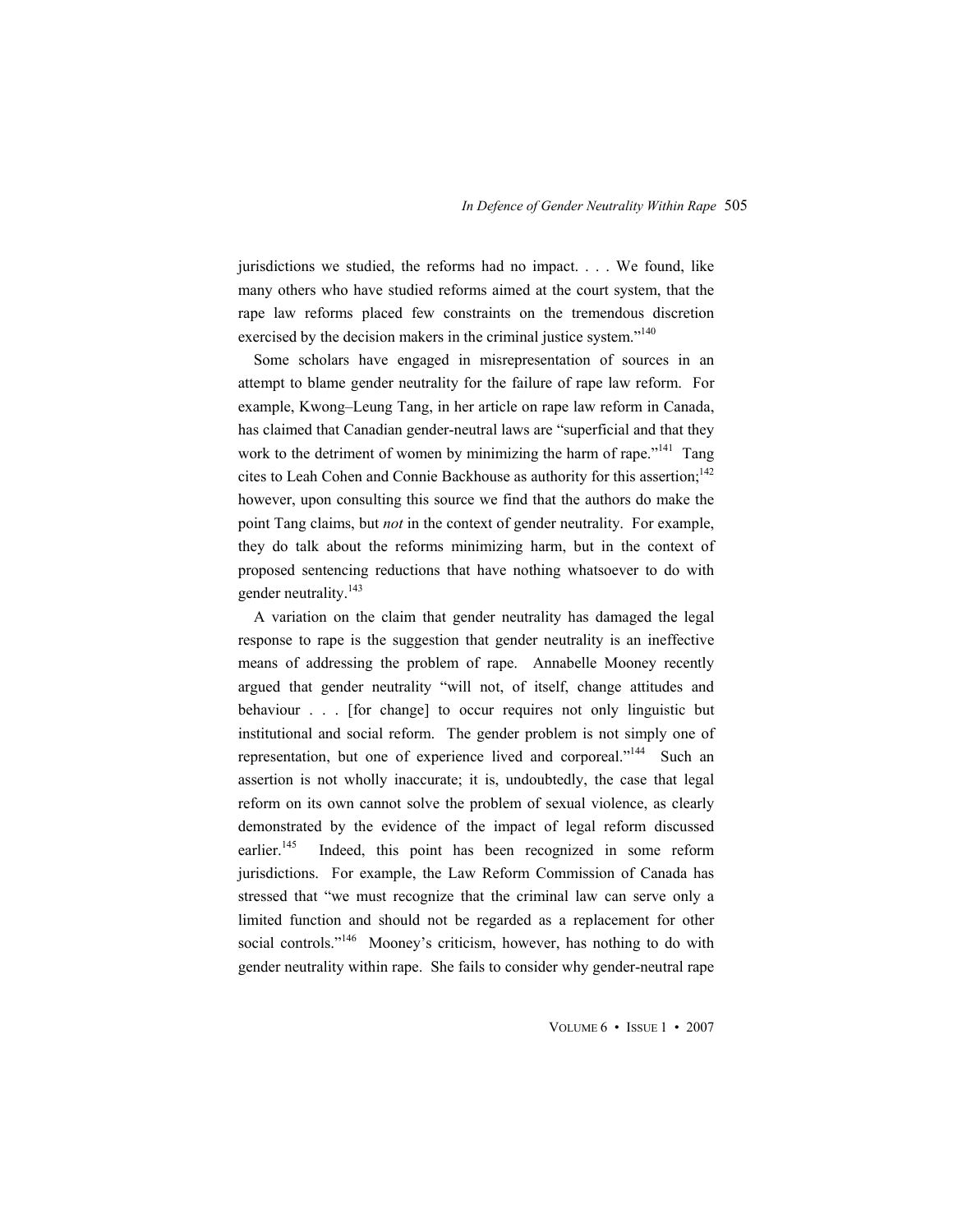laws were introduced<sup>147</sup> and appears to criticize gender neutrality for not performing some miraculous improvement in the treatment of rape cases by the criminal justice system. Yet, that is not the aim of gender neutrality; hence, gender-neutral reforms have been accompanied by a wide range of definitional and procedural reforms, along with attempts to change the attitudes and practices of those working within the criminal justice system. Mooney appears to unintentionally acknowledge this point by proposing several changes to improve the law's response to rape, as well as suggesting the need for "the re-evaluation of our understanding of crime, justice, and the institutions that deal with it."<sup>148</sup> Further, her analysis becomes confused when she states, "I by no means want to suggest that men are not raped,"<sup>149</sup> and "[n]otwithstanding men are also raped . . . . . <sup>3150</sup> Such an acknowledgement begs the question, how should these "rapes" be labeled by the criminal law? Unfortunately, other than suggesting that men are "gendered female in such a crime,"<sup>151</sup> she provides no explanation as to how such crimes should be classified.

#### *F. Do Men and Women "Experience Sexual Assault Differently"?*

Some critics of gender-neutral definitions of rape claim that men and women experience sexual assault in significantly different ways and, therefore, gender neutrality detracts from the unique experiences of women who have been raped. Novotny shares this criticism of gender neutrality, but fails to address the scholarly research on male victimization that provides evidence to the contrary. This failure is illustrated by Novotny's discussion of the impact of rape and sexual assault on male victims. In what is, at the very least, an overstatement, Novotny claims: "As one consequence of the centrality of gender to sexual assault, men and women experience sexual assault differently, according to social psychologists."<sup>152</sup> In this section, I will examine Novotny's claims in light of the current literature on the impact of rape on male victims.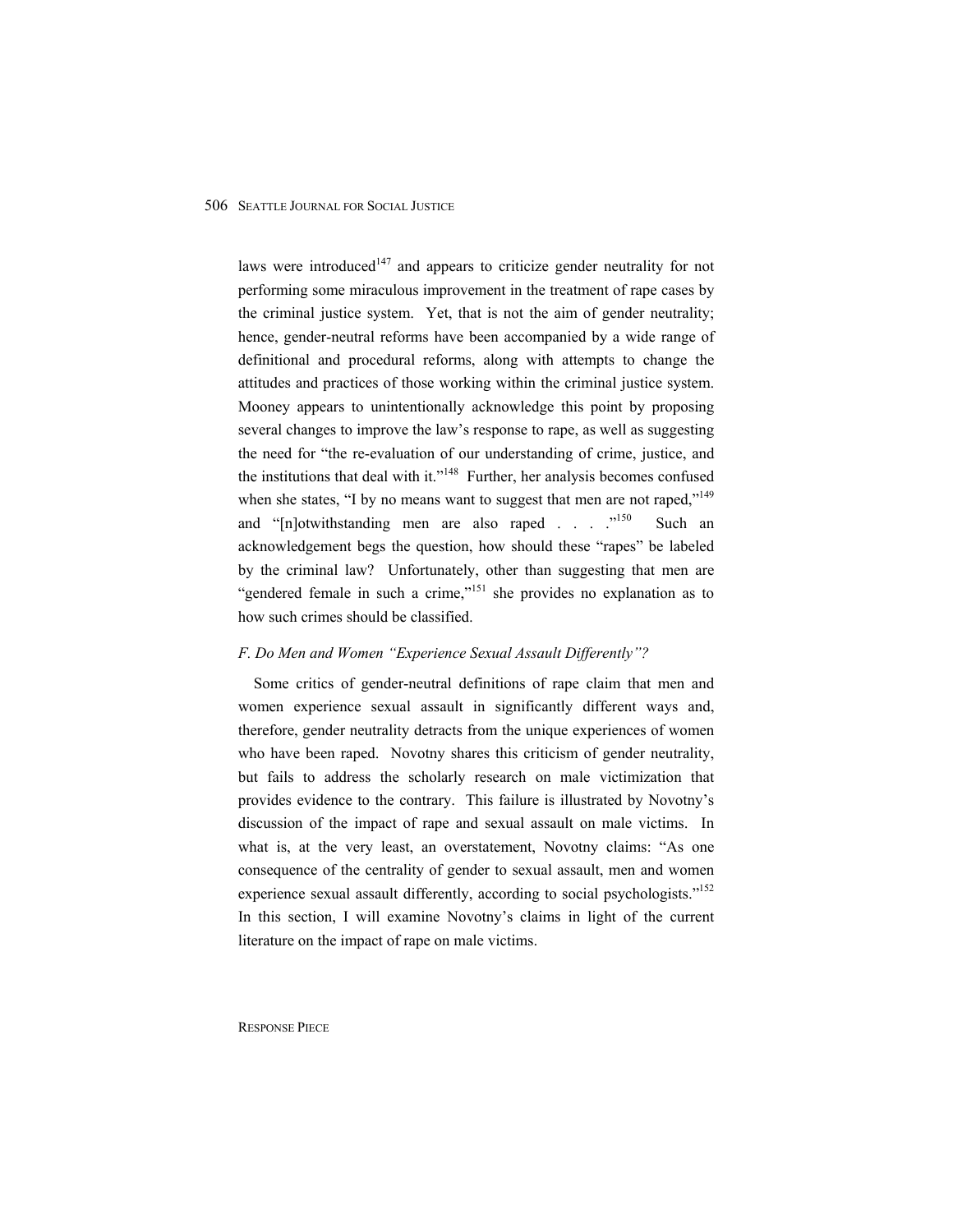Novotny bases her claim that "men and woman experience sexual assault differently" on the single assertion that men's sense of masculinity is challenged by rape, whereas in the cases of female victims it "reinforce[s] a heterosexual normative feminine self-concept for women."<sup>153</sup> While this particular description of victim reactions is accurate,<sup>154</sup> Novotny's characterization of reactions to rape is extremely narrow. In reality, there are marked similarities in the responses of adult men and women to rape. Novotny neglects to examine the full range of victim responses, including physical, emotional, and psychological reactions, along with attempts by victims to normalize or minimize their experiences.<sup>155</sup> This is not to say that all victims experience rape in the same way, but, on the basis of the current literature, there are clear similarities.<sup>156</sup> In terms of differences, within the same gender group there are wide variations between the reactions of individual victims to rape.

In the context of male rape, distinctions can also be made between the effects of attacks by women and those by men. While some men who are sexually assaulted by women can and do suffer severe trauma,<sup>157</sup> male victims in such cases appear to report fewer negative reactions than women who are raped by men.<sup>158</sup> One also has to recognize that, as with female victims,  $159$  there may be particular issues faced by men who are raped by partners or acquaintances (for example, problems of trust and an inability to escape an abusive relationship), that are not faced by men raped by strangers.<sup>160</sup> This is a specific area that requires further inquiry as it has been noted that this issue is "perhaps the most understudied topic in samesex domestic violence."<sup>161</sup> In contrast, there are much clearer and wellestablished parallels between male and female victims where the assailant is male.<sup>162</sup> Thus, male *and* female rape can be seen as having serious, longterm psychological and emotional trauma for victims.<sup>163</sup> In order to judge Novotny's claim that "men and women experience sexual assault differently," one also has to take account of recent research that examined sexual assault within lesbian relationships.<sup>164</sup> In a series of interviews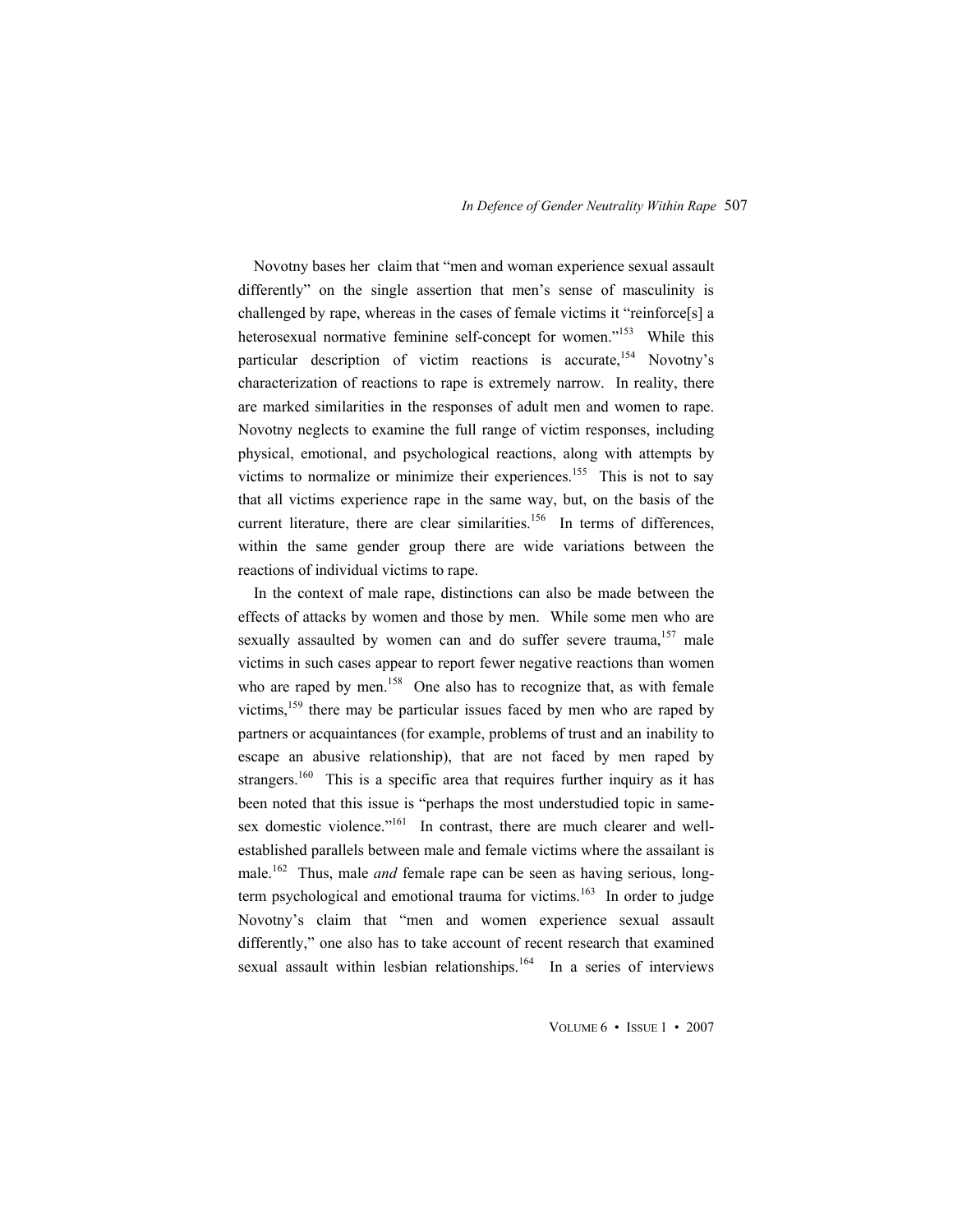conducted with lesbians who had been sexually assaulted by other women, Girshick found that they were victims of a range of penetrative and nonpenetrative, non-consensual sex acts. In comparing these women's reactions to those of women sexually assaulted by male dates or acquaintances, Girshick found clear and pronounced similarities.<sup>165</sup>

Within the U.S. courts, there has also been recognition of the similarities between male and female victimization. In *People v. Yates*, 166 Justice Shea acknowledged the existence of "Male Rape Trauma Syndrome," and concluded:

A review of literature describing the effect of sexual assault on men reveals that male victims, both heterosexual and homosexual, exhibit a well defined trauma syndrome parallel to that found in female victims of rape. . . . Nothing in the peculiar reactions of male victims of sexual assault places them outside the medical definition of post-traumatic stress disorder [as recognized in cases involving female victims] or diminishes the validity of the conclusion that a syndrome of male sexual victimization is accepted in the scientific community.<sup>167</sup>

Where does this analysis lead us? First, it is worth noting that there are differences in the way rape is experienced by individuals as well as by groups taking into account such factors as gender, sexuality, and the identity of the assailant. However, there appears to be no support within the scholarly literature for Novotny's blanket assertion that "men and women experience sexual assault differently"; instead, there are marked similarities. Furthermore, the differences between the experiences of men and women (for example, the challenging of men's sense of masculinity in cases of male rape) do not provide any obvious basis for arguing that male rape should be labeled as distinct from female rape by the criminal law.

#### III. CONCLUSION

The work of those who criticize gender neutrality within rape lacks sufficient or informed analysis. Novotny and other critics do not offer a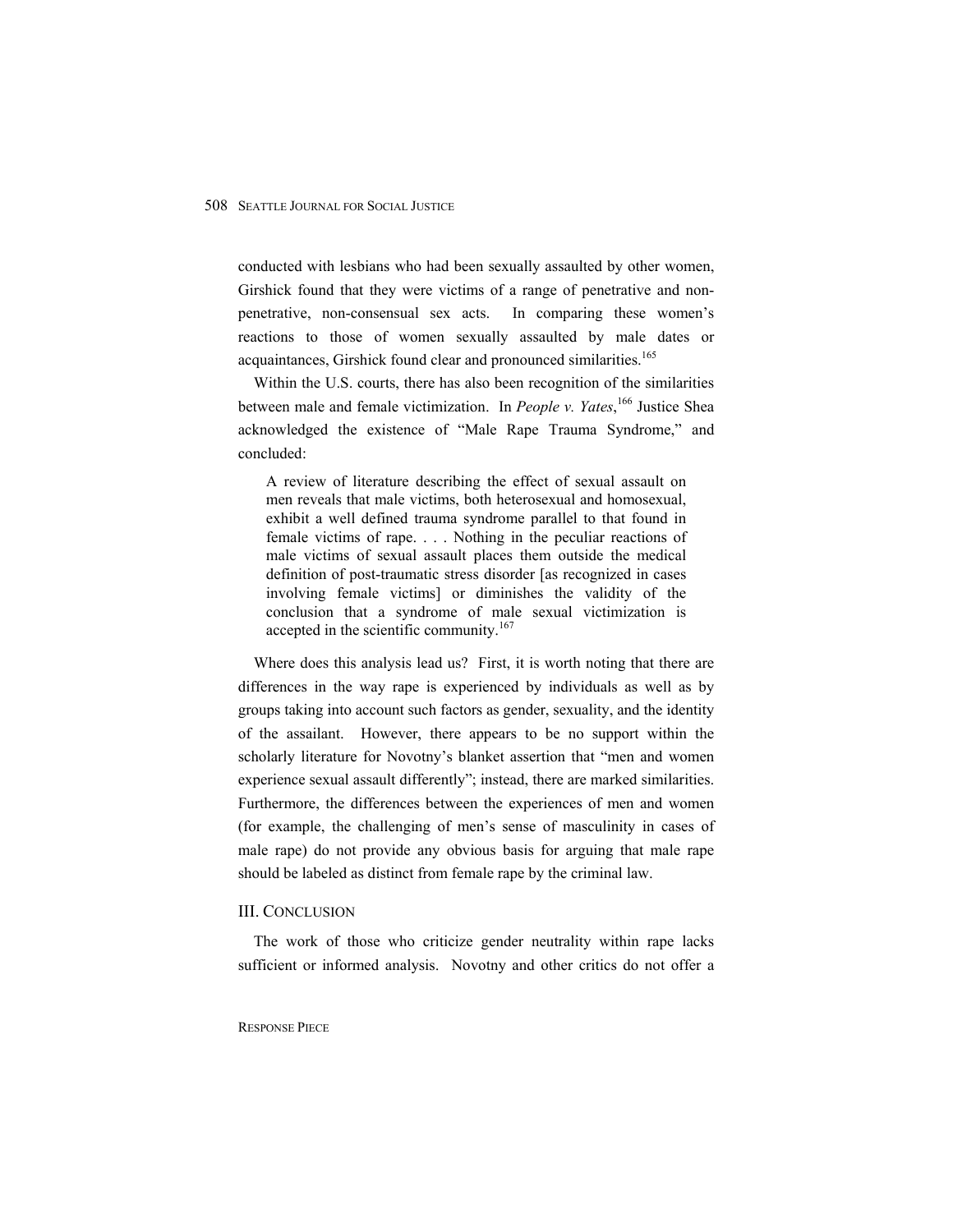solid, empirically based argument. The claim that gender neutrality does not allow for the examination of gender when discussing rape is not the purpose or the effect of gender neutrality within rape. In addition, some critics, relying either on misrepresentation of evidence or no evidence at all, seek to construct an "ideological projection" in which they claim gender neutrality harms women.<sup>168</sup> If the critics were correct, and gender neutrality harmed women or meant the exclusion of issues of gender from discussions about rape, they would have a justifiable concern. In reality, it is difficult to imagine a responsible discussion of rape that does not consider all issues relating to gender and the realities of sexual violence faced by both women and men.

Another aspect of the critics' analytical failure is that they are largely unable to identify any benefits that gender neutrality might hold for victims of rape and sexual assault. Graycar and Morgan, for example, ask, "[c]an you see any advantages in having a gender-neutral sexual assault law?"<sup>169</sup> Yet, they make no attempt to answer this question. In addition, the critics appear to not critically think about their own arguments, nor raise any evidential concerns. This is a significant failure given that I have demonstrated that many of the criticisms of gender neutrality fail for want of evidence. Ultimately, and despite the unwillingness of the critics to acknowledge this fact, gender neutrality within rape is concerned with the appropriate labeling of criminal behavior. The "insistence," as Novotny describes it, of those who favor gender neutrality is to challenge outdated legal codes that attach to sexual assault inappropriate labels and inadequate sanctions and to provide a more informed legal response to male victimization. Many of the critics, in their work, refer to the needs of female victims and discuss how the criminal law has traditionally excluded women's experiences and perspectives. One might think, therefore, that the critics would have a greater understanding when similar attempts are made to assist male victims of rape and sexual assault.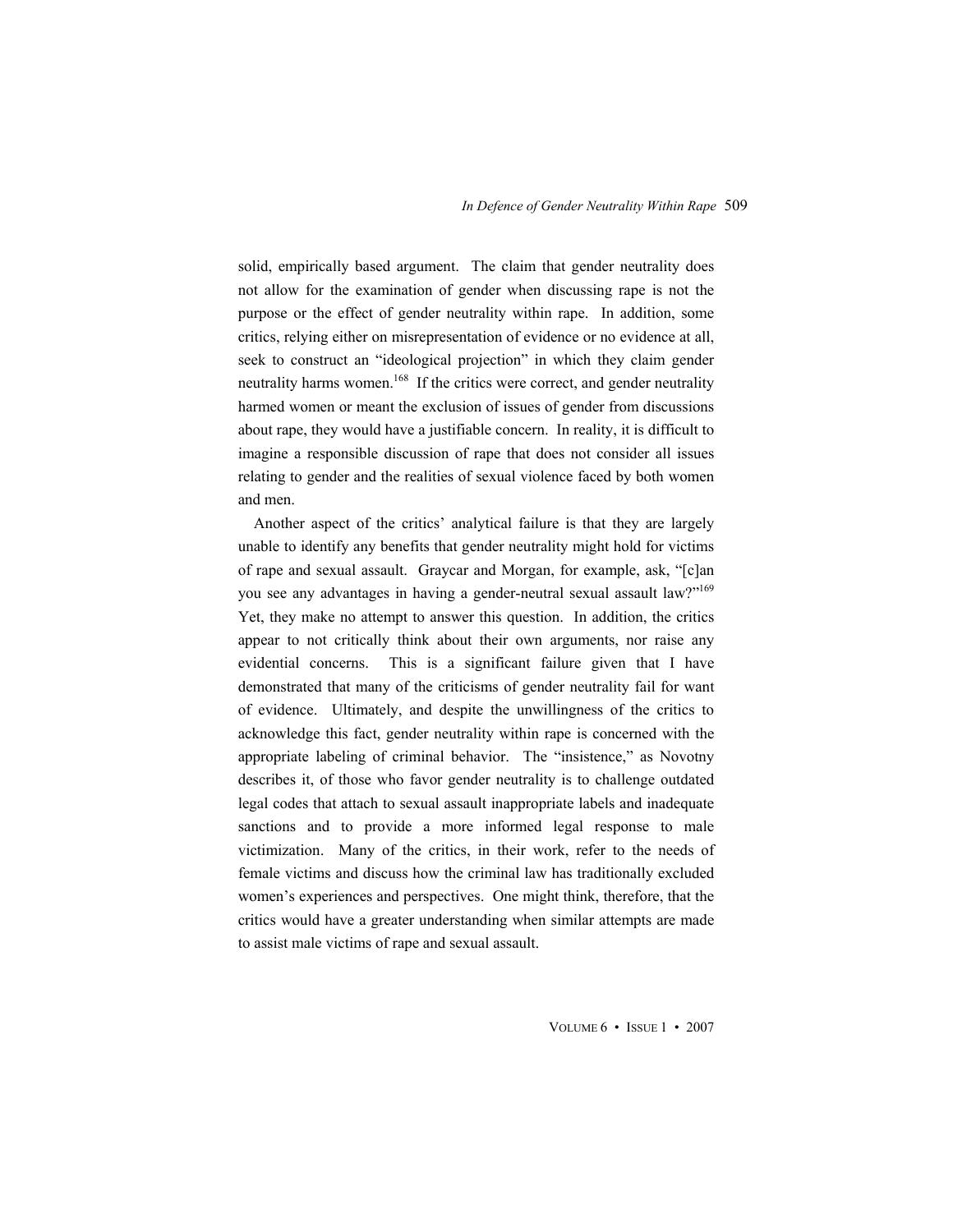Graham, in her recent contribution to the debate around gender neutrality, illustrates the trend of gender neutrality opponents' unwillingness to engage in self-criticism. In this work Graham states:

The current research evidence remains largely exploratory, and ill suited to support the claims to empirical reality they use in their argument for gender-neutrality in the law of rape. We need to better understand what 'male rape' means and the implications for sexual assault more broadly, rather than seeking to contribute to established theoretical debates on the basis of flimsy definitions of sexual harm.<sup>170</sup>

On many levels this is an inversion of reality. As already made clear, it is those who favor gender-specific rape laws who lack credible evidence or arguments. Graham makes no effort to consider the arguments surrounding gender neutrality; thus, how she is able to summarily dismiss the case for gender neutrality is unclear. If examined more closely, Graham would have to concede that many of the arguments against gender neutrality do not withstand scrutiny.<sup>171</sup> Indeed, some of these arguments require no discussion of male rape at all in order to be fully dismissed.<sup>172</sup>

This article has focused primarily on male victimization, but many gender-neutral laws have recognized that women can also physically commit the act of rape. The traditional invisibility of these sexual assaults in law is reflected, in part, by a historic denial on the part of scholarship and court decisions that such assaults even occur.<sup>173</sup> Understanding of sexual offending by women is growing; as such, legal discussion and analysis should take into account these new understandings. If we are to be a society that takes sexual violence seriously, then it is important we recognize all victims and perpetrators of rape. It is also of central importance to this process of recognition that sexual violence is correctly labeled by the criminal law. This can and should be achieved—while recognizing the fact that most victims are female<sup>174</sup> and that there are important issues of gender to consider in understanding the causes of rape—in our responses to victims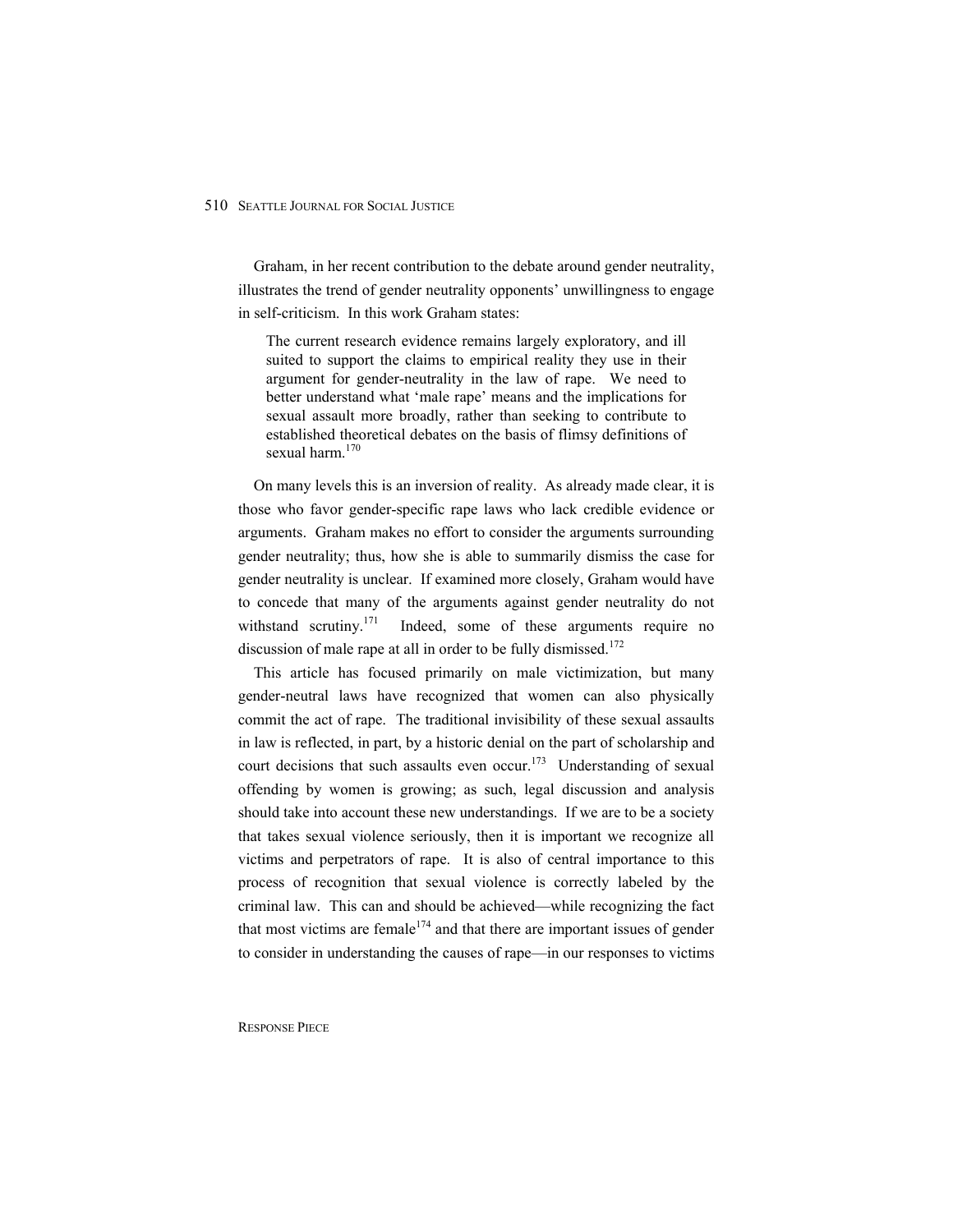and in the enforcement of the criminal law. It has yet to be convincingly argued, however, that these wider understandings should lead to the exclusion of male victims (or female perpetrators) from the definition of rape.

Finally, the mistaken characterization of gender neutrality by critics as something sinister or dangerous highlights the way in which theory-driven argument can become detached from reality. Janice Richardson, when recently commenting on the work of Foucault and Deleuze, and the relationship between theory and practice, stated:

Theory and practice can be viewed as relays such that sometimes theory is blocked by the need to be informed by practice. . . . I agree theory can be blocked by not listening to "minor" discourses (i.e. to what actually happens at the sharp end of oppression) or by blindly applying monocausal or ahistorical "grand theories" of oppression to all situations . . . .175

Although Richardson is not discussing the plight of male rape victims here, her analysis is useful because it goes some way to describing the approach of feminist critics to gender neutrality within rape. The theoretical objections to gender neutrality that have been surveyed in this article are not informed by practice or empirical evidence. For example, the claim that gender neutrality has undermined rape law reform is not supported by evidence.<sup>176</sup> Critics have failed to listen to counter evidence and have been reluctant to engage in self-criticism. Whether male victims (or indeed, female victims assaulted by other women) might constitute a "minor discourse" is open to debate. They might be included as a minor discourse because men perpetrate most rapes and most victims are female. Further, their experiences might be viewed as a minor discourse because the evidence examining their victimization has been almost completely ignored by the critics. In addition, male rape victims can be seen as experiencing the "sharp end of oppression." It can also be argued that the critics are guilty of blindly applying their theoretical objections to gender neutrality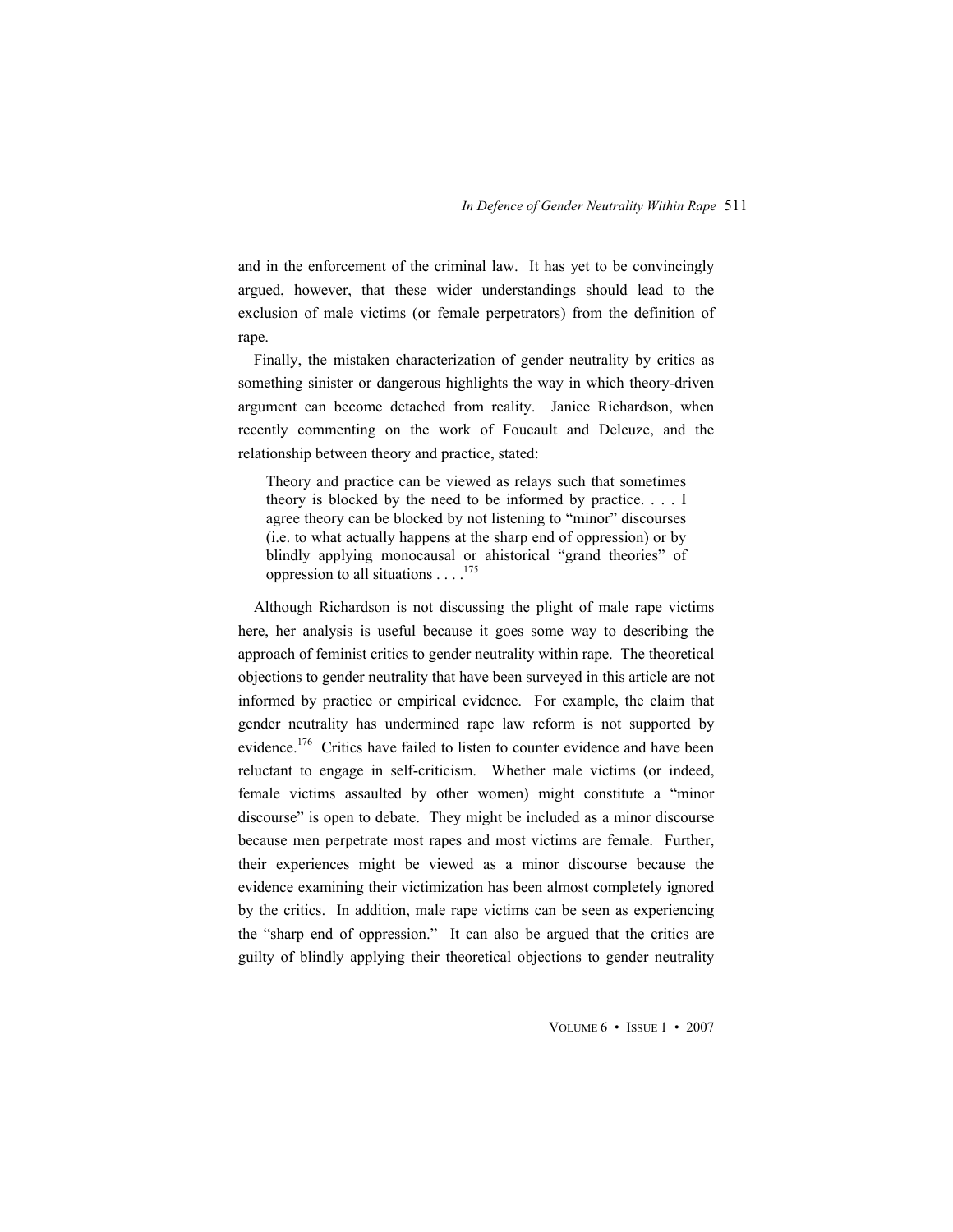without considering either the strength of their arguments or the accuracy of their characterisations. It is high time that the reality of sexual victimisation for *all* those who suffer its pain and degradation be our concern when defining criminal acts. The pursuit of theory has its place, but not at the cost of recognizing the reality of rape for all its victims.

 $\overline{a}$ 

<sup>1</sup> LLB(Hons), LL.M. Reader in Law, School of Law, University of the West of England, United Kingdom. Email: phil.rumney@uwe.ac.uk. I would like to thank the following people for reading earlier drafts of this article: Dr. Charnelle van der Bijl, Department of Mercantile Law, University of Stellenbosch, South Africa; Joanna Jamel, University of Leicester, United Kingdom; and my former colleague Kevin Williams. Special thanks go to Laurie Brown, to whom this article is dedicated. She is a constant reminder that there are many things in life more important than academic argument (Act II, ii, 1–2).

<sup>2</sup> Patricia Novotny, *Rape Victims in the (Gender) Neutral Zone: The Assimilation of Resistance?*, 1 SEATTLE J. FOR SOC. JUST. 743 (2003).

*Id.* at 743.

*Id.* at 750.

*Id.* at 748.

*Id.* at 744.<br>*Id.* at 745.

*Id.* at 745.<br><sup>8</sup> *Id.* at 744.

 $\frac{1}{9}$  *Id.* at 744.

<sup>&</sup>lt;sup>9</sup> *Id.* at 747.<br><sup>10</sup> Ngaire Naffine, *Possession: Erotic Love in the Law of Rape*, 57 MOD. L. REV. 10, 25 (1994).

 $11$  This article primarily focuses on male sexual victimization as that is the focus of Novotny's article. However, reference will be made to female rape assailants where appropriate.

In the context of the legal recognition of anal rape, Ruth Graham recently observed that "to argue that the harm caused is comparable is not the same as arguing that the male anus, the female anus and the vagina are similar." Ruth Graham, *Male Rape and the Careful Construction of the Male Victim*, 15 SOC. & LEGAL STUD. 187, 196 (2006). This is a rather curious point as Graham does not examine potential similarities, nor does she attempt to argue that there is something distinctly different about anal and vaginal penetration. *See* LAW REFORM COMM'N, RAPE AND ALLIED OFFENCES paras. 6–14 (LRC 24-1988, 1988) (Ir.), *available at* http://www.lawreform.ie/publications/data/ volume6/lrc\_46.pdf (discussing in detail this issue, which led to a recommendation by the Republic of Ireland's Law Reform Commission for an expanded gender-neutral definition of rape); *see also* Colleen Hall, *Rape*: *The Politics of Definition*, 105 S. AFR. L.J. 67 (1988); Jocelynne A. Scutt, *Reforming the Law of Rape: The Michigan Example*, 50 AUSTL. L.J. 615 (1976).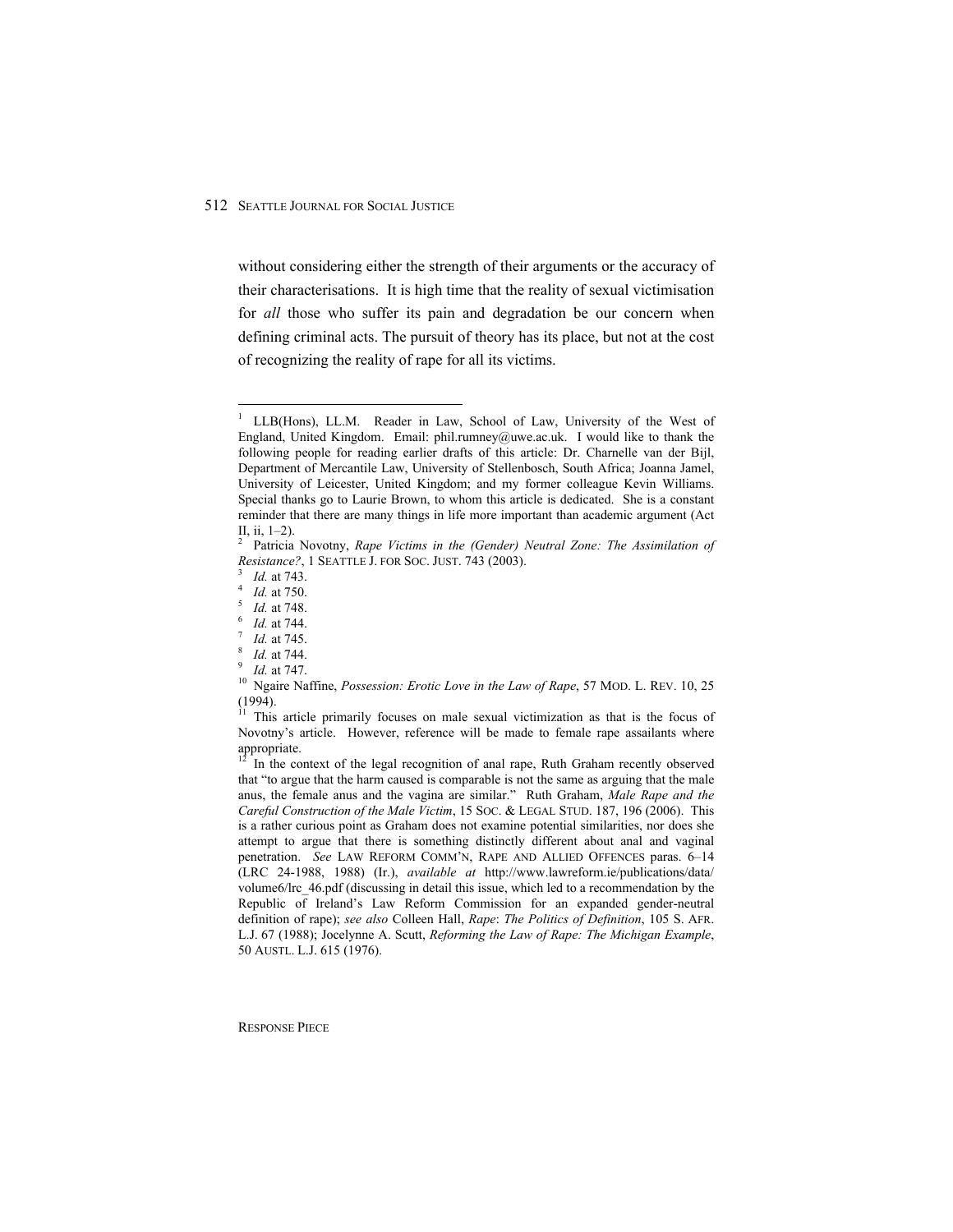<sup>13</sup> Hall, *supra* note 12, at 68. The similarities in terms of psychological trauma will be discussed *infra* notes 152-67 and accompanying text. <sup>14</sup> *Id.*

<sup>15</sup> CRIMINAL LAW REVISION COMM., SEXUAL OFFENCES, 15TH REP., at para. 2.3 (1984) (U.K.).

<sup>16</sup> CRIMINAL LAW REVISION COMM., Working Paper on Sexual Offences para. 45 (1980) (U.K.).<br><sup>17</sup> JENNIFER TEMKIN, RAPE AND THE LEGAL PROCESS 61 (2d ed. 2002).

<sup>18</sup> For discussion, see *infra* note 37.<br><sup>19</sup> The Review noted that "[f]orced oral sex is as horrible, as demeaning and as traumatising as other forms of forced penile penetration." HOME OFFICE, 1 SETTING THE BOUNDARIES: REFORMING THE LAW ON SEX OFFENCES, para 2.8.5, at 15 (2000) (U.K.). Indeed, prior to this reform judges were already drawing comparisons between penetration of the mouth and vagina in sentencing decisions. In *R. v. Wilson*, (1993) 14 Crim. App. 627, 631 (U.K.), Lord Taylor C.J. stated that "the truth of the matter is that that kind of invasion of a woman's body via her mouth rather then her vagina can be regarded as every bit as serious, and in some instances perhaps more serious, than an offence of rape." *See also* R. v. Hiscock, (1992) 13 Crim. App. 24, 26 (U.K.); R. v. Sheen, (1987) 9 Crim. App. 164, 166–67 (U.K.).

<sup>20</sup> The Review stated that "penetration comes in many forms. Men put their penis into the vagina, anus and mouth. Other parts of the body (notably fingers and tongues) are inserted into the genitalia and anus. Objects are inserted into the vagina and anus of victims. Both men and women may perform such penetration." HOME OFFICE, *supra*  note 19, at para. 2.8.2.

<sup>21</sup> Scutt, *supra* note 12, at  $616-17$ . She also argues that:

It is not convincing to argue that a woman would necessarily be more damaged—physically or mentally—by penetration of vagina over penetration of anus, beyond the fact of loss of virginity in some cases, or the possible occurrence of pregnancy. Nor is it seemingly relevant in terms of damage that penetration is effected by penis or by artificial means. Further, although probably less men than women are attacked in the way of sexual advances leading to penetration, this does not appear to be a valid reason for assuming that penetration of a male anus is necessarily of less consequence to the criminal law than the classic rape situation.

*Id.* at 616–17.<br><sup>22</sup> LIZ KELLY, SURVIVING SEXUAL VIOLENCE 141 (1988). The idea of "naming" is seen by feminist scholars as a crucial means of challenging male violence against women. By being able to name experiences as unwanted and abusive, it is the "first step in challenging existing ideas, policies and practices." Jill Radford et al., *Introduction* to WOMEN, VIOLENCE AND MALE POWER 4 (Marianne Hester et al. eds., 1996). Naming abusive acts also allows women to identify with others who have suffered similar abuse. 23 KELLY, *supra* note 22, at 143.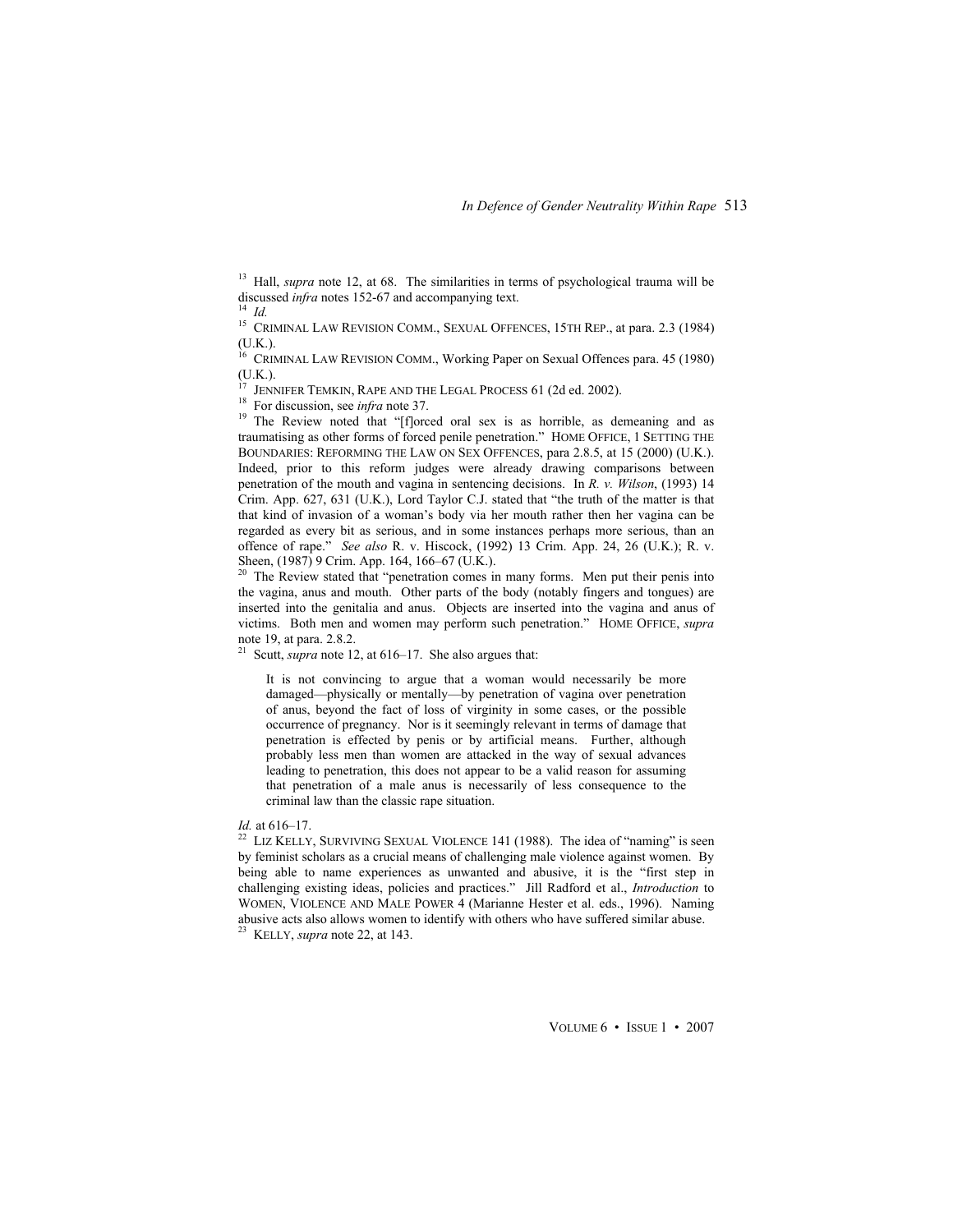24 Stephanie Allen, *Male Victims of Rape: Responses to a Perceived Threat to Masculinity*, *in* NEW VISIONS OF CRIME VICTIMS 23, 33 (Carolyn Hoyle & Richard Young eds., 2002).

<sup>25</sup> LAW REFORM COMM'N, *supra* note 12, at para. 11.<br><sup>26</sup> MICHAEL SCARCE, MALE ON MALE RAPE: THE HIDDEN TOLL OF STIGMA AND SHAME 8–9 (1997).

 $^{27}$  See LORI B. GIRSHICK, WOMAN-TO-WOMAN SEXUAL VIOLENCE 57 (2004) for discussion. Similar problems have been identified in the context of same-sex domestic violence. *See* NAMING THE VIOLENCE: SPEAKING OUT ABOUT LESBIAN BATTERING (Kerry Lobel ed., 1986); VIOLENCE IN GAY AND LESBIAN DOMESTIC PARTNERSHIPS 6–7 (Claire M. Renzetti & Charles Harvey Miley eds., 1996).

While legal reform may have a role to play, it is clear that it is only one of many instruments for social change that are required to influence wider societal attitudes and practices.

See TEMKIN, *supra* note 17, at ch. 3, for discussion of Canada and some of the Australian states.

Criminal Law (Rape) (Amendment) Act 1990  $§$  4.

31 Päivi Honkatukia, *Rough Sex? Understandings of Rape in Finnish Police Reports*, 2 J.

<sup>32</sup> For discussion, see *infra* note 37.<br><sup>33</sup> Five states continue to have gender-specific rape laws: Alabama, Georgia, Maryland, Mississippi, and North Carolina. *See* STOP PRISONER RAPE, RAPE AND SEXUAL ASSAULT LAWS: A STATE-BY-STATE LEGISLATIVE REVIEW, *available at*  http://www.spr.org/en/doc\_01\_rapelaws.html. The gender-specific Alabama law has been the subject of an unsuccessful challenge on the grounds that it only protected females from non-consensual sex. *See* Smith v. State, 409 So. 2d 455, 460 (Ala. Crim. App. 1981). Likewise, in one of the other minority states, Maryland, the Court of Special Appeals in *Brooks v. State*, 330 A.2d 670, 672 (Md. Ct. Spec. App. 1975), rejected a challenge to its gender specific rape law stating, "that only females may be raped is nothing short of a physiological reality." *See also* Patricia Searles & Ronald J Berger, *The Current Status of Rape Reform Legislation: An Examination of State Statutes*, 10

<sup>34</sup> For example, in Washington state, rape is defined as follows: "A person is guilty of rape in the first degree when such a person engages in sexual intercourse with another person by forcible compulsion." WASH. REV. CODE § 9A.44.010 (2006) (defining sex offenses generally)*. See also* WASH. REV. CODE § 9A.44.040 (2006) (defining rape in the first degree). In *United States v. Smith*, 574 F.2d 988 (9th Cir. 1978), the Ninth Circuit noted that sexual intercourse was defined as "any penetration of the vagina or anus however slight, by an object, when committed on one person by another, whether such persons are of the same or opposite sex [and] any act of sexual contact between persons involving the sex organs of one person and the mouth or anus of another."<br><sup>35</sup> In Michigan, sexual penetration is defined as "sexual intercourse, cunnilingus, fellatio,

anal intercourse or any other intrusion, however slight, of any part of a person's body or of any object into the genital or anal openings of another person's body." MICH. COMP. LAWS § 750.520a (2005).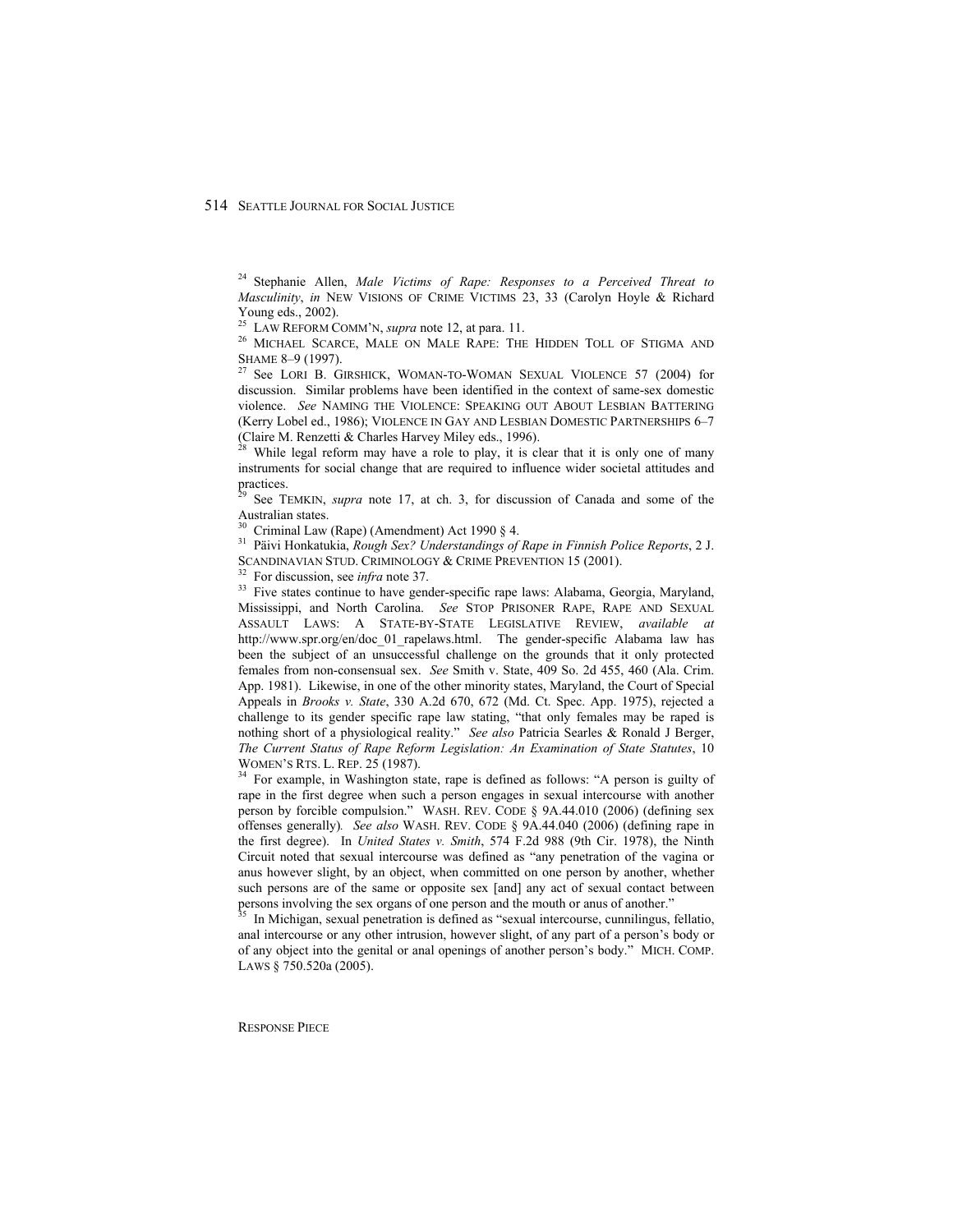<sup>36</sup> See *id.*, for example.<br><sup>37</sup> Male rape was first recognized under English law when § 1 of the Sexual Offences Act 1956 was amended by § 142 of the Criminal Justice and Public Order Act 1994, which stated that "[i]t is an offence for a man to rape a woman or another man."  $\S$  1(2). Sexual intercourse, for the purposes of rape, was defined as penile penetration of the vagina or anus. § 1(2). The recent enactment of the Sexual Offences Act 2003 continues to recognize the rape of males and also includes penile penetration of the mouth as rape. § 1(1). Assaults by females who force males or other females to engage in penetrative sex acts are contained in the offence of sexual assault by penetration, which like rape, carries a maximum term of life imprisonment. § 2. See Philip N.S. Rumney, *The Review of Sex Offences and Rape Law Reform: Another False Dawn?*, 64 MOD. L. REV. 890, 894–98 (2001) for discussion of the policy background to these recent reforms.

<sup>38</sup> For several centuries, females have been held liable as accessories to rapes physically committed by males. See *Lord Baltimore's Case*, 4 Burr 2179 (1768), and *R v*. *Ram and Ram Cox CC* 609 (1893), for examples. *See also* Sarah Hall, *Woman Found Guilty of Towpath Rape*, GUARDIAN (London) Mar. 17, 2001, at 5.<br><sup>39</sup> In Indiana, a person who commits rape is "a person who knowingly or intentionally

has sexual intercourse with a member of the opposite sex." IND. CODE § 35-42-4-1  $(2004)$ .<br><sup>40</sup> Novotny, *supra* note 2, at 743.

<sup>41</sup> The following is a statement by Rev. Louis Dwights, who on April 25, 1826, recounted:

Since October, 1824, I have visited most of the prisons on two routes, between Massachusetts and Georgia, and a large number of Prisons besides, in the New England States and New York…and I have found melancholy testimony to establish one general fact, viz., That Boys are Prostituted to the Lust of old Convicts... the Sin of Sodom is the Vice of Prisoners, and Boys are the Favorite Prostitutes. Sodomy is said to be practiced constantly among them. When a boy was sent to Prison, who was of a fair countenance, there many times seemed to be quite a strife…No art was left untried, to get the boy into the same room and into the same bed…I will only add to this testimony, the following conversation which I had with a boy in the Penitentiary: 'Was the crime ever committed upon you?—Yes, Sir!—By whom?—Pat!—Why did you submit?—He choked me! He was stronger than I!—Why did you not complain?— I did, in the room! but they said if I told of it, they would punish me!—Who said so?—They all said, I must not tell any thing out of the room!—Did Pat effect his object?—Yes, Sir.' Nature and humanity cry aloud for redemption from this dreadful degradation.

*Massachusetts Legis. Hearing, J. Comm. on Public Safety*, 1994 Leg. (Mass. 1994) (testimony of Stephen Donaldson), *available at* http://www.spr.org/en/stephendonaldson/ doc\_01\_massachusetts.html.

42 Teemu Ruskola, *Law, Sexual Morality and Gender Equality in Qing and Communist China*, 103 YALE L.J. 2531, 2550 (1994). For other examples of historic prosecutions for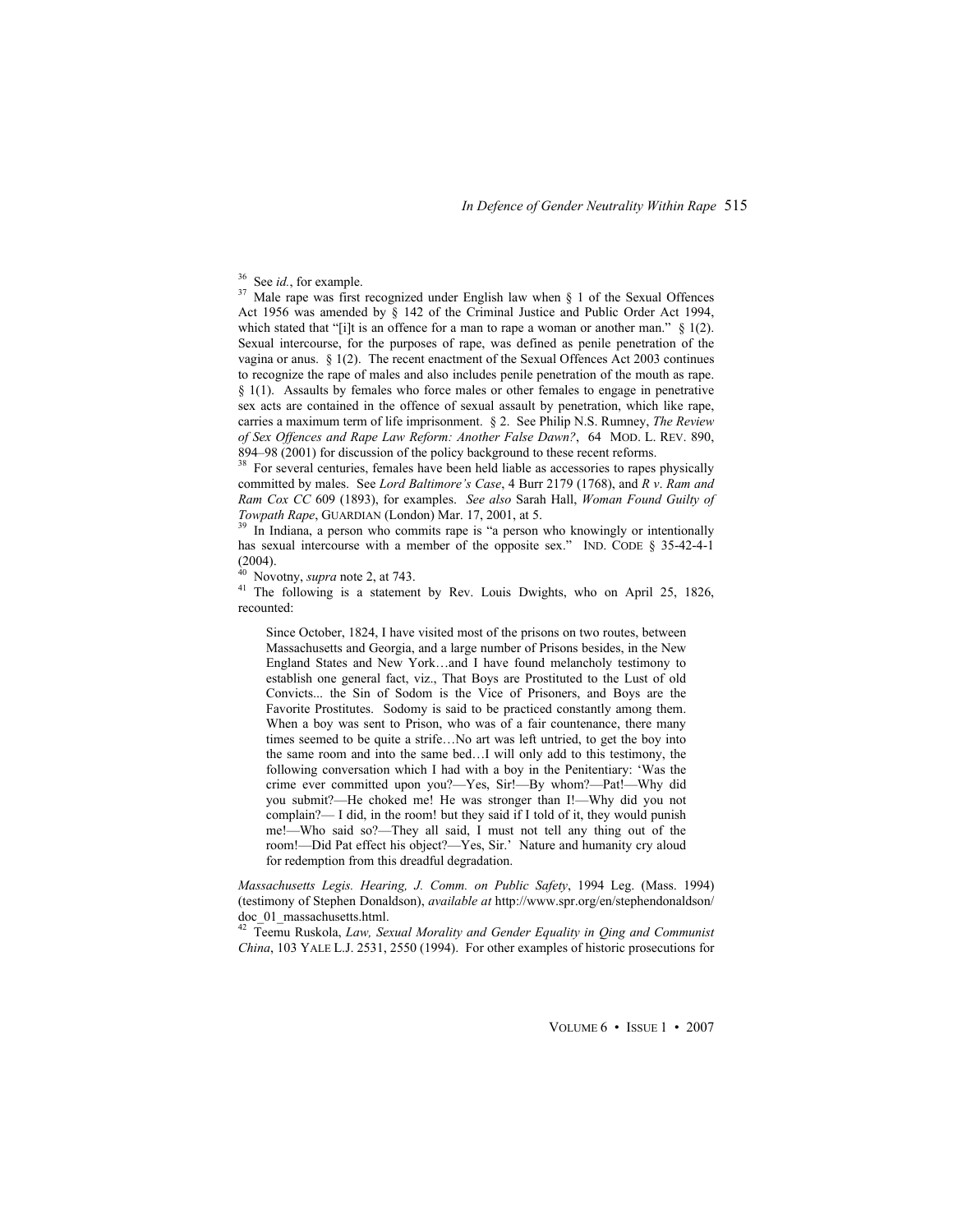male rape, see MALE VICTIMS OF SEXUAL ASSAULT ch. 6 (Gillian C. Mezey & Michael B. King eds., 2d ed. 2000).

<sup>43</sup> Novotny, *supra* note 2, at 750. For a list of goals of rape law reform, see Novotny, *supra* note 2, at 745. For any reform jurisdiction that redefined rape to include male victims, Novotny's claim is clearly inaccurate.

44 During the passage of Pennsylvania's gender-neutral law, Representative Harper stated: "I think that we as legislators should make laws to protect those who cannot protect themselves… So let us go ahead… and protect women, especially women, a few men, who cannot protect themselves." Commonwealth v. Shoemaker, 518 A.2d 591, 593 n.3 (Pa. Super. Ct. 1986). *See also* CASSIA SPOHN & JULIE HORNEY, RAPE LAW REFORM: A GRASSROOTS REVOLUTION AND ITS IMPACT 18 (1992). In the context of England and Wales, the needs of male victims were explicitly recognized during the passage of the Criminal Justice and Public Order Act 1994. 241 PARL. DEB., H.C. (6th ser.) (1994); 556 PARL. DEB., H.L. (5th ser.) (1994).<br><sup>45</sup> Susan Estrich, *RAPE*, 95 YALE L.J. 1087, 1150 (1986) (citing MODEL PENAL CODE §

213.1 cmt. at 338 (1980)).<br><sup>46</sup> Id. at 1134.

47 *Id.* at 1184 n.142.<br><sup>47</sup> *Id.* at 1184 n.142.<br><sup>48</sup> Deborah W. Denno, *Why the Model Penal Code's Sexual Offense Provisions Should be Pulled and Replaced, 1 OHIO ST. J. CRIM. L. 207, 211 (2003).* 

For example, the Court of Appeals of New York in *People v. Liberta*, 474 N.E.2d 567, 577 (N.Y. 1984), stated that the claim that a man cannot be raped by a woman is:

simply wrong. The argument is premised on the notion that a man cannot engage in sexual intercourse unless he is sexually aroused, and if he is aroused he is consenting to intercourse. 'Sexual intercourse' however, 'occurs upon any penetration, however slight,' [citation omitted]; this degree of contact can be achieved without a male being aroused and thus without his consent.

For criticism of this view, see *Liberta v. Kelly*, 839 F.2d 77, 83 (2d Cir. 1988). It should be noted that while the decision in *Liberta* recognized the existence of female-on-male rape, the decision rests upon an assumption that men cannot gain erections during sexual assault. There is research showing that males can experience erections and even ejaculation during sexual assaults by male or female assailants. In their study of 11 males sexually assaulted by women either as children or adults, Sarrel and Masters found that "men or boys have responded sexually to female assault or abuse even though the males' emotional state during the molestations has been overwhelmingly negativeembarrassment, humiliation, anxiety, fear, anger, or even terror." Philip M. Sarrel & William H. Masters, *Sexual Molestation of Men by Women*, 11 ARCHIVES SEXUAL BEHAV. 117, 118 (1982). *See also* Michael King & Ernest Woollett, *Sexually Assaulted Males: 115 Men Consulting a Counselling Service*, 26 ARCHIVES SEXUAL BEHAV. 579, 587 (1997) ("Just under 20% of the men were stimulated by their assailants until they ejaculated."). In a small-scale study of male rape victims and offenders, Groth and Burgess found: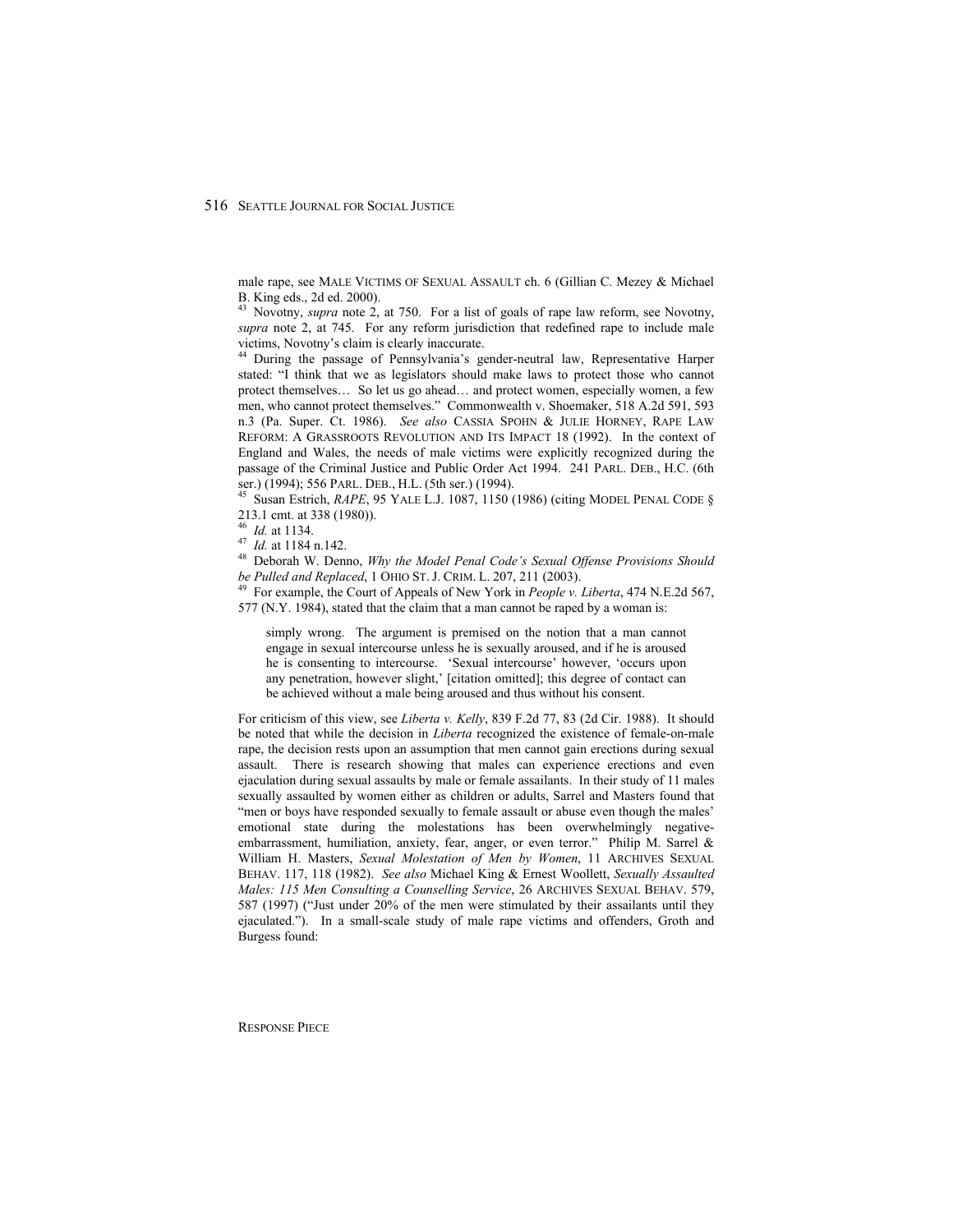A major strategy used by some offenders in the assault of males is to get the victim to ejaculate. This effort may have several purposes. In misidentifying ejaculation with orgasm, the victim may be bewildered by his physiological response to the offense and thus discouraged from reporting the assault for fear his sexuality may become suspect. Such a reaction may serve to impeach his credibility in trial testimony and discredit his allegation of nonconsent. To the offender, such a reaction may symbolize his ultimate and complete sexual control over his victim's body and confirm his fantasy that the victim really wanted and enjoyed the rape. This fantasy is also prominent in the rape of females.

A. Nicholas Groth & Ann W. Burgess, *Male Rape: Offenders and Victims*, 137 AM. J. PSYCHIATRY 806, 809 (1980). 50 Novotny, *supra* note 2, at 743. 51 *Id.* at 745. 52 *Id.*

<sup>53</sup> *Id.* at 746. 54 *Id.*

 $\frac{55}{56}$  *Id.* at 745.

<sup>57</sup> It is worth pointing out that a significant minority of the abuse victims uncovered as part of the abuse crisis within the Catholic Church are female. A study published subsequent to Novotny's article by the John Jay College of Criminal Justice found that 19 percent of victims were female. JOHN JAY COLL. OF CRIMINAL JUSTICE, THE NATURE AND SCOPE OF THE PROBLEM OF SEXUAL ABUSE OF MINORS BY CATHOLIC PRIESTS AND DEACONS IN THE UNITED STATES 9 (2004). 58 For detailed discussion of these issues, see: THE NAT'L REVIEW BD. FOR THE PROT.

OF CHILDREN AND YOUNG PEOPLE, A REPORT ON THE CRISIS IN THE CATHOLIC CHURCH IN THE UNITED STATES (2004); JOHN JAY COLL. OF CRIMINAL JUSTICE, *supra*  note 57. It is also worth pointing out that the abuse by church officials is hardly unique to the Roman Catholic Church. News stories continue to highlight abuse scandals and the failure of various dominations to deal with the problem appropriately. For a recent example, in Britain, see Ben Mitchell, *Life Sentence for Church Minister Who Preyed on Boys*, GUARDIAN (London), July 29, 2006, *available at* http://www.guardian.co.uk/uk\_news/story/0,,1832796,00.html.

<sup>59</sup> Within legal scholarship there are variations on this theme. Some scholars take the view that male victimization is irrelevant to their legal analysis. Fishman, for example, has stated that "to employ gender-neutral language in discussing the evidentiary issues that arise in rape cases would… ignore reality and serve no useful purpose." Clifford S. Fishman, *Consent, Credibility, and the Constitution: Evidence Relating to a Sex Offense Complainant's Past Sexual Behaviour*, 44 CATH. U. L. REV. 709, 713 n.10 (1995). For an explanation as to why such an analysis may serve a useful purpose for male victims and to further highlight the difficulties faced by all rape complainants, see Elizabeth J. Kramer, *When Men Are Victims: Applying Rape Shield Laws to Male Same-Sex Rape*, 73 N.Y.U. L. REV. 293 (1998), and *infra* note 64.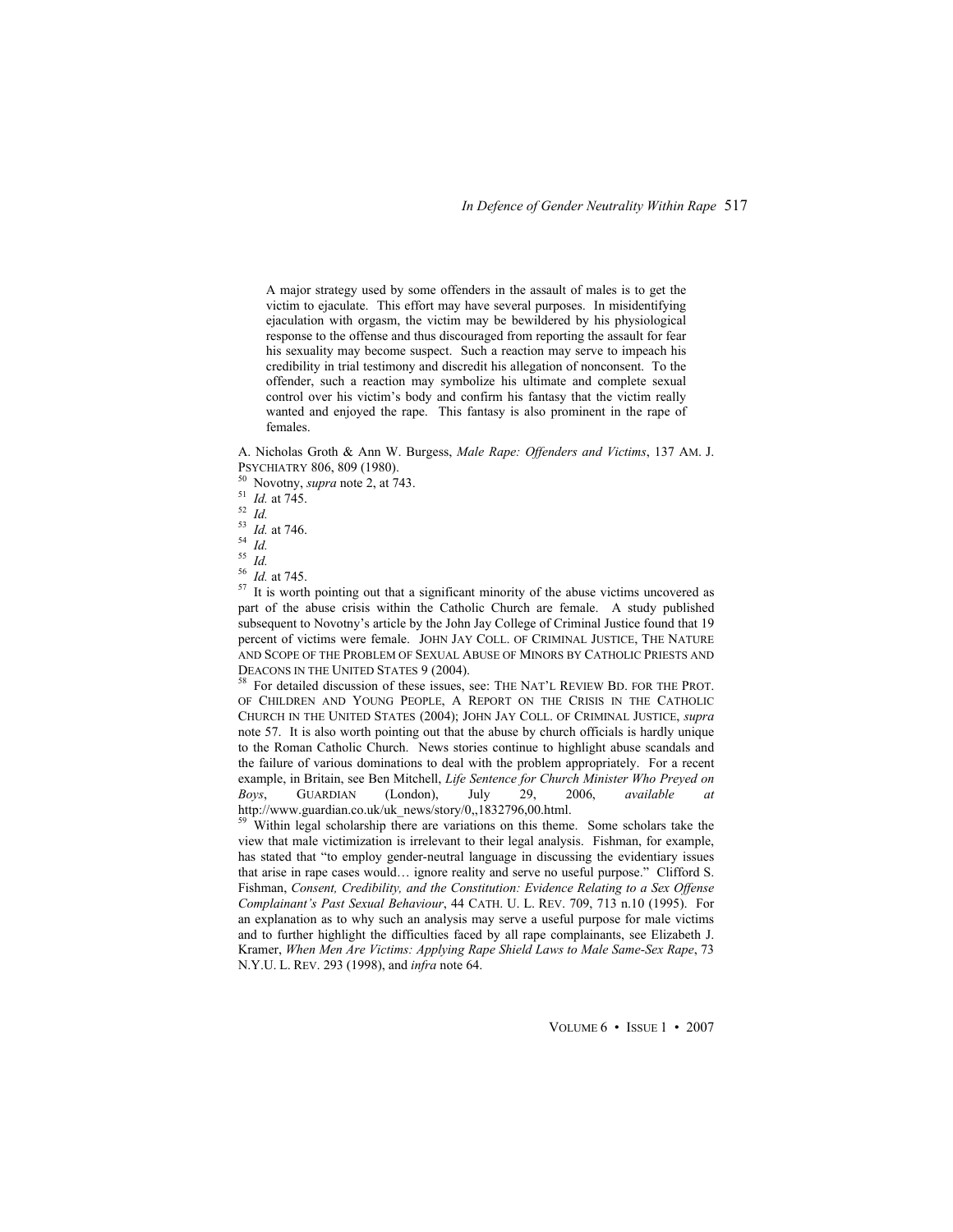60 Carissa Casey, *Effects of Child Abuse Exaggerated, Says Priest*, SUNDAY TIMES (London), May 28, 2006, *available at* http://www.timesonline.co.uk/article/0,,2091- 2200518.html.

 $\overline{61}$  *Id.* 

 $62$  This problem extends to the judiciary. In the exercise of its sentencing powers, the judiciary continues to show ignorance of the trauma suffered by female victims of nonstranger rape. For discussion, see *Progress at a Price: The Construction of Non-Stranger Rape in the Millberry Sentencing Guidelines*, 66 MOD. L. REV. 880 (2003), and *When Rape Isn't Rape: Court of Appeal Sentencing Practice in Cases of Marital and Relationship Rape*, 19 O.J.L.S. 243 (1999).<br><sup>63</sup> Novotny, *supra* note 2, at 745.<br><sup>64</sup> This does not mean that the recognition of male victimization is unproblematic.

Indeed, the current evidence suggests that the treatment of male victims within the criminal justice process is similar to that experienced by female victims. *See* Philip N.S. Rumney & Martin Morgan-Taylor, *The Construction of Sexual Consent in Male Rape and Sexual Assault*, *in* MAKING SENSE OF SEXUAL CONSENT 141 (Mark Cowling & Paul Reynolds eds., 2004); Philip N.S. Rumney, *Male Rape in the Courtroom: Issues and Concerns*, CRIM. L. REV. 205 (2001). However, in the context of England and Wales there have also been significant improvements in the police response to male victimization since the early 1990s, along with a very significant increase in recorded offenses of male rape since the inclusion of male victims within the legal definition of rape in 1994. *See* J. Walker et al., *Effects of Rape on Men: A Descriptive Analysis*, 34 ARCHIVES SEXUAL BEHAV. 69 (2005).<br><sup>65</sup> Novotny, *supra* note 2, at 750.<br><sup>66</sup> Florence Rush, *The Many Faces of Backlash*, *in* THE SEXUAL LIBERALS AND THE

ATTACK ON FEMINISM 165, 169 (Dorchen Leidholdt & Janice G. Raymond eds., 1990). 67 *Id.*

<sup>68</sup> *See*, *e.g.*, SUSAN BROWNMILLER, AGAINST OUR WILL: MEN, WOMEN AND RAPE 257– 68, 378 (1975); RAPE: THE FIRST SOURCEBOOK FOR WOMEN 164–69 (Noreen Connell & Cassandra Wilson eds., 1974); JEANNE GREGORY & SUE LEES, POLICING SEXUAL ASSAULT ch. 5 (1999); SUE LEES, RULING PASSIONS: SEXUAL VIOLENCE, REPUTATION, AND THE LAW ch. 5 (1997); ROSEMARIE TONG, WOMEN, SEX, AND THE LAW (1984);

Hall, *supra* note 12; Scutt, *supra* note 12.<br><sup>69</sup> See, e.g., Rus Ervin Funk, *Men Who Are Raped: A Profemnist Perspective*, *in* MALE ON MALE RAPE, *supra* note 26, at 12; Fred Pelka, *Raped: A Male Survivor Breaks His Silence, in* RAPE AND SOCIETY: READINGS ON THE PROBLEM OF SEXUAL ASSAULT 250 (Patricia Searles & Ronald J. Berger eds., 1995).

<sup>70</sup> Novotny, *supra* note 2, at 750.<br>
<sup>71</sup> GREGORY & LEES, *supra* note 68, at 131.<br>
<sup>72</sup> LEES, *supra* note 68, at 91.<br>
<sup>73</sup> BROWNMILLER, *supra* note 68, at 378.<br>
<sup>74</sup> *Id.* at 378.<br>
<sup>75</sup> Ngaire Naffine, *A Struggle ov Reform*, AUSTL. & N.Z. J. CRIMINOLOGY 100, 102 (1994).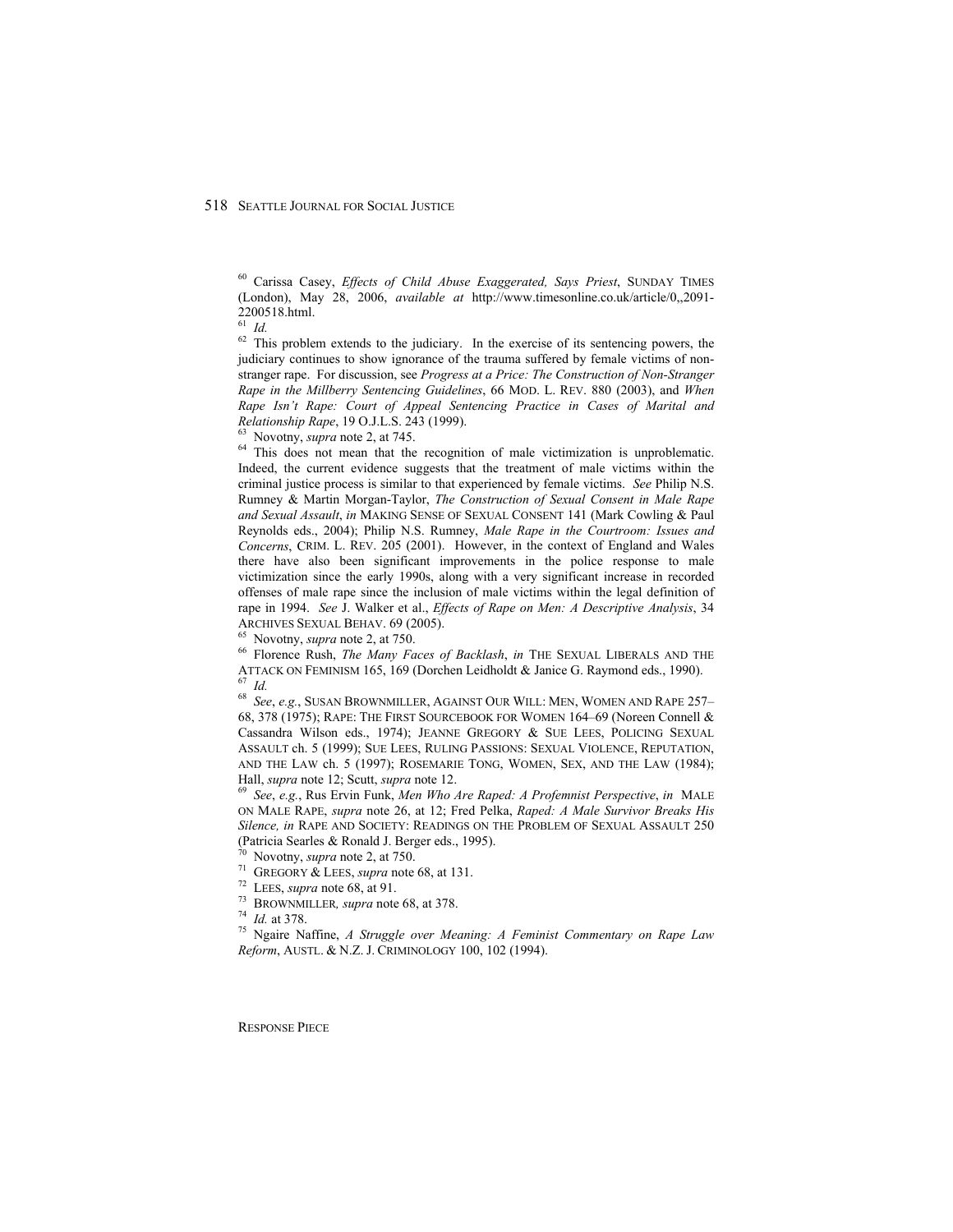76 Similarly, in response to Catharine MacKinnon's claims that "male power produces the world before it distorts it" and "few if any aspects of life are free of male power," Carol Smart notes that "this raises the question then of how feminism is possible at all." CAROL SMART, FEMINISM AND THE POWER OF LAW 77 (1989).<br><sup>77</sup> Novotny, *supra* note 2, at 744. Honkatukia, in discussing rape reporting within

Finland, claims that "gendered understandings of heterosexuality and sexual violence... are often hidden by the prevailing ethos of gender-neutrality." Honkatukia, *supra* note 31, at 15. As is customary in critical analysis of gender neutrality, she gives no examples of such understandings being "hidden."

<sup>78</sup> Novotny, *supra* note 2, at 748.<br><sup>79</sup> Naffine, *supra* note 10.<br><sup>80</sup> Catharine A. MacKinnon, *Liberalism and the Death of Feminism*, *in* THE SEXUAL LIBERALS AND THE ATTACK ON FEMINISM, *supra* note 66, at 3 [hereinafter *Liberalism*]. Elsewhere, MacKinnon argues that "women and men are not similarly situated with regard to sexual assault in the sense that they are not equally subject to it or equally subjected to it." *Reflections on Sex Equality Under Law* 100 YALE L. J. 1281, 1304 (1991). On the basis of the incidence of sexual assault, MacKinnon's assertion is entirely accurate. She does not explore, however, how and in what ways men and women *are* similarly situated in instances where men are sexual victimized.

<sup>81</sup> Liberalism, *supra* note 80, at 3.<br><sup>82</sup> Id. at 6, 12.<br><sup>83</sup> Catharine A. MacKinnon, ONLY WORDS 87 (1994). The drafting of this ordinance in gender-neutral language may have been an attempt by MacKinnon and Dworkin to prevent it from being challenged on equal protection grounds under the Fourteenth Amendment. However, given MacKinnon's negative characterisation of the concept, presumably the gender neutrality of her ordinance would render it, at best, ineffective, with the attendant danger that it would ignore "what is distinctively done to women."

84 Catharine A. MacKinnon, *Points Against Postmodernism*, 75 CHI.-KENT L. REV. 687 (2000). This is hardly unique to MacKinnon's earlier writings. As Halley has recently acknowledged, ignoring harm that is done to men is a common theme in the writing of many feminists. *See* JANET HALLEY, SPLIT DECISIONS: HOW AND WHY TO TAKE A BREAK FROM FEMINISM (2006).<br><sup>85</sup> Christine Boyle, *Sexual Assault and the Feminist Judge*, 1 CANADIAN J. WOMEN & L.

93, 104 (1985). If, indeed, gender neutrality were a "legislative order," then it has been a resounding failure.<br><sup>86</sup> TONG, *supra* note 68, at 91-92.

<sup>87</sup> Id. at 92.<br><sup>88</sup> Indeed, in the view of this author, such a focus is entirely justifiable given the most victims of rape and many other forms of sexual violence are female.

JOAN MCGREGOR, IS IT RAPE? ON ACQUAINTANCE RAPE AND TAKING WOMEN'S CONSENT SERIOUSLY 37 (2005).<br><sup>90</sup> Gillian Mezey & Michael King, *The Effects of Sexual Assault on Men: A Survey of 22* 

*Victims*, 19 PSYCHOL. MED. 205, 208 (1989). This finding is also supported by subsequent research. *See Allen, supra* note 24; Walker et al., *supra* note 64, at 78. 91 55 N.B.R.2d 97 (1984).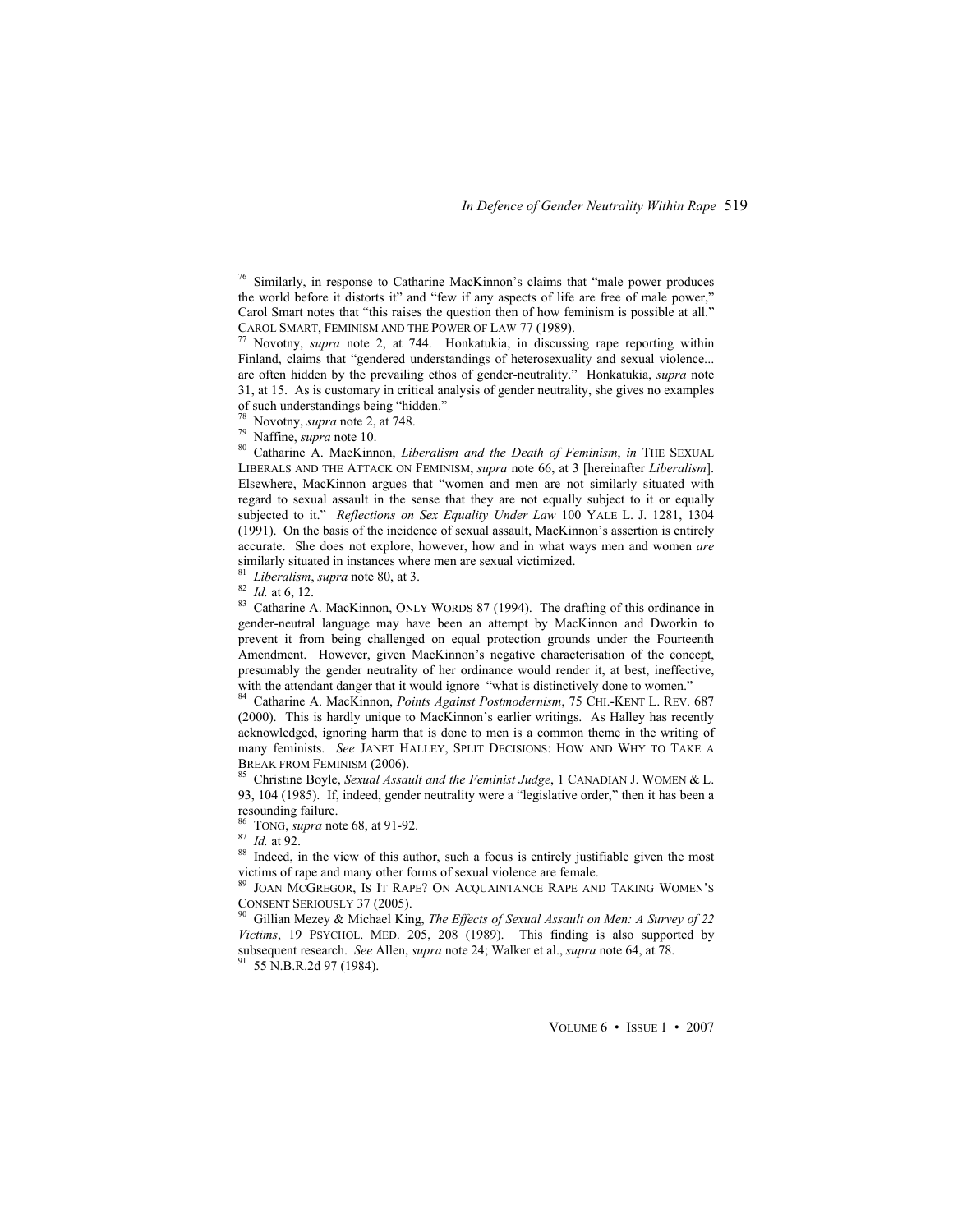<sup>92</sup> *Id.* at 190.<br><sup>93</sup> 82 N.B.R.2d 229 para. 11 (1987).

94 Graycar and Morgan suggest, in discussing the work of another scholar, that *Chase* "highlights one of the problems of gender-neutrality." REGINA GRAYCAR & JENNY MORGAN, THE HIDDEN GENDER OF LAW 343 (1990). See Boyle, *supra* note 85, for detailed discussion.

<sup>95</sup> Criminal Code of Canada § 244(1).

<sup>96</sup> Terri Gillespie rather weakly argues that the reason for wishing to keep a gender specific definition of rape in England and Wales was because "the only gender specific crime in British [sic] law would dis-appear from the statute book." Terri Gillespie, *Rape Crisis Centres and 'Male Rape': A Face of the Backlash*, *in* WOMEN, VIOLENCE AND MALE POWER, *supra* note 22, at 151.<br><sup>97</sup> Ngaire Naffine, *Windows on the Legal Mind: The Evocation of Rape in Legal* 

*Writings*, 18 MELB. U. L. REV. 741, 767 (1992). <sup>98</sup> *Id.* at 743. *See also* Liz Kelly and Jill Radford, *'Nothing Really Happened': The* 

*Invalidation of Women's Experiences of Sexual Violence*, *in* WOMEN, VIOLENCE AND MALE POWER, *supra* note 22.<br><sup>99</sup> *See supra* note 64.<br><sup>100</sup> Gillespie, *supra* note 96, at 151.<br><sup>101</sup> *See, e.g.*, SCARCE, *supra* note 26; Allen, *supra* note 24; Walker et al., *supra* note 64.<br><sup>102</sup> *See supra* note 6

of rape, see Emily Finch & Vanessa E Munro, *Breaking Boundaries? Sexual Consent in the Jury Room*, 26 LEGAL STUD. 303 (2006); Philip N.S. Rumney & Martin Morgan Taylor, *The Use of Syndrome Evidence in Rape Trials*, 13 CRIM. L.F. 471 (2002). <sup>104</sup> For a discussion of attitudes toward male victimization, see Helen Eigenberg, *Male* 

*Rape: An Empirical Examination of Correctional Officers' Attitudes Toward Male Rape in Prison*, 69 PRISON J. 39, 50 (1989) (finding that, of 166 correctional officers, 46.4 percent "believe that inmates deserve rape if they have consented to participate in consensual acts with other inmates."); Damon Mitchell et al., *Attributions of Victim Responsibility, Pleasure, and Trauma in Male Rape*, 36 J. SEX RES. 369 (1999) (finding that students were prepared to attribute more blame and pleasure, and less trauma, to a male rape victim who is gay than one who is heterosexual); Anna Wakelin & Karen M. Long, *Effects of Victim Gender and Sexuality on Attributions of Blame to Rape Victims*, 49 SEX ROLES 477, 483 (2003) (finding that students attributed more blame to heterosexual women and gay male victims of rape, then to lesbians and heterosexual male victims); Bradley H. White & Sharon E. Robinson Kurpius, *Effects of Victim Sex and Sexual Orientation on Perceptions of Rape*, 46 SEX ROLES 191 (2002) (finding that students inter alia attributed more blame to male, than to female rape victims and more blame to gay male and lesbian victims than heterosexual victims). For a useful overview of the research that has been done in this area, see Michelle Davies  $\&$  Paul Rogers, *Perceptions of Male Victims in Depicted Sexual Assaults: A Review of the Literature*, 11 AGGRESSION & VIOLENT BEHAV. 367–77 (2006).<br><sup>105</sup> This argument is based on the similarities in the nature of non-consensual penetrative

sex acts. *See* RICHIE J. MCMULLEN, MALE RAPE: BREAKING THE SILENCE ON THE LAST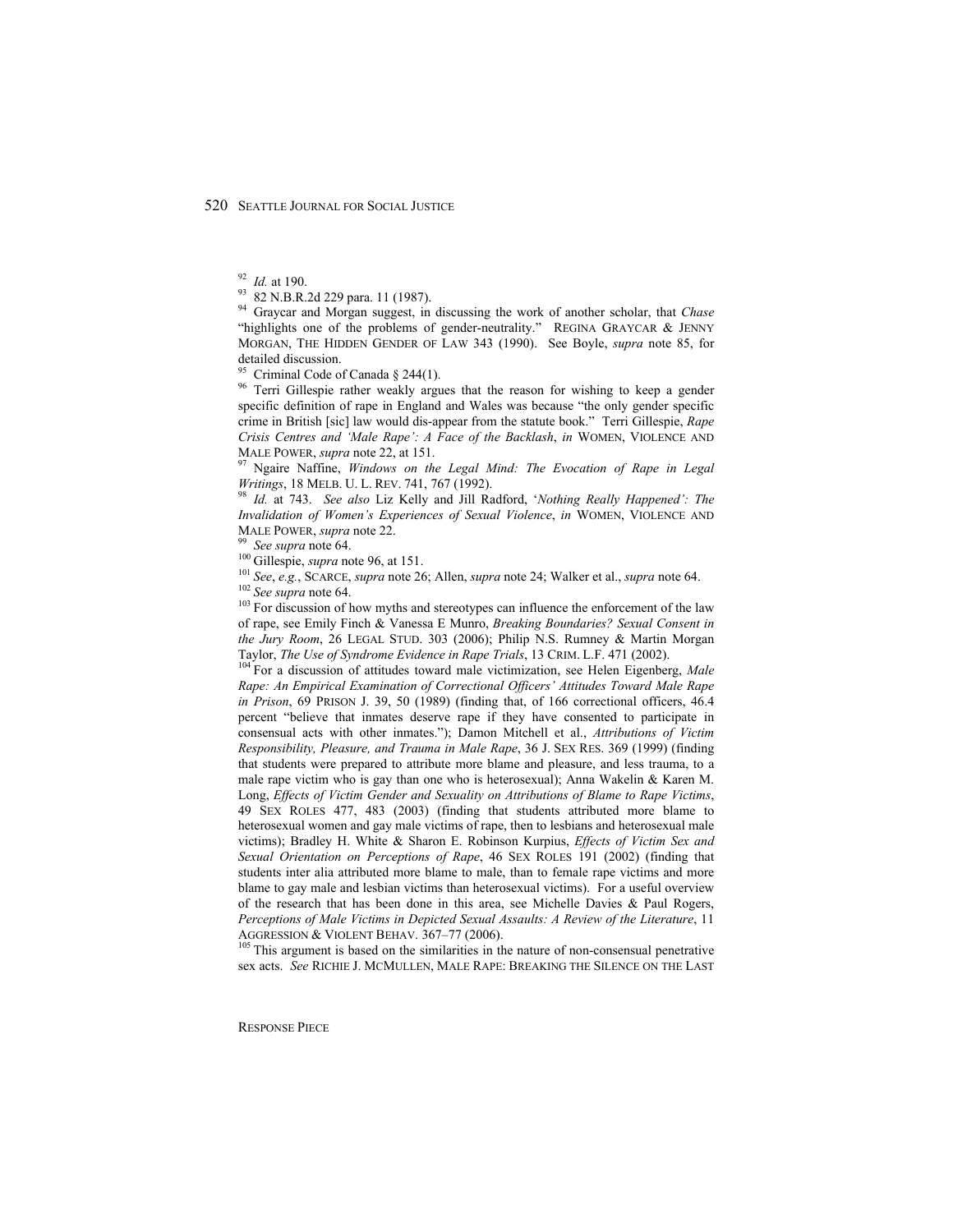TABOO (1990); SCARCE, *supra* note 26; Allen, *supra* note 24 (discussing similarities in power relations between victim and perpetrator in male and female rape); *supra* notes 12–25 and accompanying text; *infra* notes 154–67 and accompanying text (discussing the effects of sexual victimization on victims).

106 See Note, *Feminist Legal Analysis and Sexual Autonomy: Using Statutory Rape Laws as an Illustration*, 112 HARV. L. REV. 1065 (1999), for example. Novotny notes that "[gender-neutral] reforms themselves reflect the liberal feminist impulse toward formal equality, with its concomitant effacement of sex differences." Novotny, *supra* note 2 at 748.

107 Rush argues:

Gender-neutrality is rooted in the idea that both genders, male and female, are equally oppressed and that any attempt to hold men and male institutions accountable for transgressions against women is no longer fashionable nor acceptable. This concept has become a useful tool in an attempt to establish that women are as guilty as men for the offences attributed to them.

Rush, *supra* note 66, at 170.<br><sup>108</sup> Estelle Freedman, *Sex Equality, Sex Differences, and the Supreme Court*, 92 YALE L.J. 913 (1983).<br><sup>109</sup> Novotny, *supra* note 2, at 744.

<sup>110</sup> *Id.* at 744.<br>
<sup>111</sup> *Id.*<br>
<sup>112</sup> Rush, *supra* note 66.<br>
<sup>113</sup> GRAYCAR & MORGAN, *supra* note 94, at 345.<br>
<sup>114</sup> *See*. Commonwealth v. Shoemaker, 518 A.2d 591, 593 n.3 (Pa. Super. Ct. 1986).<br>
<sup>115</sup> Novotny, *supra* 

*College Student Sample: Prevalence Rates, Alcohol Use, and Depression Symptoms*, 40 SEX ROLES 295 (1999).<br><sup>117</sup> *Id.* at 301.<br><sup>118</sup> See, *e.g.*, Charlene L. Muehlenhard & Stephen W. Cook, *Men's Self-Reports of* 

*Unwanted Sexual Activity*, 24 J. SEX RES. 58, 69 (1988); Linda P. Rouse et al., *Abuse in* 

*Intimate Relationships*, J. INTERPERSONAL VIOLENCE 414 (1988).<br><sup>119</sup> Novotny, *supra* note 2, at 744.<br><sup>120</sup> Zsuzsanna Adler, *Male Victims of Sexual Assault: Legal Issues*, *in* MALE VICTIMS OF SEXUAL ASSAULT, *supra* not

<sup>122</sup> Criminal Justice and Public Order Act, *supra* note 37.<br><sup>123</sup> See also, *infra* note 131.<br><sup>124</sup> TEMKIN, *supra* note 17, at 67–70; Alan Travis, *Male Rape Recognised in Law*, GUARDIAN (London) July 12, 1994, at 1. *See also* the Parliamentary debates, *infra* note 131.

<sup>125</sup> It was recently recommended that Scottish law adopts a fully gender-neutral law. SCOTTISH LAW COMM'N, A DRAFT CRIMINAL CODE FOR SCOTLAND WITH COMMENTARY 123 (2003). *See also* Stephen Khan, *Call for New Laws After Male Sex*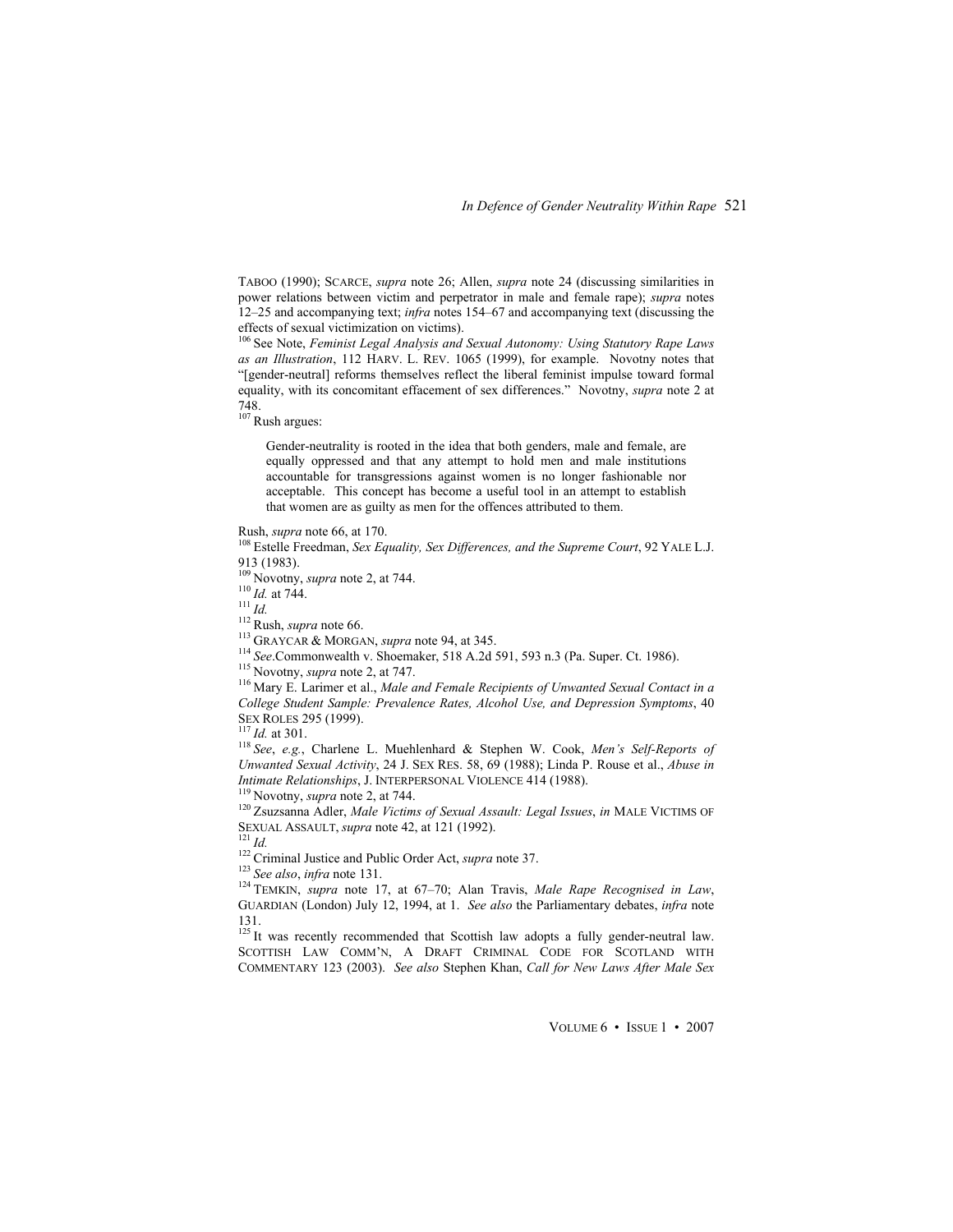*Attacks,* THE OBSERVER (London), Oct. 12, 2003, *available at* http://observer.guardian. co.uk/crimedebate/story/0,12079,1061388,00.html; Neil Mackay & Liam McDougall, *Law Failing Victims of Male Rape,* SUNDAY HERALD (Glasgow), Oct. 5, 2003, *available* 

*at* http://www.sundayherald.com/37262.<br><sup>126</sup> Graham, *supra* note 12, at 197.<br><sup>127</sup> *Id.* at 204 n.17.<br><sup>128</sup> *Id.* at 196. Graham appears unaware of a competing theory discussed by Scarce,<br><sup>129</sup> *Id.* at 198. Graham appe which argues that anal rape may be viewed as less shocking and less deserving of sanction that vaginal rape because of its assumed links to homosexuality. SCARCE, *supra* note 26, at 63–64. There also appears to be some empirical support for this theory*. See supra* note 104.<br><sup>130</sup> 556 PARL. DEB., *supra* note 44, at 63, 65–66, 1605, 1607. In earlier House of

Commons debates, where the amendment was the subject of brief discussion, there was more focus on the anal rape of males than of females. 241 PARL. DEB. H.C. (6th ser.) 174–80. Graham might interpret this as evidence in support her thesis. But it is evident from the debate that Members of Parliament felt a need to highlight the existence of male rape given that, at the time, it was a problem with little, if any, societal or legal recognition. It is also worth noting that despite lobbying by those who favoured the legal recognition of male rape, the government initially rejected the amendment to extend the law of rape to cover male (and female) victims of anal rape. This hardly suggests an

eagerness to "privilege" male victims as assumed by Graham.<br><sup>131</sup> 556 PARL. DEB., *supra* note 44, at 63. Taken in context, it is clear that Lord Ponsonby

was highlighting male rape as an actual social problem.<br><sup>132</sup> "The amendments make any case of non-consensual buggery, whether of a woman or<br>of a man, rape." 556 PARL. DEB., *supra* note 44, at 1607.

<sup>133</sup> For example, Earl Ferrers stated that "it would probably always have surprised many people that non-consensual buggery of a woman was not 'rape' in law." *Id.* <sup>134</sup> PARL. DEB. H.L. (5th ser.) (1994) 66. <sup>135</sup> Novotny, *supra* note 2, at 745. Caroline Fennell is another critic who has linked

gender neutrality to a lack of effectiveness of rape law reform. *Reform of the Law of Rape: Is the Commission Throwing the Baby out with the Bath Water?*, 10 DUBLIN U. L. J. 109, 117 (1988). For example, she has claimed that gender-neutral reforms have "been found, once adopted, to fail to achieve many of the objectives originally envisaged…. Interesting . . . are commentaries now emanating from jurisdictions, such as Canada and the United States, where gender-neutral solutions have been introduced to reform this area of the law, yet have been found to be imperfect and so fallen into some disrepute." For critical analysis of Fennell's claims, see Philip N.S. Rumney & Martin Morgan-Taylor, *Recognizing the Male Victim: Gender Neutrality and the Law of Rape: Part One*, 26 ANGLO-AM. L. REV. 198 (1997).<br><sup>136</sup> Novotny, *supra* note 2, at 745.<br><sup>137</sup> *See, e.g.*, SPOHN & HORNEY, *supra* note 44.<br><sup>138</sup> JEANNE C. MARSH ET AL., RAPE AND THE LIMITS OF LAW REFORM 85 (1982).<br><sup>139</sup> David P. Bryden &

L. & CRIMINOLOGY 1194, 1384 (1997).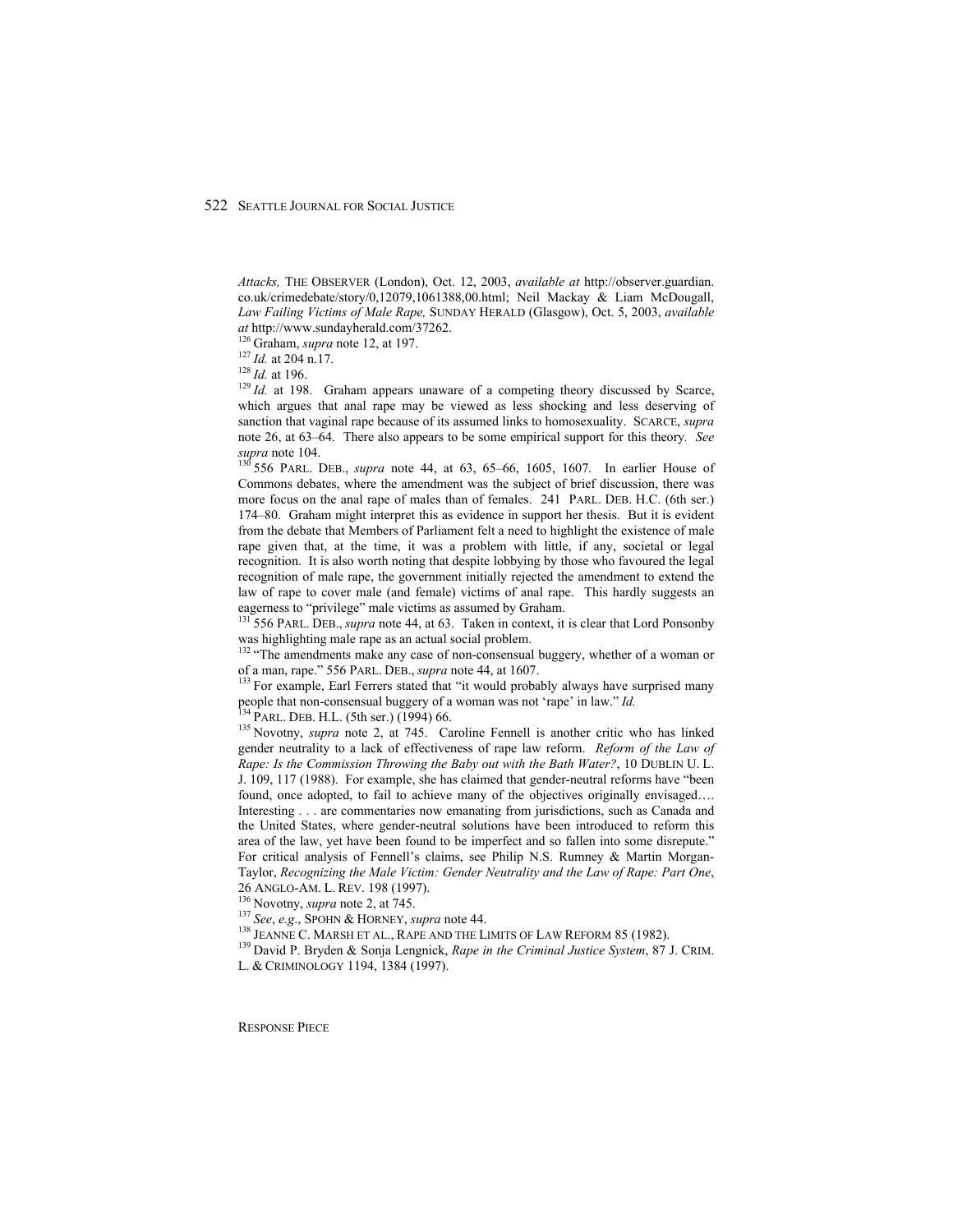*In Defence of Gender Neutrality Within Rape* 523

<sup>140</sup> SPOHN & HORNEY, *supra* note 44, at 173.<br><sup>141</sup> Kwong–Leung Tang, *Rape Law Reform in Canada: The Success and Limits of <i>Legislation*, 42 INT'L J. OFFENDER THERAPY & COMP. CRIMINOLOGY 258, 264 (1998).

*Legislation*, 42 Leah Cohen & Connie Backhouse, *Desexualizing Rape: A Dissenting View on the Proposed Rape Amendments*, 2 CANADIAN WOMEN'S STUD. 99 (1980).<br><sup>143</sup> Id. at 102–03. A similar observation can be made regarding Tang's reference to

Canadian court decisions that de-contextualize rape. In this respect Tang refers to Diana Majury, *Seaboyer and Gayme: A Study in In Equality*, *in* CONFRONTING SEXUAL ASSAULT: A DECADE OF LEGAL AND SOCIAL CHANGE 268 (Julien V. Roberts & Renate M. Mohr eds., 1994). It might well be the case, as Majury argues, that the Canadian courts are not examining the issue of rape from a contextual perspective, but this has nothing to do with gender neutrality. Rather, it is a product of traditional legal thinking on rape that excludes contextual issues surrounding rape and sexual assault. See *supra* notes 97–98 and accompanying text, for discussion. Tang also cites with approval the view "that the harm suffered by rape victims has been desexualized by the gender-neutral language of the term *sexual assault*." It is not explained by what process a simple name change to "sexual assault" has "desexualized" the crime of rape. It is also worth noting that the term "sexual assault" is not in itself gender-neutral, just as the term "rape" is not gender-specific. Hence, under English law "rape" is retained, but defined as a genderneutral offense.

144 Annabelle Mooney, *When a Woman Needs to be Seen, Heard and Written as a Woman: Rape, Law and an Argument Against Gender Neutral Language*, INT'L J.

<sup>145</sup> See supra notes 138–41 and accompanying text.<br><sup>146</sup> Sexual Offences, Working Paper No. 22, 47 (1978).<br><sup>147</sup> Early in her article she quotes Anne Pauwels as stating that "the aim of the genderneutralisation strategy is to obtain linguistic equality of sexes by minimising or disregarding gender-specific expressions and constructions." WOMEN CHANGING LANGUAGE (1998), cited *supra* note 144, at 42. Significantly, this is not primarily the reason for introducing gender-neutral rape laws.<br><sup>148</sup> See supra note 144, at 63–65.

<sup>149</sup> *Id.* at 61, n.93.<br><sup>150</sup> *Id.* at 62.<br><sup>151</sup> *Id.*<br><sup>152</sup> Novotny, *supra* note 2, at 744.<br><sup>152</sup> Novotny, *supra* note 2, at 744.<br><sup>153</sup> Nathan W. Pino & Robert F. Meier, *Gender Differences in Rape Reporting*, 40 SEX ROLES 979 (1999). It is acknowledged by the authors of this study that their findings are "preliminary." They also note that several of the differences between male and female reporting behavior are not statistically significant. *Id.* at 987–88. Interestingly, unlike Novotny, the authors do not use their findings to question the status of men as victims of rape. Indeed, they conclude that "to neglect the study of male rape and rape reporting behaviour is to uphold the stereotype that men cannot be rape victims." *Id.* at 989.<br><sup>154</sup> A number of studies have detailed the way in which male victims of sexual assault

report feeling that their masculinity has been undermined by rape or sexual assault. Studies have also reported how male victims become insecure about their sexuality.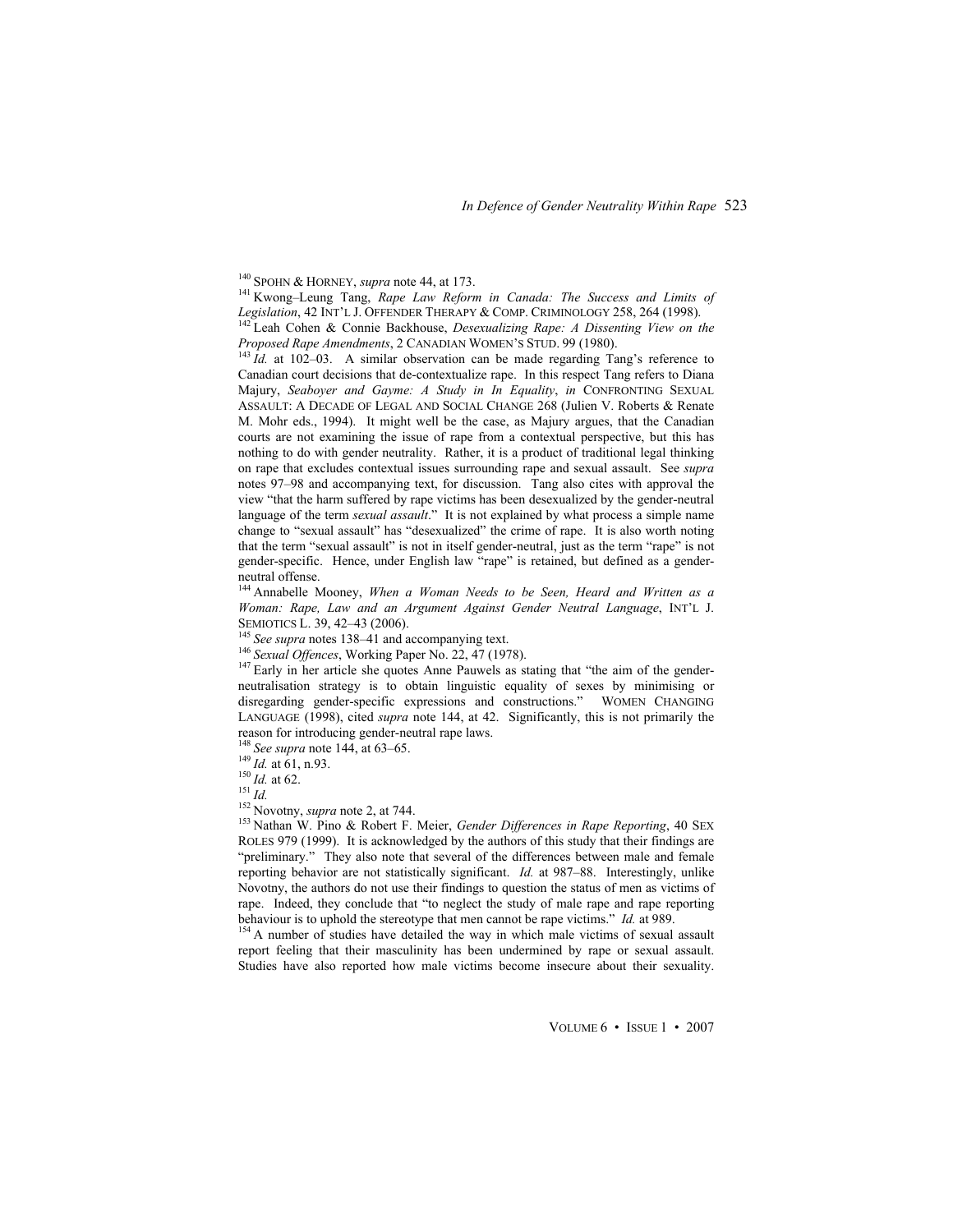Michael F. Myers, *Men Sexually Assaulted as Adults and Sexually Abused as Boys*, 18 ARCHIVES SEXUAL BEHAV. 203, 210 (1989); Mezey & King, *supra* note 90, at 208; *see also* Allen, *supra* note 24. 155 *See* SCARCE, *supra* note 26; Allen, *supra* note 24; P. L. Huckle, *Male Rape Victims* 

*Referred to a Forensic Psychiatric Service*, 35 MED. SCI. & LAW 187 (1995); Walker et al., *supra* note 64.<br><sup>156</sup> One does have to acknowledge that many of the studies in this area do not adopt a

single definition of rape or sexual assault. Consequently, comparisons can be difficult. However, if one adopts the current actus reus of rape under English law, which includes penile penetration of the vagina, anus and mouth, then in many of the early studies most of the research participants are victims of sex acts covered by the legal definition of rape. Mezey & King, *supra* note 90; Huckle, *supra* note 155. More recent studies have focused on only those who have been victim of penetrative sex acts covered by the legal definition of rape. Allen, *supra* note 24; Walker et al., *supra* note 64. On similar effects in male and female rape, see *infra* notes 162–63. 157 For discussion, see Sarrel & Masters, *supra* note 49; William H. Masters, *Sexual* 

*Dysfunction as an Aftermath of Sexual Assault of Men by Women*, 12 J. SEX & MARITAL THERAPY 35 (1986); Linda Murray, *When Men Are Raped by Women*, SEXUAL MED. TODAY July 1982, at 14.<br><sup>158</sup> E. Sandra Byers & Lucia F. O'Sullivan, *Similar but Different: Men's and Women's* 

*Experiences of Sexual Coercion*, *in* SEXUALLY AGGRESSIVE WOMEN 144 (Peter B. Anderson & Cindy Struckman-Johnson eds., 1998). For an explanation of various reasons as to why men may report less trauma, see Philip N.S. Rumney & Martin Morgan-Taylor, *Recognizing the Male Victim: Gender Neutrality and the Law of Rape:*  Part Two, 26 ANGLO-AM. L. REV. 330, 338–40 (1997).<br><sup>159</sup> See, e.g., DIANA E. H. RUSSELL, RAPE IN MARRIAGE 118 (2d ed. 1990) ch. 14.<br><sup>160</sup> Other factors are also of relevance in comparing male and female victimization. Gay

men may find it easier to leave violent relationships than women because they might be more likely to have financial independence and less likely to have children. Though factors that influence a decision to remain, e.g., a wish to make the relationship work, self-blame, and the control exercised by abusers, may affect men and women more equally.

161 VIOLENCE IN GAY AND LESBIAN DOMESTIC PARTNERSHIPS, *supra* note 27, at 72–74. Since the publication of this book, some further research in this area has been published. *See* SCARCE, *supra* note 26, at ch. 4 (discussing inter alia the difficulties faced by gay men in discussing their experiences, problems of trust, and sexual problems following rape). For discussion of societal and legal responses to homosexual victims of male rape, see: Philip N.S. Rumney, *Male Victims of Rape and Sexual Assault*, J. CRIM. L. (forthcoming 2008).

<sup>162</sup> In their interviews with male victims of sexual assault, Gillian Mezey and Michael King noted that "[m]any of the characteristics of the victims, their reactions and the nature of the assaults have parallels with those described in female victims." Mezey  $\&$ King, *supra* note 90, at 207. A recently published survey found: "Consistent with other studies . . . this study found no significant differences on self report measures of emotional distress between males and female who reported abuse." Andrew V. Schack,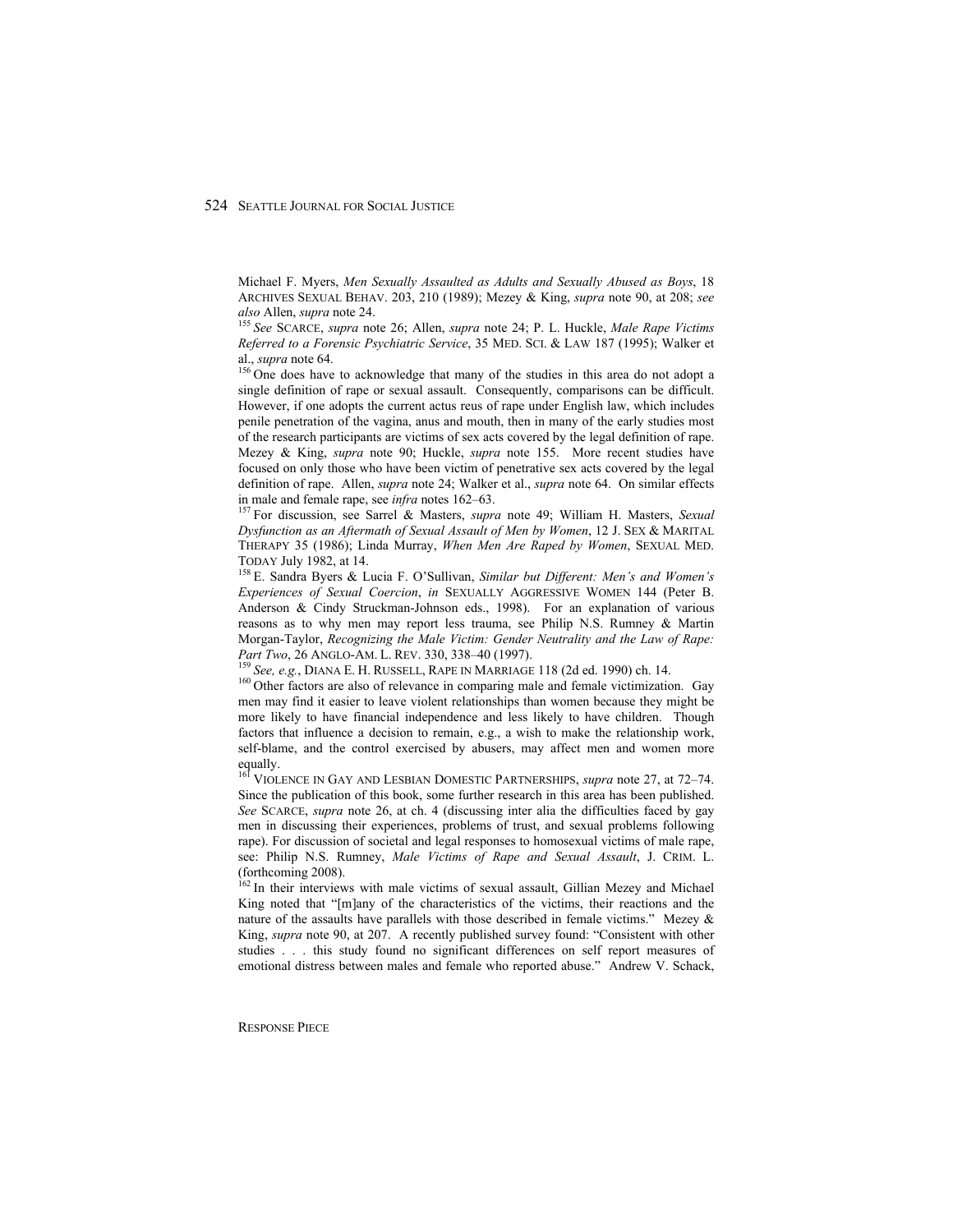*Prior History of Physical and Sexual Abuse Among the Psychiatric Inpatient Population:* 

*A Comparison of Some of the consequences of male and female rape, including* sexual problems, depression, self-blame, low self-esteem, and relationship problems, see Adrian W. Coxell & Michael B. King, *Male Victims of Rape and Sexual Assault* 11 SEX & MARITAL THERAPY 297, 302–04 (1996); Pino & Meier, *supra* note 153, at 205–12. For a discussion of the reactions of female victims, see Gillian C. Mezey & Pamela J. Taylor, *Psychological Reactions of Women Who Have Been Raped: A Descriptive and Comparative Study*, 152 BRIT. J. PSYCHIATRY 330, 334–36 (1988). <sup>164</sup> This analysis also has relevance to those jurisdictions that have adopted partial gender

neutrality, which only labels as rape, sexual assaults between heterosexuals. GIRSHICK, supra note 27, at 144.<br> $^{165}$  Id. at ch. 6.

<sup>166</sup> 637 N.Y.S.2d 625 (1995).<br><sup>167</sup> *Id.* at 627, 630. At several points, Justice Shea suggests that male victims may suffer greater trauma than female victims. On a more detailed review of evidence, however, such an assertion must be doubted. For discussion, see Philip N.S. Rumney & Martin P. Morgan Taylor, *Male Rape Trauma Syndrome in the US Courts:* People v. Yates, 1 INT'L

J. EVIDENCE & PROOF 232 (1997).<br><sup>168</sup> HALLEY, *supra* note 84, at 387 n.15.<br><sup>169</sup> GRAYCAR & MORGAN, *supra* note 94, at 345.<br><sup>170</sup> Graham, *supra* note 12, at 201. This comment is made in the context of Rumney &

Morgan-Taylor, *supra* notes 135, 158.<br><sup>171</sup> In reality, Graham's work is itself poorly researched. She warns off scholars from "seeking to contribute to established theoretical debates [on gender neutrality]" that have been dominated by feminist theorists, yet also criticizes the scholarship on male rape for lacking "theoretical engagement with feminist theorizing on sexual violence." Graham, *supra* note 12, at 192. The contradiction is less important than Graham's lack of awareness of the literature. She does not cite scholarship that has increasingly linked male victimization with feminist perspectives on such things as victim reactions (Allen, *supra* note 24); constructions of non-consent in rape trials (Rumney & Morgan-Taylor, *supra* note 64); work that has challenged rape definitions that exclude male victims (Hall, *supra* note 12; TONG, *supra* note 68); and the links between male rape and other forms of male-perpetrated violence and oppression (RUS ERVIN FUNK, STOPPING RAPE: A CHALLENGE FOR MEN 16–17 (1993)). *See also supra* notes 71–73 and accompanying

text.<br><sup>172</sup> See, e.g., *supra* notes 136–44 and accompanying text.

<sup>173</sup> Donald E. MacNamara and Edward Sagarin have claimed that, "for obvious biological reasons, a woman cannot be guilty of raping a man . . . clearly a woman cannot bring about sexual intercourse with a male against his will," and that "so-called lesbian rape is probably extremely rare and no such case has come to our attention." SEX, CRIME AND THE LAW 28 (1977). Christine Boyle has claimed that "[the Canadian gender-neutral law] corresponds to no documented social problem." Boyle, *supra* note 85, at 97. In *Liberta v. Kelly,* such assaults were described as a "hypothetical problem," while in contrast, the rape of women by men was a "real problem." 839 F.2d at 83. *See also*